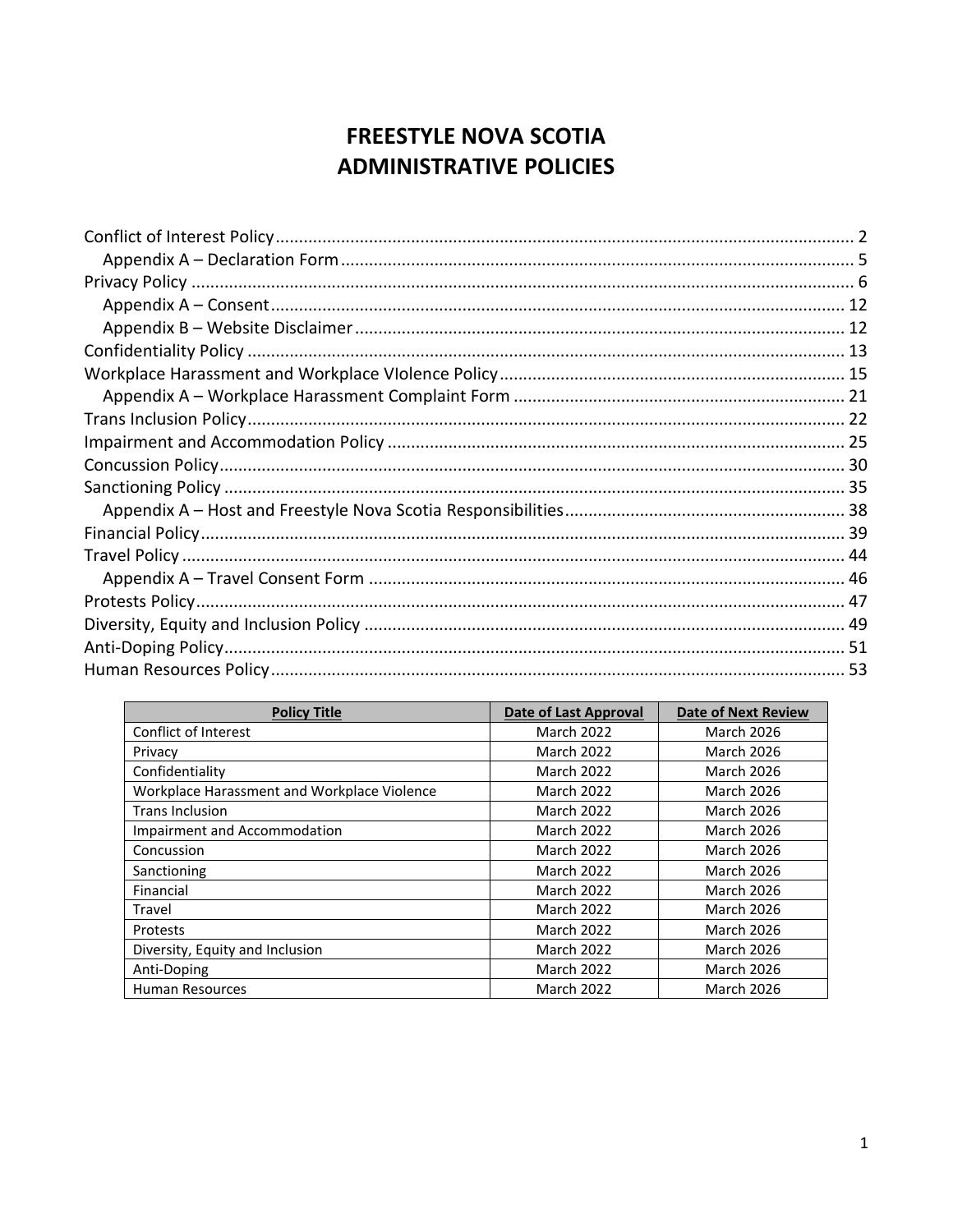# **CONFLICT OF INTEREST POLICY**

## <span id="page-1-0"></span>**Definitions**

- 1. The following terms have these meanings in this Policy:
	- a) "*Conflict of Interest*" Any situation in which a Representative's decision-making, which should always be in the best interests of Freestyle Nova Scotia, is influenced or could be influenced by personal, family, financial, business, or other private interests
	- b) "*Pecuniary Interest*" An interest that an individual may have in a matter because of the reasonable likelihood or expectation of financial gain or loss for that individual, or another person with whom that individual is associated
	- c) "*Non-Pecuniary Interest*" An interest that an individual may have in a matter which may involve family relationships, friendships, volunteer positions or other interests that do not involve the potential for financial gain or loss
	- d) "*Representatives"* Individuals employed by, or engaged in activities on behalf of, Freestyle Nova Scotia including: coaches, staff members, convenors, contract personnel, volunteers, managers, administrators, committee members, and Directors and Officers of Freestyle Nova Scotia

## **Background**

2. Individuals who act on behalf of an organization have a duty first to that organization and second to any personal stake they have in the operations of the organization. For example, in not-for-profit organizations, Directors are required, by law, to act as a trustee (in good faith, or in trust) of their organization. Directors, and other stakeholders, must not put themselves in positions where making a decision on behalf of the organization is connected to their own personal interests. That would be a conflict of interest situation.

#### **Purpose**

- 3. Freestyle Nova Scotia strives to reduce and eliminate nearly all instances of conflict of interest at Freestyle Nova Scotia – by being aware, prudent, and forthcoming about the potential conflicts. This Policy describes how Representatives will conduct themselves in matters relating to conflict of interest and clarifies how Representatives shall make decisions in situations where conflict of interest may exist.
- 4. This Policy applies to all Representatives.

## **Obligations**

- 5. Any real or perceived conflict of interest, whether pecuniary or non-pecuniary, between a Representative's personal interest and the interests of Freestyle Nova Scotia, shall always be resolved in favour of Freestyle Nova Scotia.
- 6. Representatives will not:
	- a) Engage in any business or transaction, or have a financial or other personal interest, that is incompatible with their official duties with Freestyle Nova Scotia, unless such business, transaction, or other interest is properly disclosed to Freestyle Nova Scotia and approved by Freestyle Nova Scotia
	- b) Knowingly place themselves in a position where they are under obligation to any person who might benefit from special consideration or who might seek preferential treatment
	- c) In the performance of their official duties, give preferential treatment to family members, friends, colleagues, or organizations in which their family members, friends, or colleagues have an interest, financial or otherwise
	- d) Derive personal benefit from information that they have acquired during the course of fulfilling their official duties with Freestyle Nova Scotia, if such information is confidential or not generally available to the public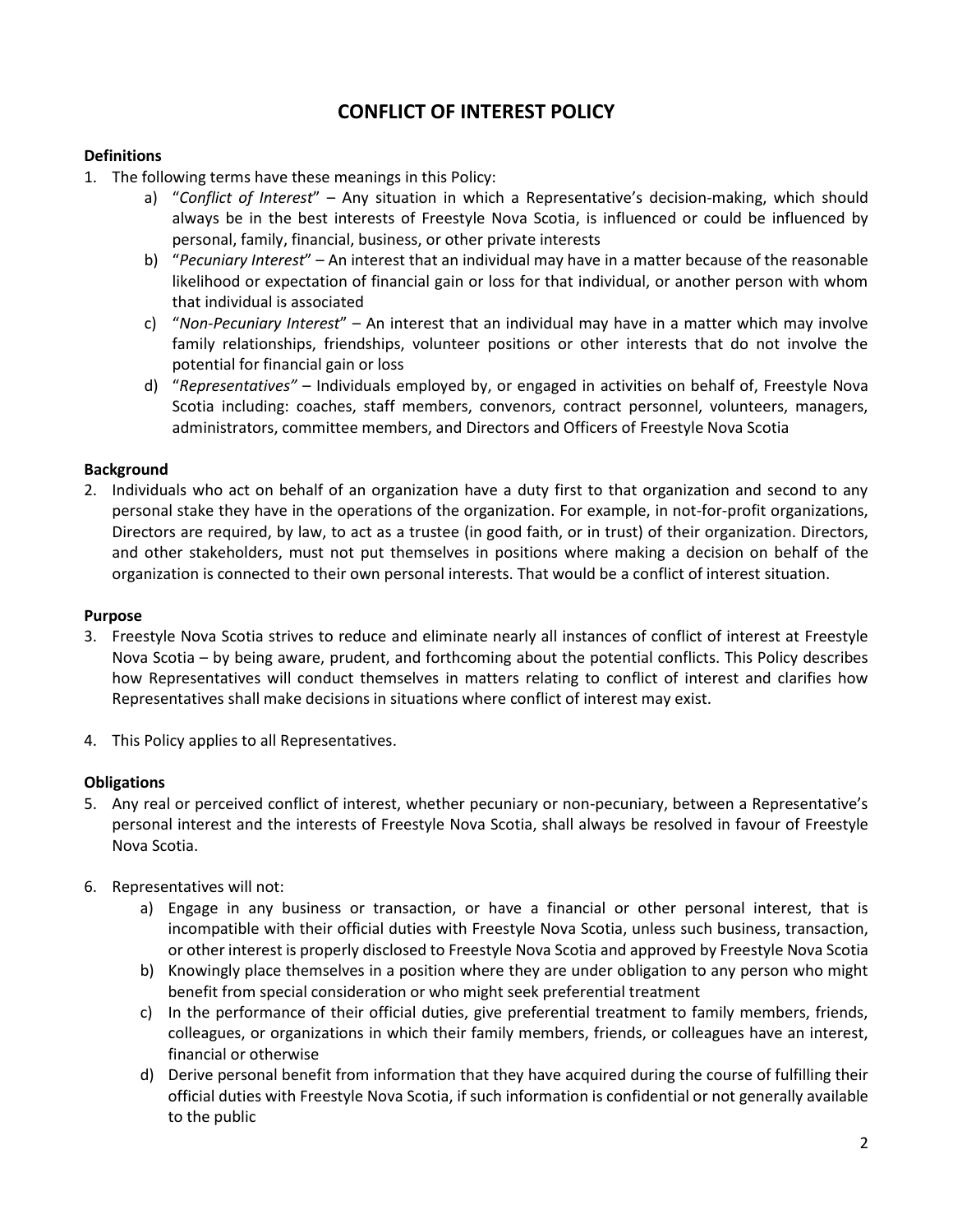- e) Engage in any outside work, activity, or business or professional undertaking that conflicts or appears to conflict with their official duties as a representative of Freestyle Nova Scotia, or in which they have an advantage or appear to have an advantage on the basis of their association with Freestyle Nova Scotia
- f) Without the permission of Freestyle Nova Scotia, use Freestyle Nova Scotia's property, equipment, supplies, or services for activities not associated with the performance of their official duties with Freestyle Nova Scotia
- g) Place themselves in positions where they could, by virtue of being a Representative of Freestyle Nova Scotia, influence decisions or contracts from which they could derive any direct or indirect benefit
- h) Accept any gift or favour that could be construed as being given in anticipation of, or in recognition for, any special consideration granted by virtue of being a Representative of Freestyle Nova Scotia

# **Disclosure of Conflict of Interest**

- 7. On an annual basis, all Freestyle Nova Scotia's Directors and candidates for election to the Board, Officers, Employees, and Committee Members will complete a **Declaration Form (Appendix A)** disclosing any real or perceived conflicts that they might have. Declaration Forms shall be retained by Freestyle Nova Scotia.
- 8. Representatives shall disclose real or perceived conflicts of interest to the Board immediately upon becoming aware that a conflict of interest may exist.
- 9. Representatives shall also disclose any and all affiliations with any and all other organizations involved with the same sport. These affiliations include any of the following roles: athlete, coach, manager, official, employee, volunteer, or Director.

## **Minimizing Conflicts of Interest in Decision-Making**

- 10. Decisions or transactions that involve a conflict of interest that has been proactively disclosed by a Representative will be considered and decided with the following additional provisions:
	- a) The nature and extent of the Representative's interest has been fully disclosed to the body that is considering or making the decision, and this disclosure is recorded or noted
	- b) The Representative does not participate in discussion on the matter
	- c) The Representative abstains from voting on the decision
	- d) For Board-level decisions, the Representative does not count toward quorum
	- e) The decision is confirmed to be in the best interests of Freestyle Nova Scotia
- 11. For potential conflicts of interest involving employees, the Board will determine whether there is there a conflict and, if one exists, the employee will resolve the conflict by ceasing the activity giving rise to the conflict. Freestyle Nova Scotia will not restrict employees from accepting other employment contracts or volunteer appointments provided these activities do not diminish the employee's ability to perform the work described in the employee's job agreement with Freestyle Nova Scotia or give rise to a conflict of interest.

## **Conflict of Interest Complaints**

- 12. Any person who believes that a Representative may be in a conflict of interest situation should report the matter, in writing (or verbally if during a meeting of the Board or any committee), to the Board who will decide appropriate measures to eliminate the conflict. The Board may apply the following actions singly or in combination for real or perceived conflicts of interest:
	- a) Removal or temporary suspension of certain responsibilities or decision-making authority
	- b) Removal or temporary suspension from a designated position
	- c) Removal or temporary suspension from certain teams, events, and/or activities
	- d) Expulsion from Freestyle Nova Scotia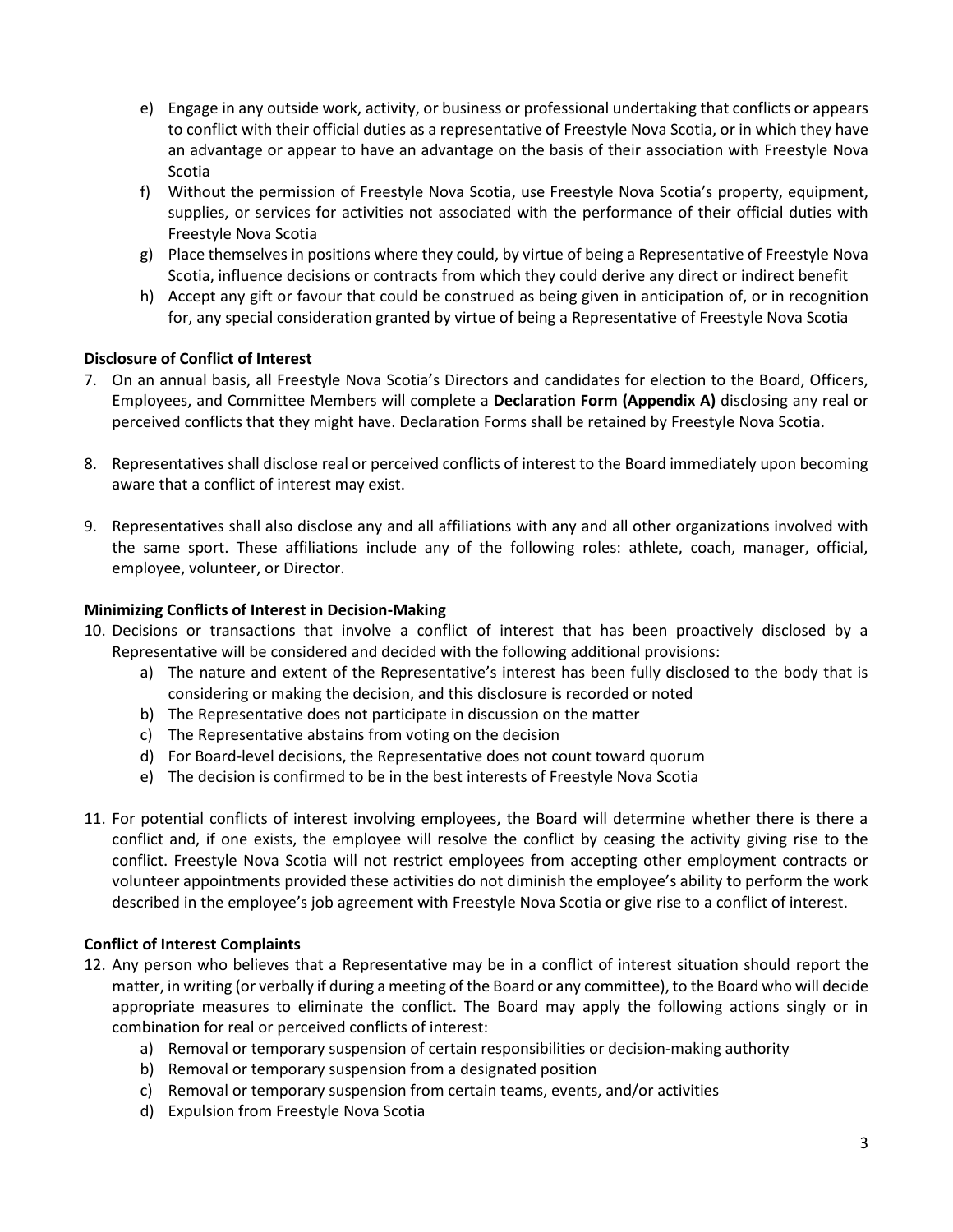- e) Other actions as may be considered appropriate for the real or perceived conflict of interest
- 13. Any person who believes that a Representative has made a decision that was influenced by real or perceived conflict of interest may submit a complaint, in writing, to Freestyle Nova Scotia to be addressed under the *Discipline and Complaints Policy*.
- 14. Failure to comply with an action as determined by the Board will result in automatic suspension from Freestyle Nova Scotia until compliance occurs.
- 15. The Board may determine that an alleged real or perceived conflict of interest is of such seriousness as to warrant suspension of designated activities pending a meeting and a decision of the Board.

## **Enforcement**

16. Failure to adhere to this Policy may permit discipline in accordance with the *Discipline and Complaints Policy*.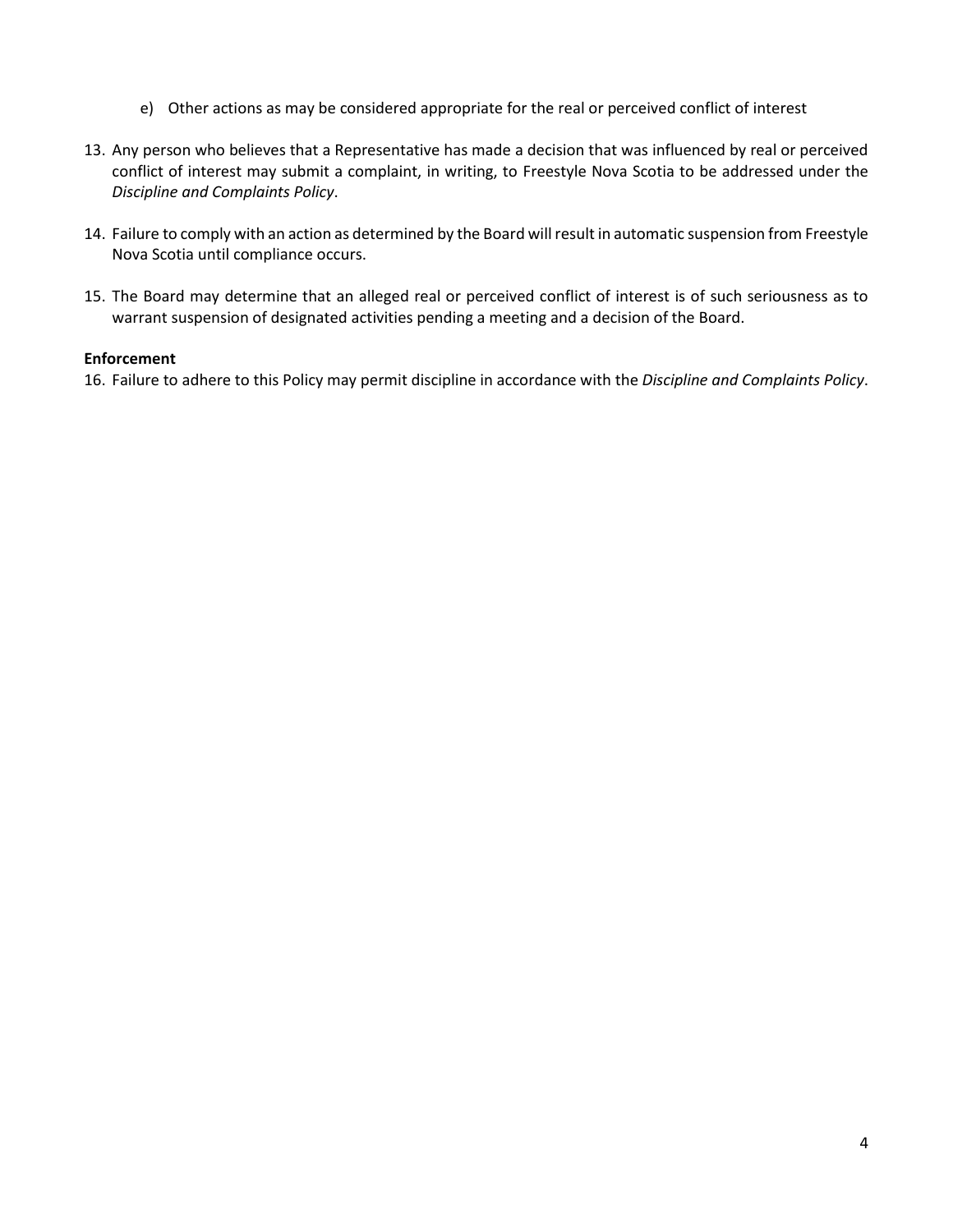# **Appendix A – Declaration Form**

<span id="page-4-0"></span>I have read the *Conflict of Interest Policy*, I agree to be bound by the obligations contained therein, and I commit to avoid any real or perceived conflict of interest. I also commit to disclosing the existence of any real or perceived conflict of interest to the Board, as soon as it is known to me.

I declare the following interests which may represent a potential conflict of interest:

**Name Signature Date** 

\_\_\_\_\_\_\_\_\_\_\_\_\_\_\_\_\_\_\_ \_\_\_\_\_\_\_\_\_\_\_\_\_\_\_\_\_\_\_ \_\_\_\_\_\_\_\_\_\_\_\_\_\_\_\_\_\_\_\_\_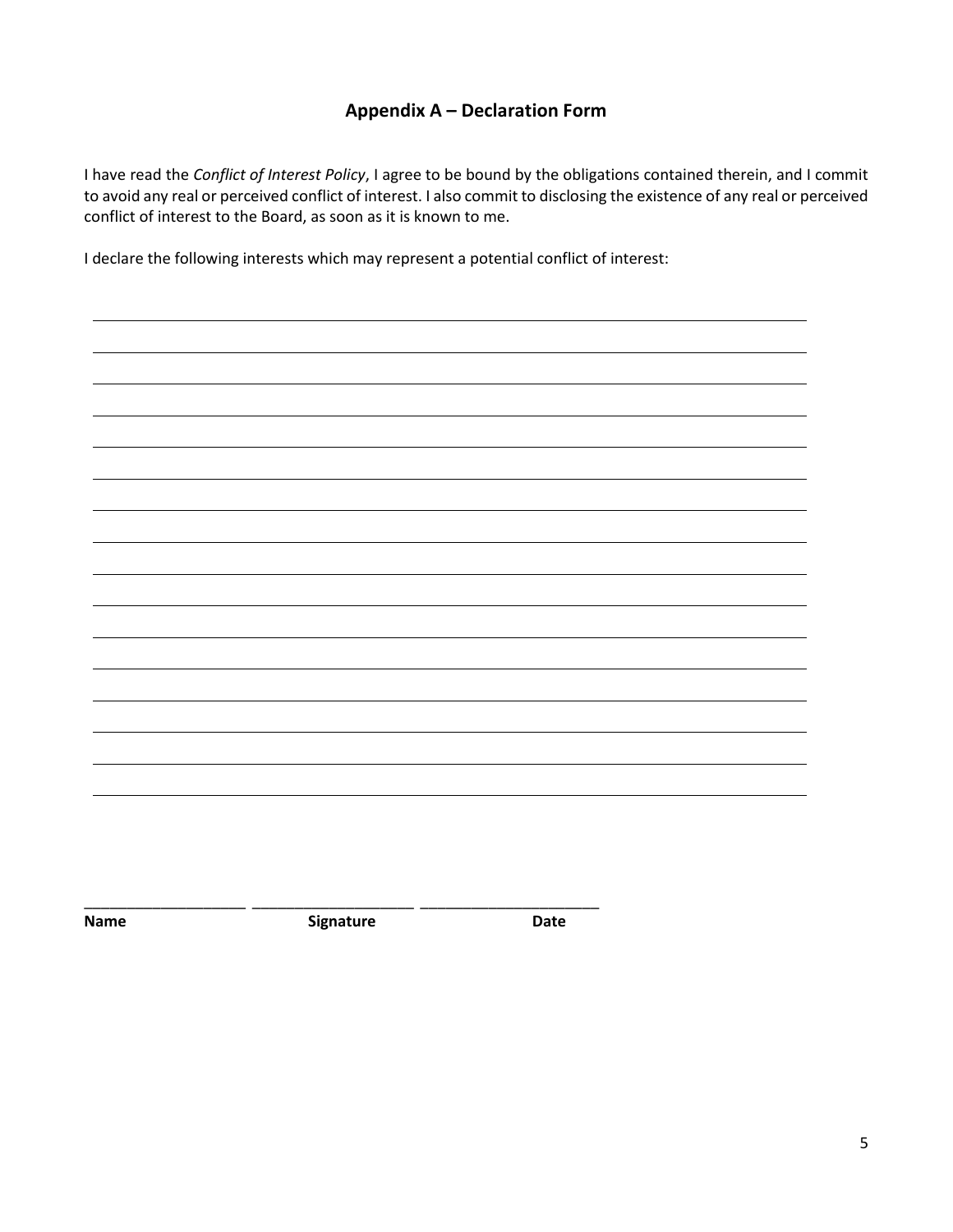# **PRIVACY POLICY**

# <span id="page-5-0"></span>**General**

- 1. Background Privacy of personal information is governed by the federal *Personal Information Protection and Electronics Documents Act* ("PIPEDA"). This policy describes the way that Freestyle Nova Scotia collects, uses, safeguards, discloses and disposes of personal information, and states Freestyle Nova Scotia's commitment to collecting, using and disclosing personal information responsibly. This policy is based on the standards required by PIPEDA and Freestyle Nova Scotia's interpretation of these responsibilities.
- 2. Purpose –The purpose of this policy is to govern the collection, use and disclosure of personal information in the course of commercial activities in a manner that recognizes the right to privacy of individuals with respect to their personal information and the need of Freestyle Nova Scotia to collect, use or disclose personal information.
- 3. Definitions The following terms have these meanings in this Policy:
	- a) *"Commercial Activity"*  Any particular transaction, act or conduct that is of a commercial character.
	- b) *"IP Address"*  A numerical label that is assigned to electronic devices participating in a computer network that uses internet protocol for communication between devices.
	- c) "*Personal Information*" any information about an individual that relates to the person's personal characteristics including, but not limited to: gender identity, age, income, home address, private email address, phone number, ethnic background, family status, health history, and health conditions
	- d) *"Representatives"*  Individuals employed by, or engaged in activities on behalf of, Freestyle Nova Scotia including: coaches, staff members, convenors, contract personnel, volunteers, managers, administrators, committee members, and Directors and Officers of Freestyle Nova Scotia

# **Application of this Policy**

- 4. Application This Policy applies to Representatives in connection with personal information that is collected, used or disclosed during any commercial activity related to Freestyle Nova Scotia.
- 5. Ruling on Policy Except as provided in PIPEDA, the Board of Directors of Freestyle Nova Scotia will have the authority to interpret any provision of this Policy that is contradictory, ambiguous, or unclear.

## **Obligations**

- 6. Statutory Obligations Freestyle Nova Scotia is governed by PIPEDA in matters involving the collection, use and disclosure of personal information.
- 7. Additional Obligations In addition to fulfilling all requirements of PIPEDA, Freestyle Nova Scotia and its Representatives will also fulfill the additional requirements of this Policy. Representatives of Freestyle Nova Scotia will not:
	- a) Disclose personal information to a third party during any business or transaction unless such business, transaction or other interest is properly consented to in accordance with this Policy;
	- b) Knowingly place themselves in a position where they are under obligation to any organization to disclose personal information;
	- c) In the performance of their official duties, disclose personal information to family members, friends or colleagues, or to organizations in which their family members, friends or colleagues have an interest;
	- d) Derive personal benefit from personal information that they have acquired during the course of fulfilling their duties with Freestyle Nova Scotia; or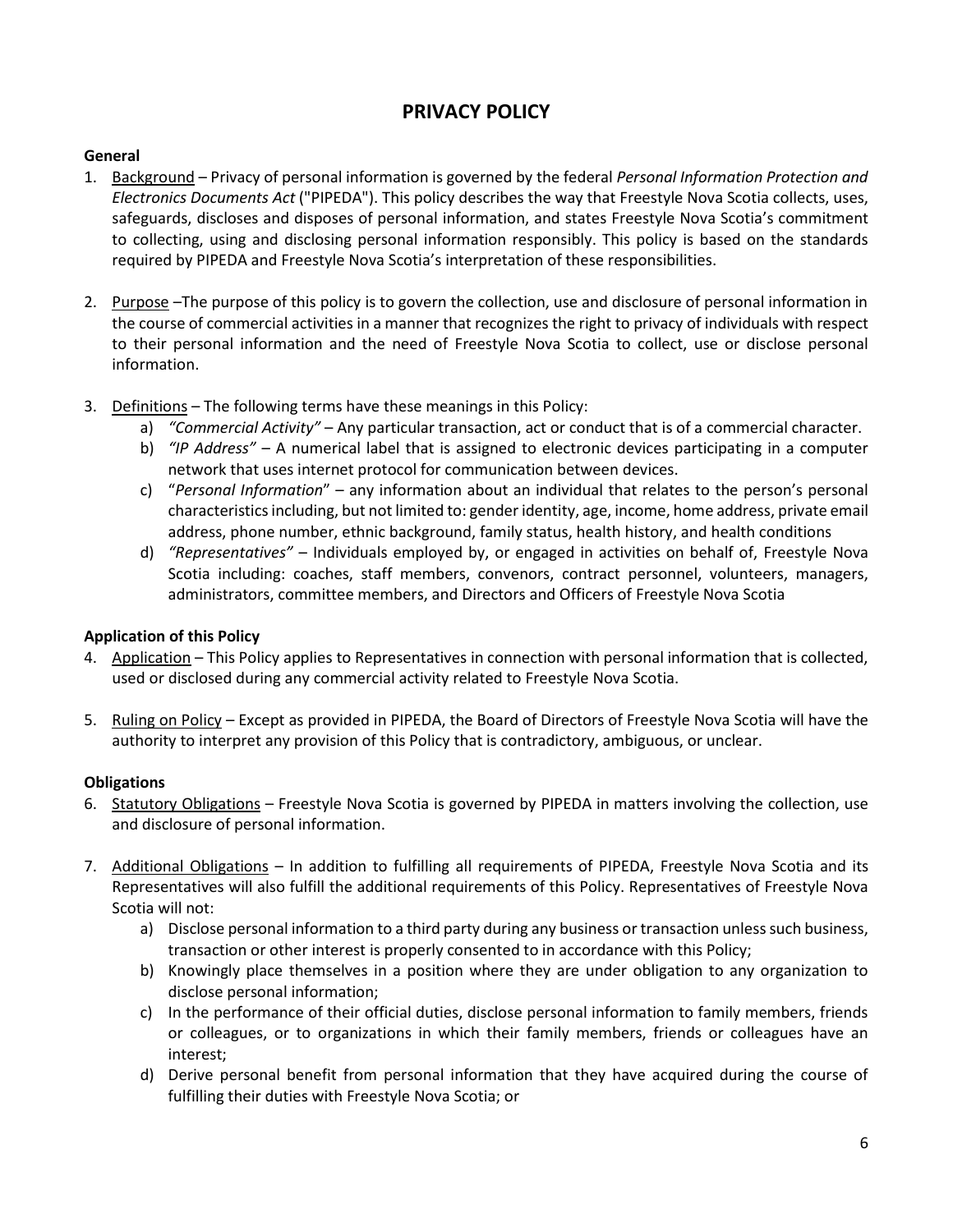e) Accept any gift or favour that could be construed as being given in anticipation of, or in recognition for, the disclosure of Personal Information.

# **Accountability**

8. Privacy Officer – The Privacy Officer is responsible for the implementation of this policy and monitoring information collection and data security and for ensuring that all staff receives appropriate training on privacy issues and their responsibilities. The Privacy Officer also handles personal information access requests and complaints. The Privacy Officer may be contacted at the following address:

# **[ insert contact information for Privacy Officer ]**

- 9. Duties The Privacy Officer will:
	- a) Implement procedures to protect personal information;
	- b) Establish procedures to receive and respond to complaints and inquiries;
	- c) Record all persons having access to personal information;
	- d) Ensure any third party providers abide by this Policy; and
	- e) Train and communicate to staff information about Freestyle Nova Scotia's privacy policies and practices.
- 10. Employees Freestyle Nova Scotia shall be responsible to ensure that the employees, contractors, agents, or otherwise of Freestyle Nova Scotia are compliant with PIPEDA and this Policy.

## **Identifying Purposes**

- 11. Purpose Personal information may be collected from Representatives and prospective Representatives for purposes that include, but are not limited to, the following:
	- a) Receiving communications from Freestyle Nova Scotia related to e-news, emails, bulletins, donation requests, invoices, notifications, merchandise sales, newsletters, programs, events and activities;
	- b) Database entry at the Coaching Association of Canada to determine level of coaching certification and qualifications;
	- c) Coach selection;
	- d) Database entry to determine level of officiating certification and qualifications;
	- e) Determination of eligibility, age group and appropriate level of competition;
	- f) Implementation of the *Screening Policy*;
	- g) Promotion and sale of merchandise;
	- h) Medical emergency;
	- i) Athlete registration, outfitting uniforms, monitoring eligibility, arranging travel and various components of athlete and team selection;
	- j) Registration with Freestyle Nova Scotia or at competitions;
	- k) Implementation of anti-doping policies and drug testing;
	- l) Technical monitoring, coach/club review, officials training, educational purposes, media publications, and sport promotion;
	- m) Purchasing equipment, manuals, resources and other products;
	- n) Publishing articles, media relations and posting on Freestyle Nova Scotia's website, displays or posters;
	- o) Determination of membership demographics and program wants and needs;
	- p) Managing payroll, health benefits, insurance claims and insurance investigations; and
	- q) Posting images, likeness or other identifiable attributes to promote Freestyle Nova Scotia on its website, displays or posters.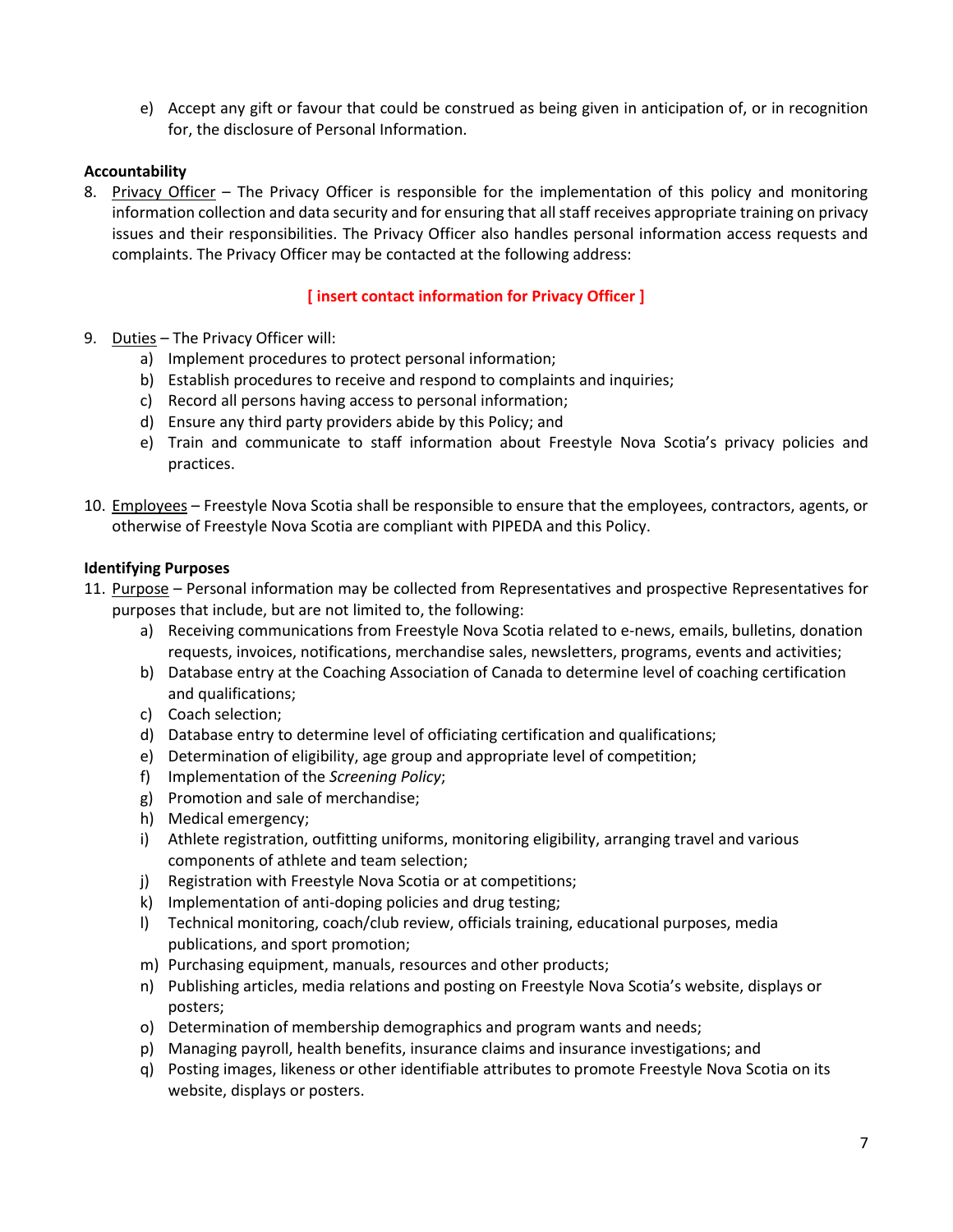12. Purposes not Identified – Freestyle Nova Scotia shall seek consent from individuals when personal information is used for Commercial Activity not previously identified. This consent will be documented as to when and how it was received.

## **Consent**

- 13. Consent Freestyle Nova Scotia shall obtain consent by lawful means from individuals at the time of collection and prior to the use or disclosure of this information. Freestyle Nova Scotia may collect personal information without consent where reasonable to do so and where permitted by law.
- 14. Implied Consent By providing personal information to Freestyle Nova Scotia, individuals are consenting to the use of the information for the purposes identified in this policy.
- 15. Withdrawal An individual may declare to the Privacy Officer in writing to withdraw consent to the collection, use or disclosure of personal information at any time, subject to legal or contractual restrictions. Freestyle Nova Scotia will inform the individual of the implications of such withdrawal.
- 16. Legal Guardians Consent shall not be obtained from individuals who are minors, seriously ill, or mentally incapacitated and therefore shall be obtained from a parent, legal guardian or person having power of attorney of such an individual.
- 17. Exceptions for Collection Freestyle Nova Scotia is not required to obtain consent for the collection of personal information if:
	- a) It is clearly in the individual's interests and consent is not available in a timely way;
	- b) Knowledge and consent would compromise the availability or accuracy of the information and collection is required to investigate a breach of an agreement or contravention of a federal or provincial law;
	- c) The information is for journalistic, artistic or literary purposes; or
	- d) The information is publicly available as specified in PIPEDA.
- 18. Exceptions for Use Freestyle Nova Scotia may use personal information without the individual's knowledge or consent only:
	- a) If Freestyle Nova Scotia has reasonable grounds to believe the information could be useful when investigating a contravention of a federal, provincial or foreign law and the information is used for that investigation;
	- b) For an emergency that threatens an individual's life, health or security;
	- c) For statistical or scholarly study or research;
	- d) If it is publicly available as specified in PIPEDA*;*
	- e) If the use is clearly in the individual's interest and consent is not available in a timely way; or
	- f) If knowledge and consent would compromise the availability or accuracy of the information and collection was required to investigate a breach of an agreement or contravention of a federal or provincial law.
- 19. Exceptions for Disclosure Freestyle Nova Scotia may disclose personal information without the individual's knowledge or consent only:
	- a) To a lawyer representing Freestyle Nova Scotia;
	- b) To collect a debt the individual owes to Freestyle Nova Scotia;
	- c) To comply with a subpoena, a warrant or an order made by a court or other body with appropriate jurisdiction;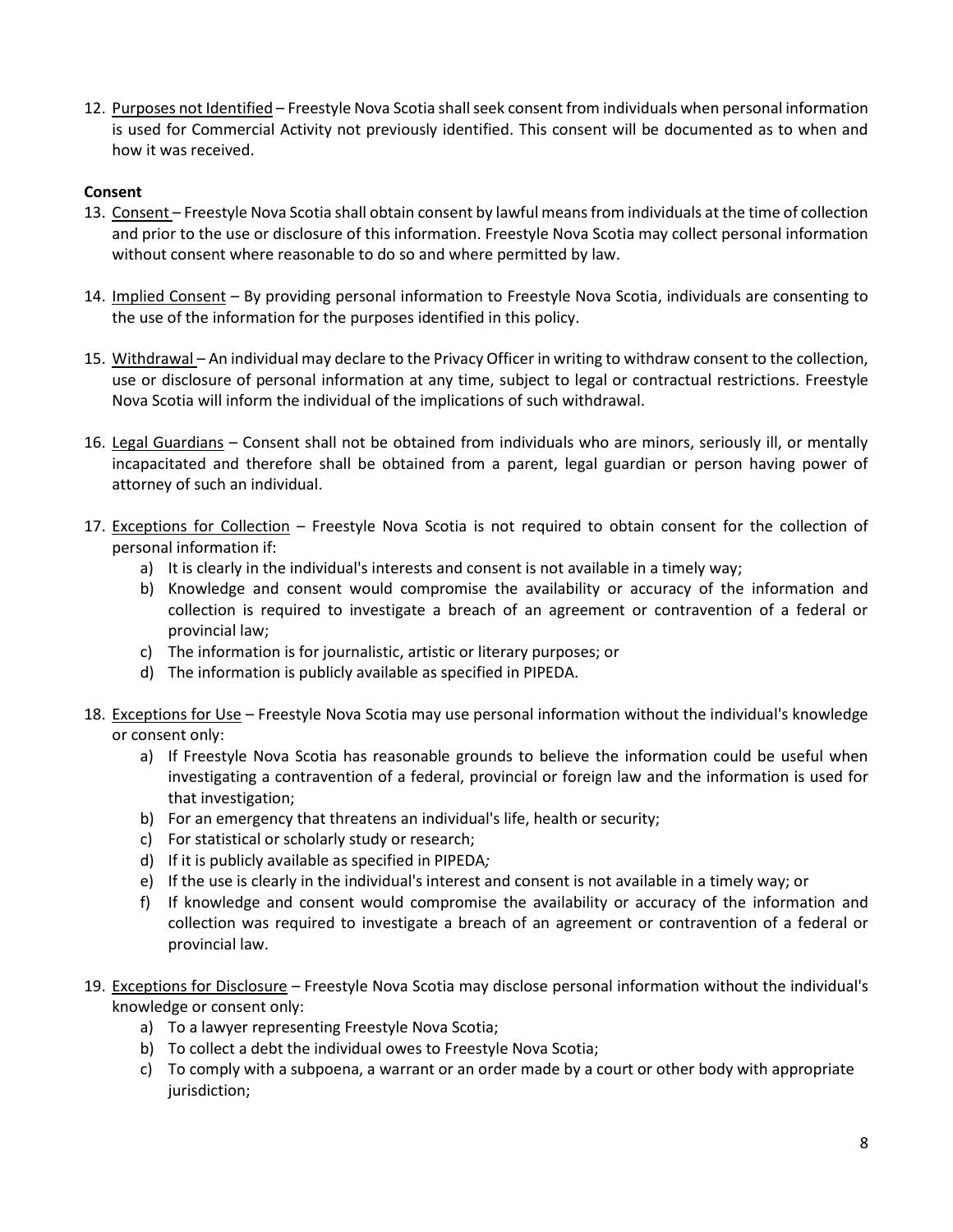- d) To a government institution that has requested the information, identified its lawful authority, and indicated that disclosure is for the purpose of enforcing, carrying out an investigation, or gathering intelligence relating to any federal, provincial or foreign law; or that suspects that the information relates to national security or the conduct of international affairs; or is for the purpose of administering any federal or provincial law;
- e) To an investigative body named in PIPEDA or government institution on Freestyle Nova Scotia's initiative when Freestyle Nova Scotia believes the information concerns a breach of an agreement, or a contravention of a federal, provincial, or foreign law, or suspects the information relates to national security or the conduct of international affairs;
- f) To an investigative body for the purposes related to the investigation of a breach of an agreement or a contravention of a federal or provincial law;
- g) In an emergency threatening an individual's life, health, or security (Freestyle Nova Scotia must inform the individual of the disclosure);
- h) For statistical, scholarly study or research;
- i) To an archival institution;
- j) 20 years after the individual's death or 100 years after the record was created;
- k) If it is publicly available as specified in the regulations; or
- l) If otherwise required by law.

# **Limiting Collection, Use, Disclosure and Retention**

- 20. Limiting Collection, Use and Disclosure Freestyle Nova Scotia shall not collect, use or disclose personal information indiscriminately. Information collected will be for the purposes specified in this Policy, except with the consent of the individual or as required by law.
- 21. Retention Periods Personal information shall be retained as long as reasonably necessary to enable participation in Freestyle Nova Scotia, to maintain accurate historical records and or as may be required by law.
- 22. Destruction of Information Documents shall be destroyed by way of shredding and electronic files will be deleted in their entirety.

# **Safeguards**

23. Safeguards – Personal information shall be protected by security safeguards appropriate to the sensitivity of the information against loss or theft, unauthorized access, disclosure, copying, use or modification.

# **Breaches**

- 24. Breaches Freestyle Nova Scotia is required to report breaches of its security safeguards and any unauthorized disclosure of, or access to, personal information to the Office of the Privacy Commissioner if the breach, disclosure, or access may pose a "real risk of significant harm" to an individual. A "real risk of significant harm" is defined as: "*Bodily harm, humiliation, damage to reputation or relationships, loss of employment, business or professional opportunities, financial loss, identity theft, negative effects on the credit record and damage to or loss of property".*
- 25. Reporting Freestyle Nova Scotia will report the breach or unauthorized access or disclosure to the Office of the Privacy Commissioner in the form and format specified by the Office of the Privacy Commissioner or will be subject to financial penalties.
- 26. Records and Notification In addition to reporting the breach or unauthorized access or disclosure, Freestyle Nova Scotia will keep records of the breach and inform affected individuals.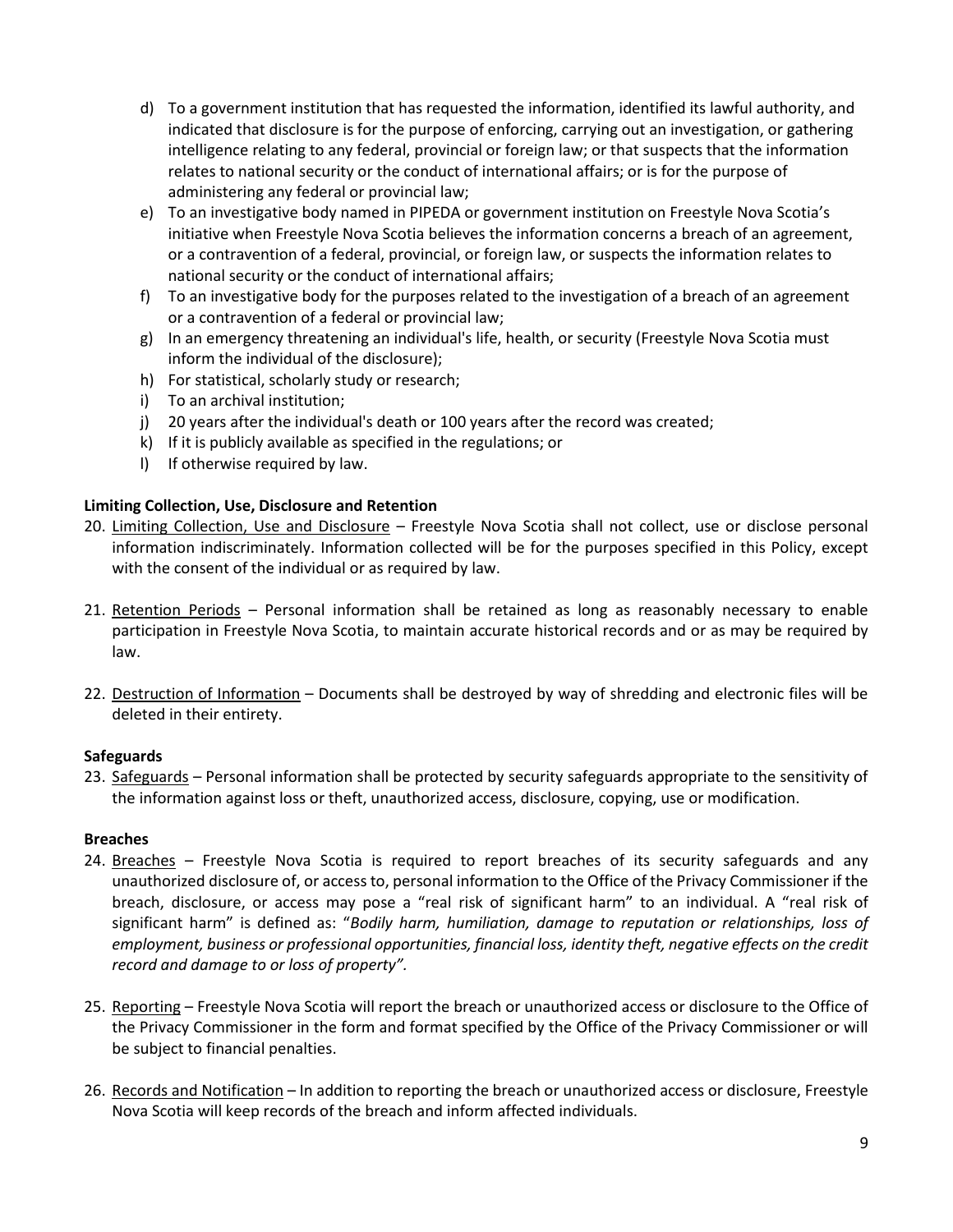## **Individual Access**

- 27. Access Upon written request, and with assistance from Freestyle Nova Scotia, an individual may be informed of the existence, use and disclosure of their personal information and shall be given access to that information. Further, an individual is entitled to be informed of the source of the personal information along with an account of third parties to whom the information has been disclosed.
- 28. Response Requested information shall be disclosed to the individual within 30 days of receipt of the written request at no cost to the individual, or at nominal costs relating to photocopying expenses, unless there are reasonable grounds to extend the time limit.
- 29. Denial An individual may be denied access to their personal information if the information:
	- a) Is prohibitively costly to provide;
	- b) Contains references to other individuals;
	- c) Cannot be disclosed for legal, security, or commercial proprietary purposes; or
	- d) Is subject to solicitor-client privilege or litigation privilege.
- 30. Reasons Upon refusal, Freestyle Nova Scotia shall inform the individual the reasons for the refusal and the associated provisions of PIPEDA.
- 31. Identity Sufficient information shall be required to confirm an individual's identity prior to providing that individual an account of the existence, use, and disclosure of personal information.

## **Challenging Compliance**

- 32. Challenges An individual shall be able to challenge compliance with this Policy and the Act to the designated individual accountable for compliance.
- 33. Procedures Upon receipt of a complaint Freestyle Nova Scotia shall:
	- a) Record the date the complaint is received;
	- b) Notify the Privacy Officer who will serve in a neutral, unbiased capacity to resolve the complaint;
	- c) Acknowledge receipt of the complaint by way of telephone conversation and clarify the nature of the complaint within three (3) days of receipt of the complaint;
	- d) Appoint an investigator using staff or an independent investigator, who shall have the skills necessary to conduct a fair and impartial investigation and shall have unfettered access to all relevant file and personnel, within ten (10) days of receipt of the complaint;
	- e) Upon completion of the investigation and within twenty-five (25) days of receipt of the complaint, the investigator will submit a written report to Freestyle Nova Scotia; and
	- f) Notify the complainant to the outcome of the investigation and any relevant steps taken to rectify the complaint, including any amendments to policies and procedures within thirty (30) days of receipt of the complaint.
- 34. Whistleblowing Freestyle Nova Scotia shall not dismiss, suspend, demote, discipline, harass or otherwise disadvantage any director, officer, employee, committee member volunteer, trainer, contractor, and other decision-maker within Freestyle Nova Scotia or deny that person a benefit because the individual, acting in good faith and on the basis of reasonable belief:
	- a) Disclosed to the commissioner that Freestyle Nova Scotia has contravened or is about to contravene the Act;
	- b) Has done or stated an intention of doing anything that is required to be done in order to avoid having any person contravene the Act; or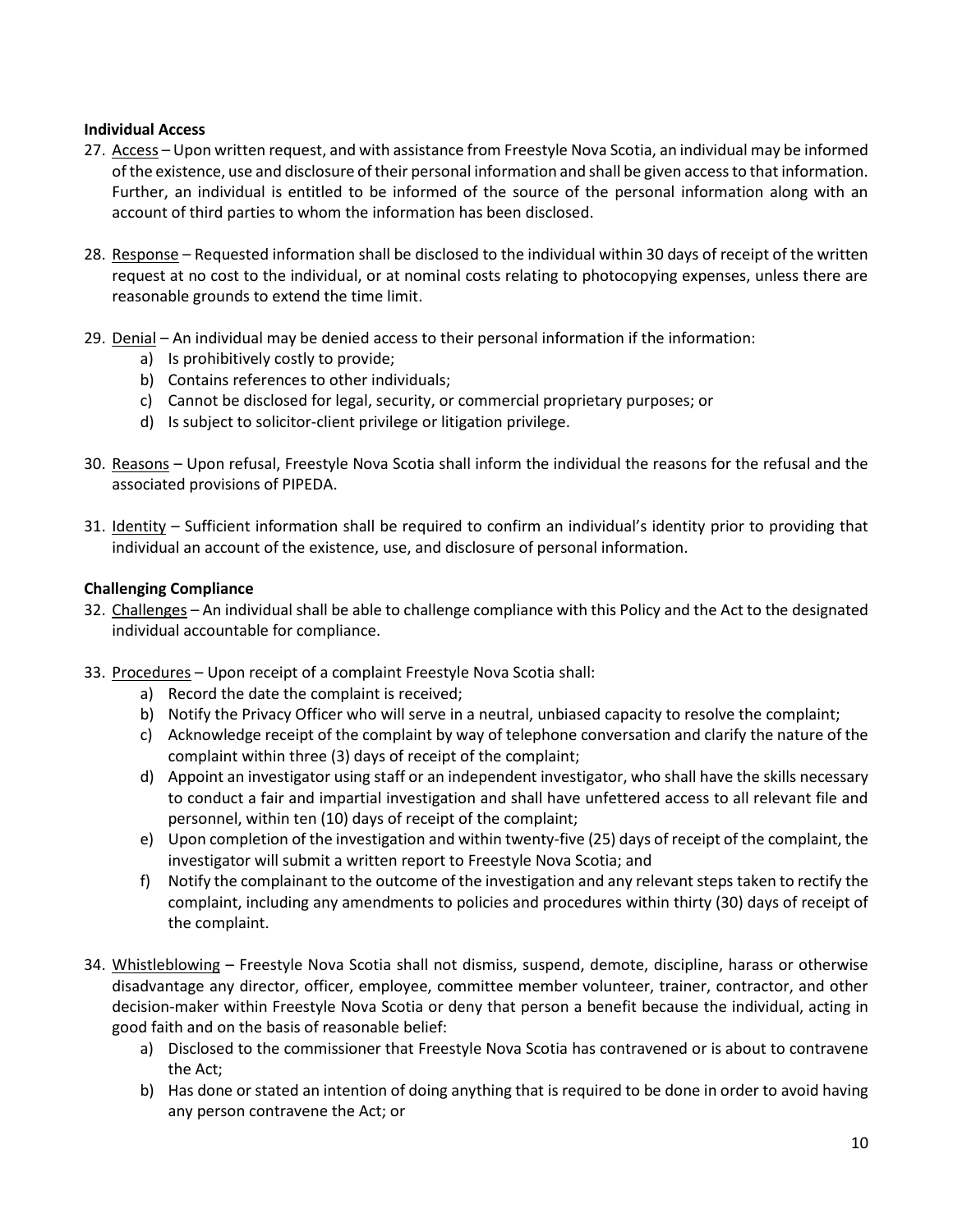c) Has refused to do or stated an intention of refusing to do anything that is in contravention of the Act.

# **IP Address**

35. IP Address - Freestyle Nova Scotia does not collect, use or disclose personal information such as an IP Address.

## **Applicable Law**

36. Applicable Law – Freestyle Nova Scotia website is created and controlled by Freestyle Nova Scotia in the province of Nova Scotia. As such, the laws of the province of Nova Scotia shall govern these disclaimers, terms and conditions.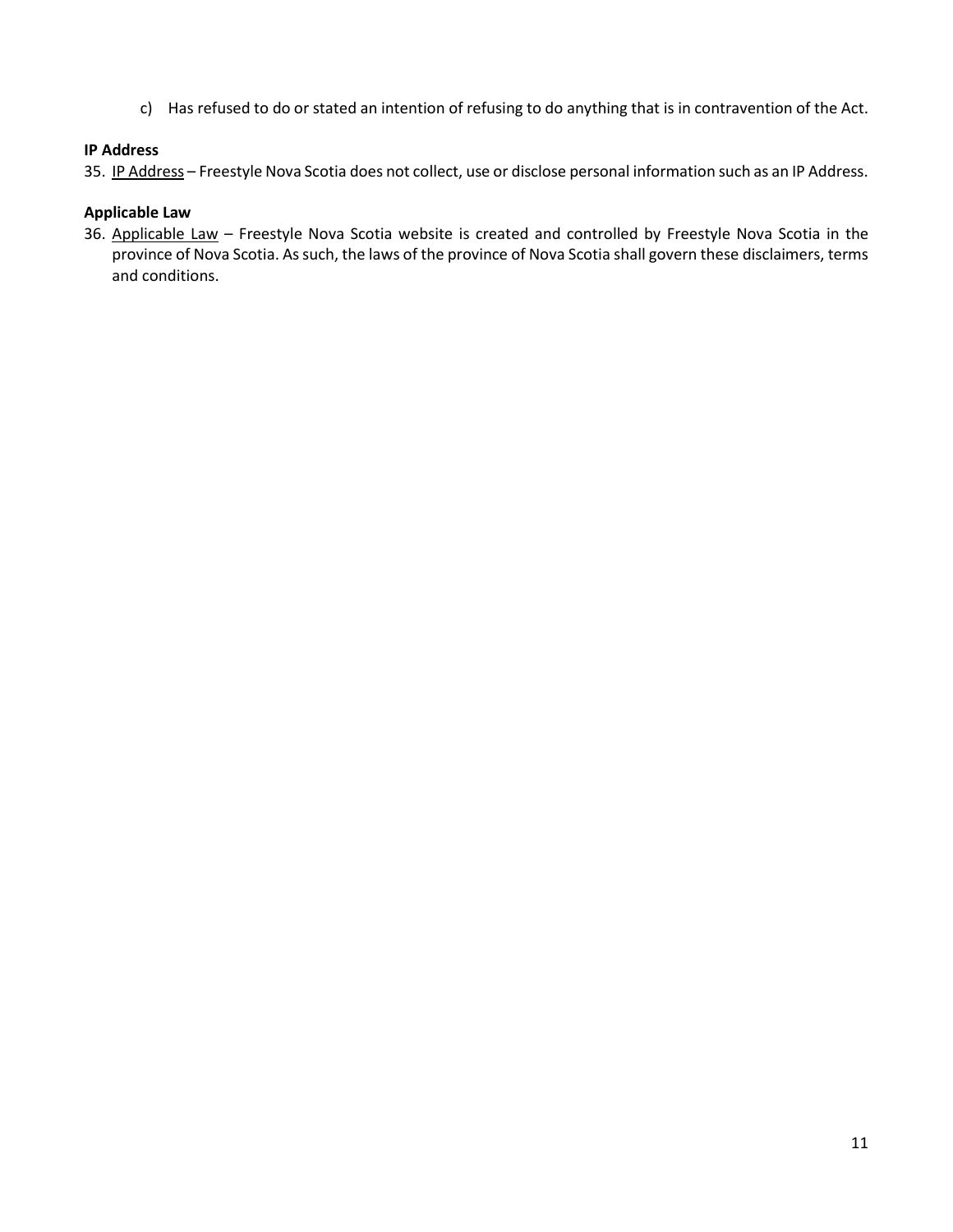# **Appendix A – Consent**

<span id="page-11-0"></span>Freestyle Nova Scotia will include the following paragraph (or a variation) whenever Personal Information is being collected:

- 1. I authorize Freestyle Nova Scotia to collect and use personal information about me for the purposes described in Freestyle Nova Scotia's *Privacy Policy*.
- 2. In addition to the purposes described in Freestyle Nova Scotia's *Privacy Policy*, I authorize Freestyle Nova Scotia to:
	- a) Distribute my information to Freestyle Canada
- 3. I understand that I may withdraw such consent at any time by contacting Freestyle Nova Scotia's Privacy Officer. The Privacy Officer will advise the implications of such withdrawal.

# **Appendix B – Website Disclaimer**

<span id="page-11-1"></span>Freestyle Nova Scotia will include the copyright and legal disclaimer (or a variation) in the applicable section on its website:

Website – The website is a product of Freestyle Nova Scotia. The information on the website is provided as a resource to those interested in Freestyle Nova Scotia. Freestyle Nova Scotia disclaims any representation or warranty, express or implied, concerning the accuracy, completeness or fitness for a particular purpose of the information. Persons accessing this information assume full responsibility for the use of the information and understand and agree that Freestyle Nova Scotia is not responsible or liable for any claim, loss or damage arising from the use of this information. Reference to specific products, processes or services does not constitute or imply recommendation or endorsement by Freestyle Nova Scotia. Freestyle Nova Scotia also reserves the right to make changes at any time without notice.

Outside Links – Links made available through the website may allow you to leave Freestyle Nova Scotia site. Please be aware that the internet sites available through these links are not under the control of Freestyle Nova Scotia. Therefore, Freestyle Nova Scotia does not make any representation to you about these sites or the materials available there. Freestyle Nova Scotia is providing these links only as a convenience to you, and in no way guarantees these links and the material available there. Freestyle Nova Scotia is not responsible for privacy practices employed by other companies or websites.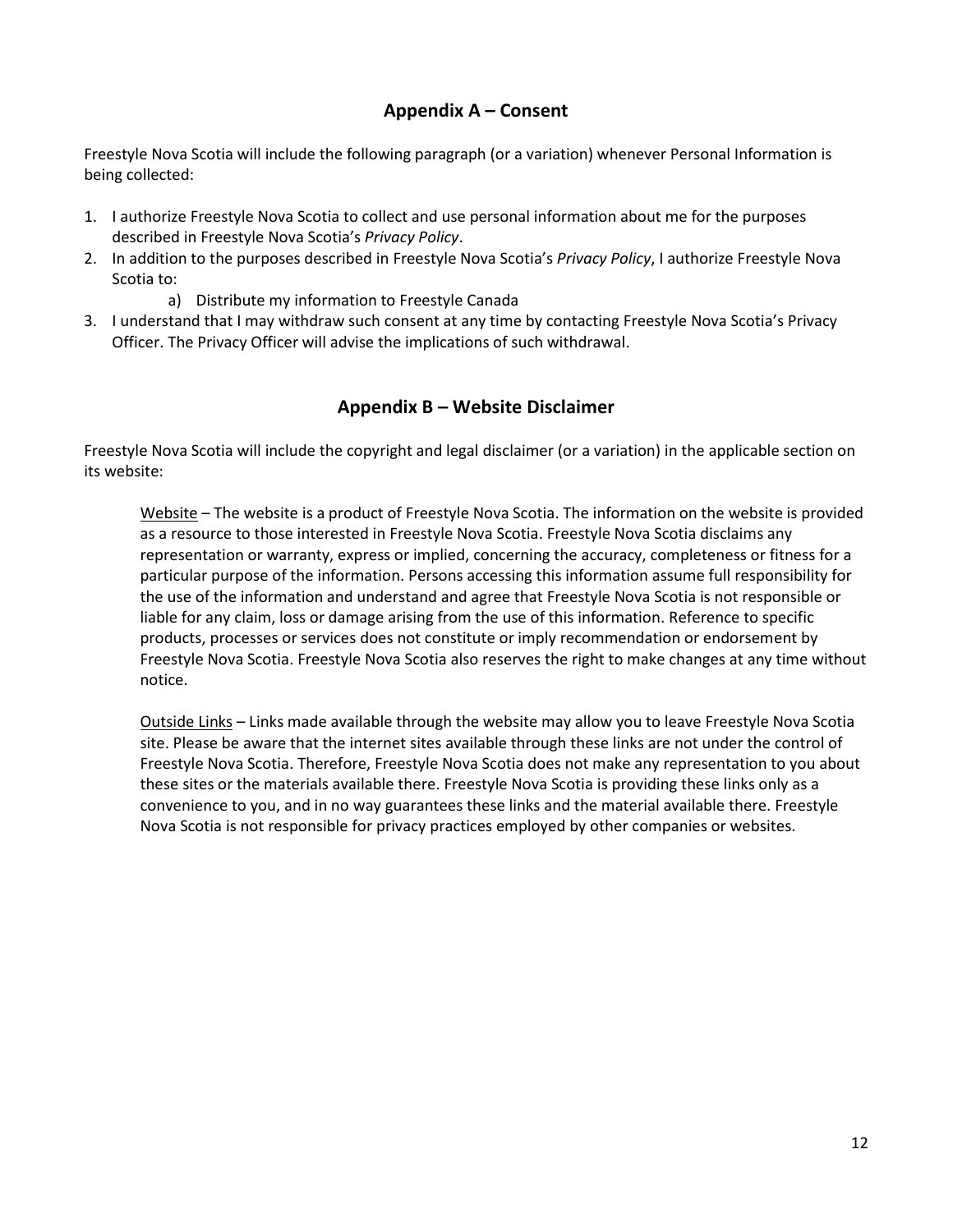# **CONFIDENTIALITY POLICY**

## <span id="page-12-0"></span>**Definitions**

- 1. The following terms have these meanings in this Policy:
	- a) *"Confidential Information" –* Personal information of Representatives including but not limited to home address, email address, personal phone numbers, date of birth, financial information, medical information, and background check information. Additionally, *Confidential Information* also covers information considered to be intellectual property of Freestyle Nova Scotia such as data, proprietary information, business information, and trade secrets
	- b) *"Representatives"* Individuals employed by, or engaged in activities on behalf of, Freestyle Nova Scotia including: coaches, staff members, convenors, contract personnel, volunteers, managers, administrators, committee members, and Directors and Officers of Freestyle Nova Scotia
	- c) *"Participants" –* Refers to all categories of individual members and/or registrants defined in the Bylaws of Freestyle Nova Scotia as well as all people employed by, contracted by, or engaged in activities with, Freestyle Nova Scotia including, but not limited to, employees, contractors, athletes, coaches, instructors, officials, volunteers, managers, administrators, committee members, parents or guardians, spectators, committee members, and Directors and Officers

## **Purpose**

2. The purpose of this Policy is to ensure the protection of Confidential Information that is proprietary to Freestyle Nova Scotia.

## **Scope and Application**

- 3. This policy applies to all Participants and Representatives of Freestyle Nova Scotia.
- 4. Confidential Information does not include the following: name, title, business address, work telephone number, or any other information widely available or in the public domain.
- 5. Participants voluntarily publishing or consenting to the publication of Confidential Information in a public forum (such as the listing of an email address on a website) forfeit the expectation of confidentiality for that Confidential Information for as long as it is available publicly.

## **Responsibilities**

- 6. Representatives and Participants will not, either during the period of their involvement/employment with Freestyle Nova Scotia or any time thereafter, disclose, publish, communicate, or divulge to any person or organization any Confidential Information acquired during their period of involvement/employment, unless expressly authorized to do so.
- 7. Representatives and Participants will not use, reproduce, or distribute Confidential Information without the express written consent of Freestyle Nova Scotia.
- 8. All documents and written materials relating to Confidential Information will remain the property of Freestyle Nova Scotia and, upon cessation of involvement/employment with Freestyle Nova Scotia, for any reason, or upon request of Freestyle Nova Scotia, Representatives will immediately return all written or tangible Confidential Information, as well as copies and reproductions, and any other media containing Confidential Information.

#### **Intellectual Property**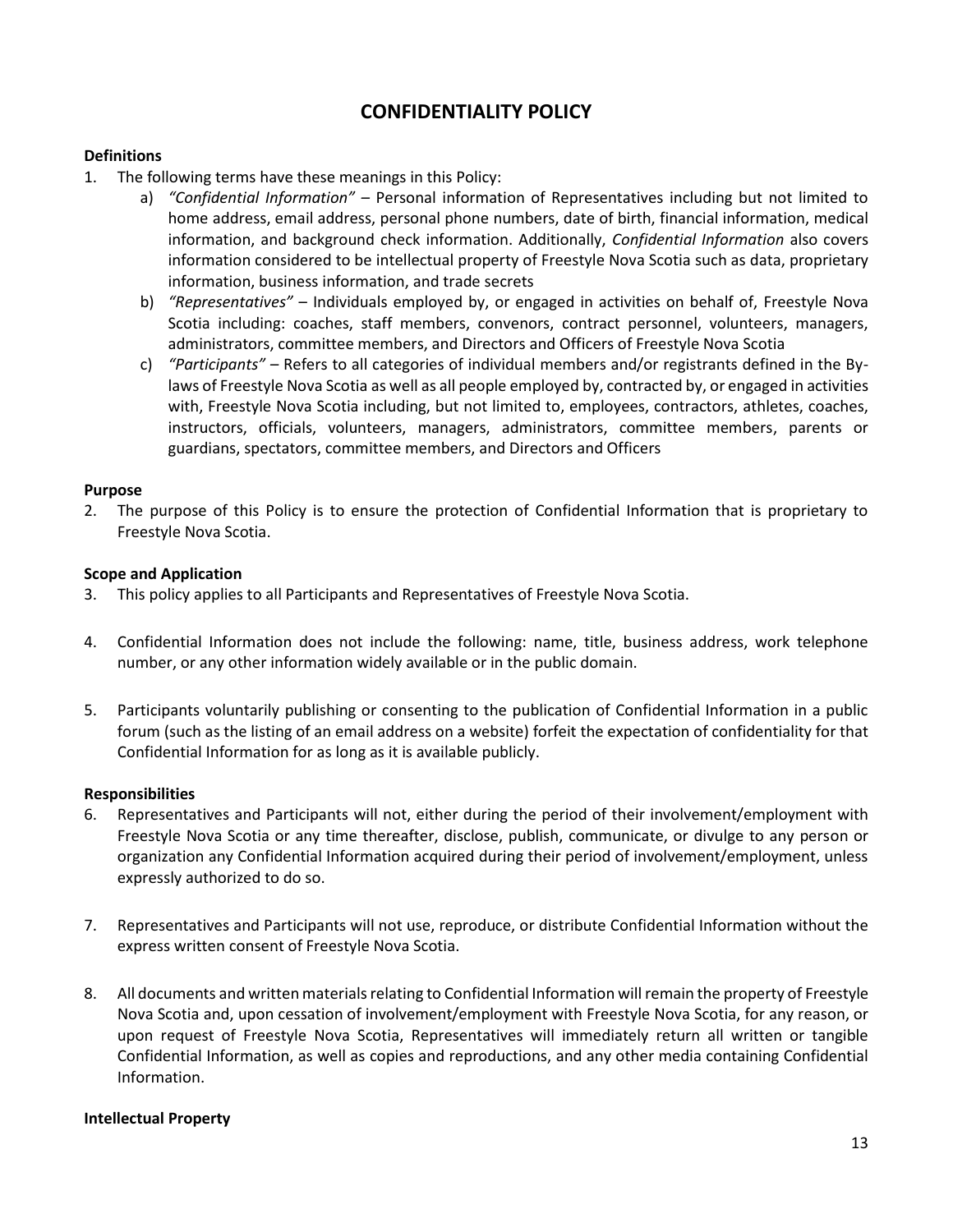9. Copyright and any other intellectual property rights for all written material (including material in electronic format or posted on a website) and other works produced in connection with employment or involvement with Freestyle Nova Scotia will be owned solely by Freestyle Nova Scotia, which shall have the right to use, reproduce, or distribute such material and works, in whole or in part, for any purpose it wishes. Freestyle Nova Scotia may grant permission for others to use its intellectual property.

## **Enforcement**

10. A breach of any provision in this Policy may be subject to legal recourse, termination of the employment or volunteer position, suspension or expulsion from membership, or sanctions pursuant to the *Discipline and Complaints Policy*.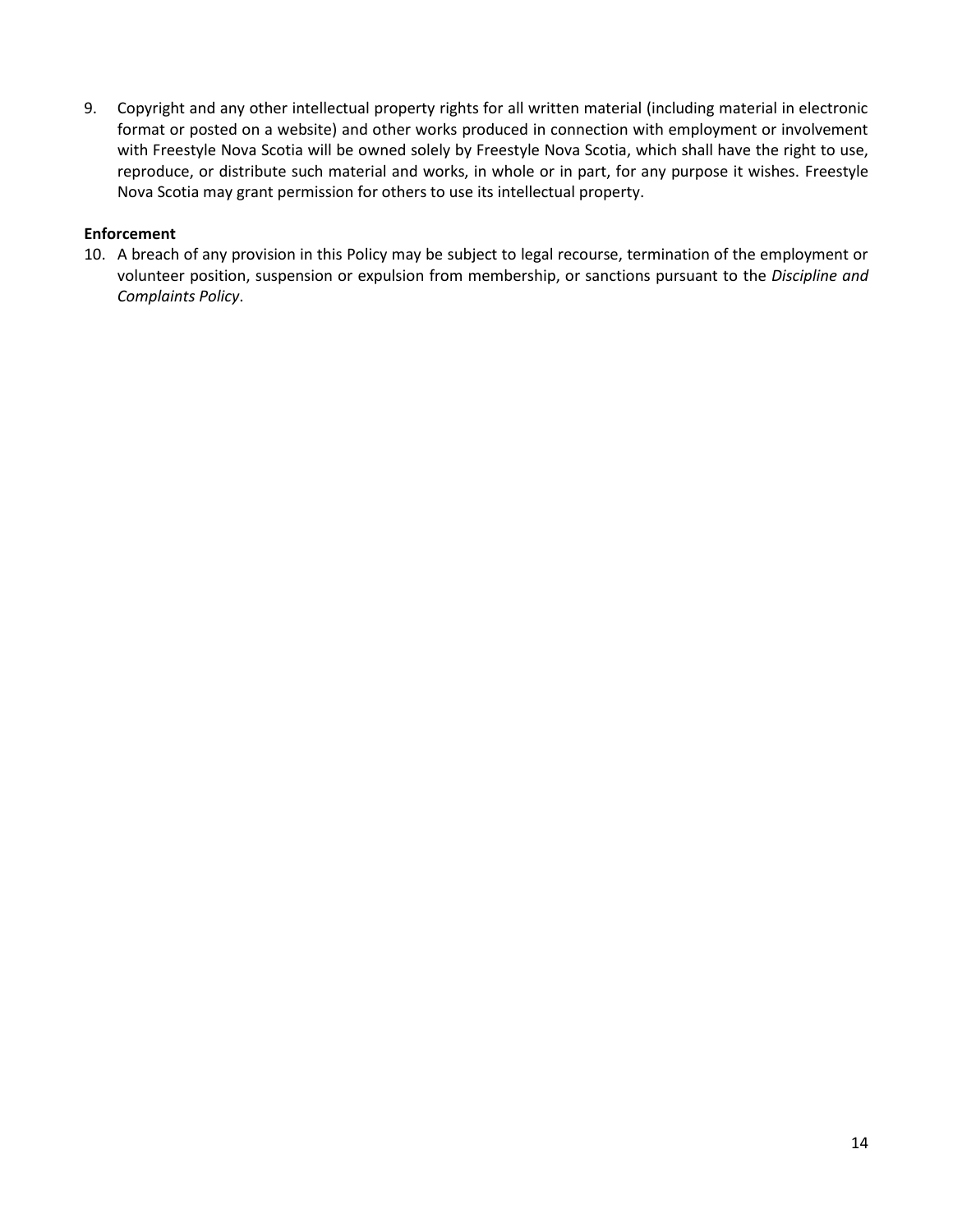# **WORKPLACE HARASSMENT AND WORKPLACE VIOLENCE POLICY**

## <span id="page-14-0"></span>**Application**

1. This Policy applies to all individuals who perform work for Freestyle Nova Scotia including employees, managers, supervisors, temporary workers, volunteers, student volunteers, part-time workers, the Board of Directors, and independent contractors ("Workers") who feel they have been harassed within the Workplace.

## **Purpose**

2. Freestyle Nova Scotia is committed to providing an environment in which all Workers are treated with respect and dignity. Workplace harassment will not be tolerated from any person in the workplace.

## **Definitions**

- 3. The following terms are defined in the *Code of Conduct and Ethics*:
	- a) Harassment
	- b) Sexual Maltreatment
- 4. The following terms have these meanings in this Policy:
	- a) "*Workplace*" Any place where business or work-related activities are conducted. Workplaces include but are not limited to, Freestyle Nova Scotia's office, work-related social functions, work assignments outside Freestyle Nova Scotia's offices, work-related travel, work-related conferences or training sessions, and competition venues and hotels.
	- b) "*Workplace Harassment*" Vexatious comment or conduct against a worker in a Workplace that is known or ought reasonably to be known to be unwelcome. Workplace Harassment should not be confused with legitimate, reasonable management actions that are part of the normal work/training function, including measures to correct performance deficiencies, such as placing someone on a performance improvement plan, or imposing discipline for workplace infractions. Types of behaviour that constitute Workplace Harassment include, but are not limited to:
		- i. Bullying;
		- ii. Workplace pranks, vandalism, bullying or hazing;
		- iii. Repeated offensive or intimidating phone calls or emails;
		- iv. Inappropriate sexual touching, advances, suggestions or requests;
		- v. Displaying or circulating offensive pictures, photographs or materials in printed or electronic form;
		- vi. Psychological abuse;
		- vii. Excluding or ignoring someone, including persistent exclusion of a particular person from work-related social gatherings;
		- viii. Deliberately withholding information that would enable a person to do their job, perform or train;
		- ix. Sabotaging someone else's work or performance;
		- x. Gossiping or spreading malicious rumours;
		- xi. Intimidating words or conduct (offensive jokes or innuendos); and
		- xii. Words or actions which are known or should reasonably be known to be offensive, embarrassing, humiliating, or demeaning.
	- c) "*Workplace Violence*" The use of or threat of physical force by a person against a worker in a Workplace that causes or could cause physical injury to the worker; an attempt to exercise physical force against a worker in a Workplace that could cause physical injury to the worker; or a statement or behaviour that it is reasonable for a worker to interpret as a threat to exercise physical force against the worker in a Workplace that could cause physical injury to the worker. Types of behaviour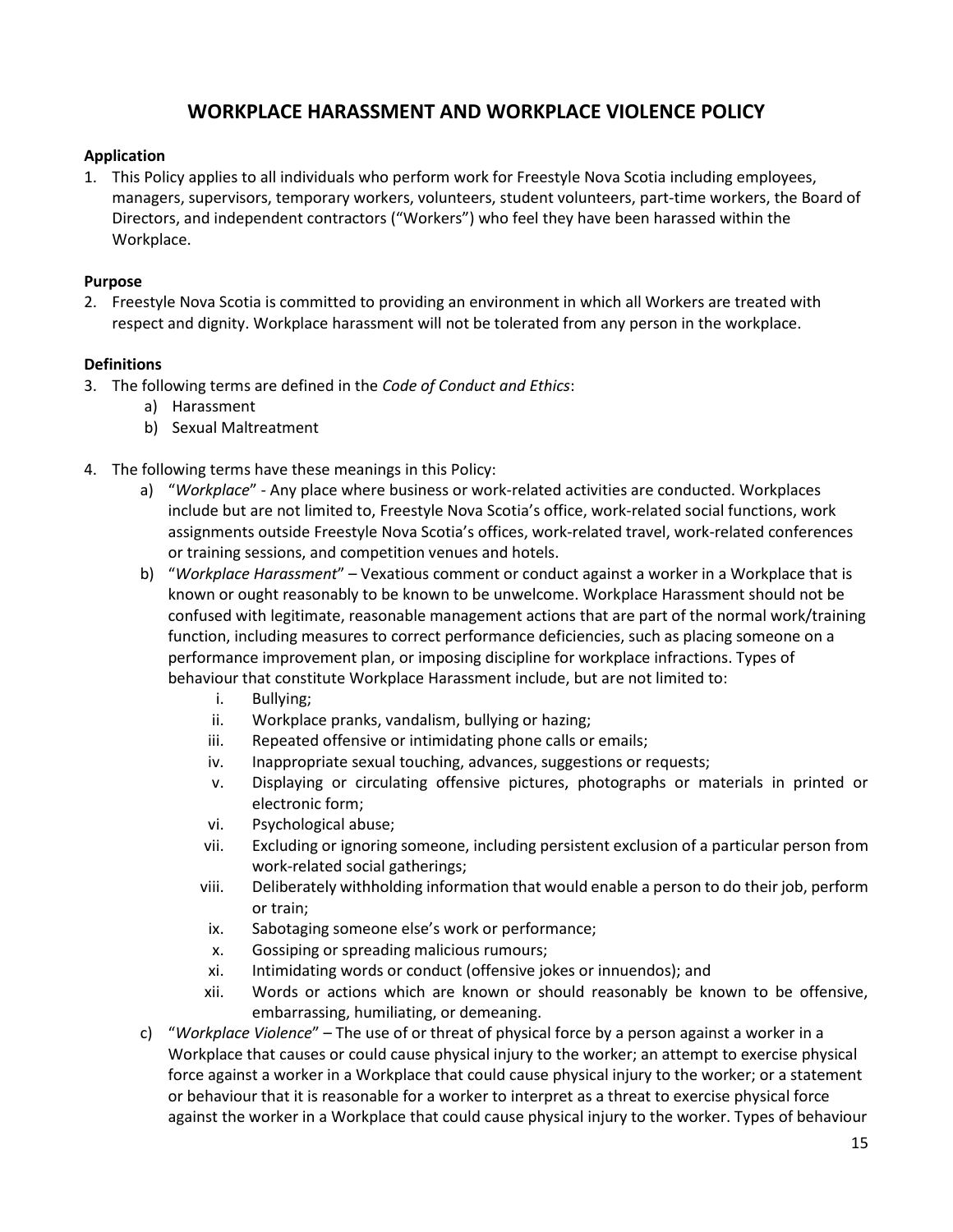that constitute Workplace Violence include, but are not limited to:

- i. Verbal or written threats to attack;
- ii. Sending to or leaving threatening notes or emails;
- iii. Physically threatening behaviour such as shaking a fist at someone, finger pointing, destroying property, or throwing objects;
- iv. Wielding a weapon in a Workplace;
- v. Hitting, pinching or unwanted touching which is not accidental;
- vi. Dangerous or threatening horseplay;
- vii. Physical restraint or confinement;
- viii. Blatant or intentional disregard for the safety or wellbeing of others;
- ix. Blocking normal movement or physical interference, with or without the use of equipment;
- x. Sexual violence; and
- xi. Any attempt to engage in the type of conduct outlined above
- 5. Importantly, reasonable action taken by Freestyle Nova Scotia relating to the management and direction of Workers or the Workplace (e.g., scheduling or conducting an annual performance review) is not Workplace Harassment.

## **Reporting Sexual Maltreatment**

- 6. Sexual Maltreatment (defined in the *Code of Conduct and Ethics*) is a serious crime and should be immediately reported to the proper authorities, including Freestyle Nova Scotia.
- 7. If you have experienced or witnessed Sexual Maltreatment:
	- Go to a Safe Place
	- Call your local Police or go to the nearest police station
	- Call your local Rape Crisis Centre
	- Call your local Victim Services Organization
	- Report the experience to Freestyle Nova Scotia (strongly recommended if the incident involved a staff member with Freestyle Nova Scotia)

## **Responsibilities**

- 8. Managers are responsible to take appropriate preventive or corrective action and to put a stop to any harassment they are aware of, whether or not a complaint is filed. Failure to take appropriate action may result in disciplinary measures being imposed on the manager as well as the offending person.
- 9. In addition, management's responsibility is to ensure all complaints or incidents of Workplace Harassment are investigated and dealt with in a fair, respectful and timely manner.
- 10. Management will also ensure that all Workers receive annual training on Workplace Harassment and supervisors and managers will receive advanced training. Proof of completion will be placed in each Worker's file.

## **Procedures**

## *Reporting Workplace Harassment*

11. If a Worker feels that they are being harassed, the Worker should first advise the person harassing them to stop, if they feel comfortable in doing so. If the Worker does not feel comfortable doing so, or if the harassment continues, the Worker is encouraged to report any incidents of Workplace Harassment to the appropriate person. Workers are not to be penalized or disciplined for reporting an incident or for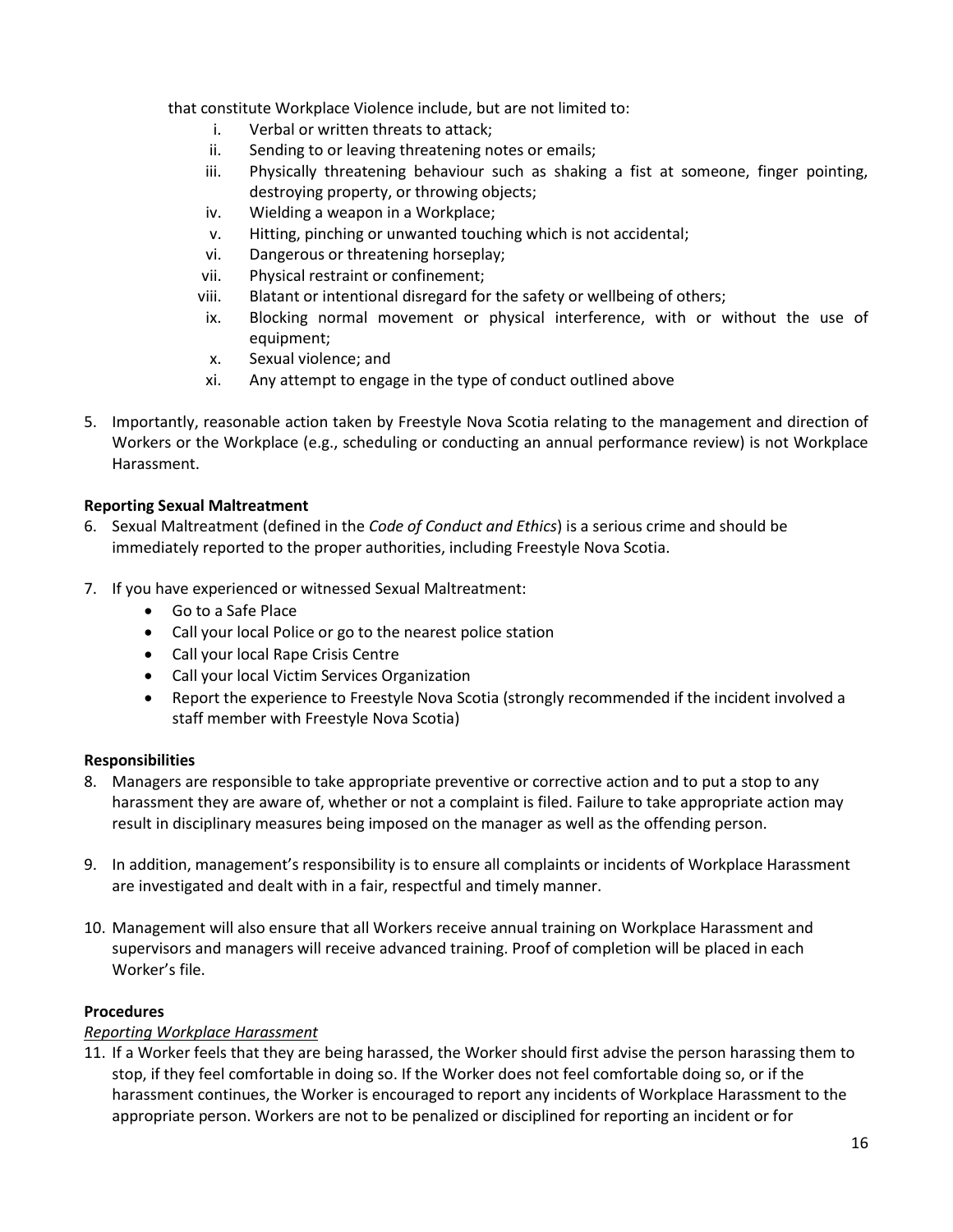participating in an investigation involving Workplace Harassment.

## *Where to File a Workplace Harassment Report*

- 12. An incident or a complaint of Workplace Harassment should be reported as soon as possible after experiencing or witnessing an incident. This allows the incident to be investigated in a timely manner.
- 13. A Workplace Harassment incident or complaint must be reported directly to the Workplace Harassment Officer:

**[insert contact information for Workplace Harassment Officer]**

- 14. If the Workplace Harassment Officer is the alleged harasser, the Worker should report the complaint to the President.
- 15. All incidents or complaints of Workplace Harassment shall be kept confidential except to the extent necessary to protect Workers, to investigate the complaint or incident, to take corrective action or otherwise as required by law.

# *How to File a Workplace Harassment Report*

- 16. Workers may report incidents or complaints of harassment verbally or in writing. When submitting a written complaint, Workers are asked to use the Workplace Harassment Incident Report Form (**Appendix A**). When reporting verbally, the Workplace Harassment Officer along with the Worker will complete the Workplace Harassment Incident Report Form.
- 17. The report of the incident should include the following information:
	- a) Name(s) and contact information of the Worker who has allegedly experienced harassment
	- b) Name(s) and contact information, if available, of the alleged harasser(s)
	- c) Names of the witness(es) (if any) or other person(s) with relevant information to provide about the incident (if any) and contact information (if known)
	- d) Details of what happened including date(s), frequency and location(s) of the alleged incident(s)
	- e) Any supporting documents the Worker may have that are relevant to the complaint (e.g., emails, texts, etc.).
	- f) A list any documents that may be relevant to the complaint.

# *What Happens After Filing a Workplace Harassment Report*

- 18. All incidents or complaints will be kept confidential except to the extent necessary to protect the Worker, to investigate the complaint or incident, to take corrective action, or otherwise as required by law.
- 19. In particular, the Workplace Harassment Officer may inform the Board of Directors that a Workplace Harassment complaint has been filed and needs to be investigated. The Workplace Harassment Officer may recommend that the investigation be conducted by an outside third party and the Executive Director (or designate) and/or Board of Directors may not unreasonably withhold funding for any outside third-party investigator.
- 20. The Workplace Harassment Officer is not required to reveal the name(s) of the Worker and alleged harasser(s), or details of the incident, at this stage of the process unless the safety of students or Workers may be at risk and/or if temporary action (e.g., a suspension of the alleged harasser(s) while an investigation takes place) is required.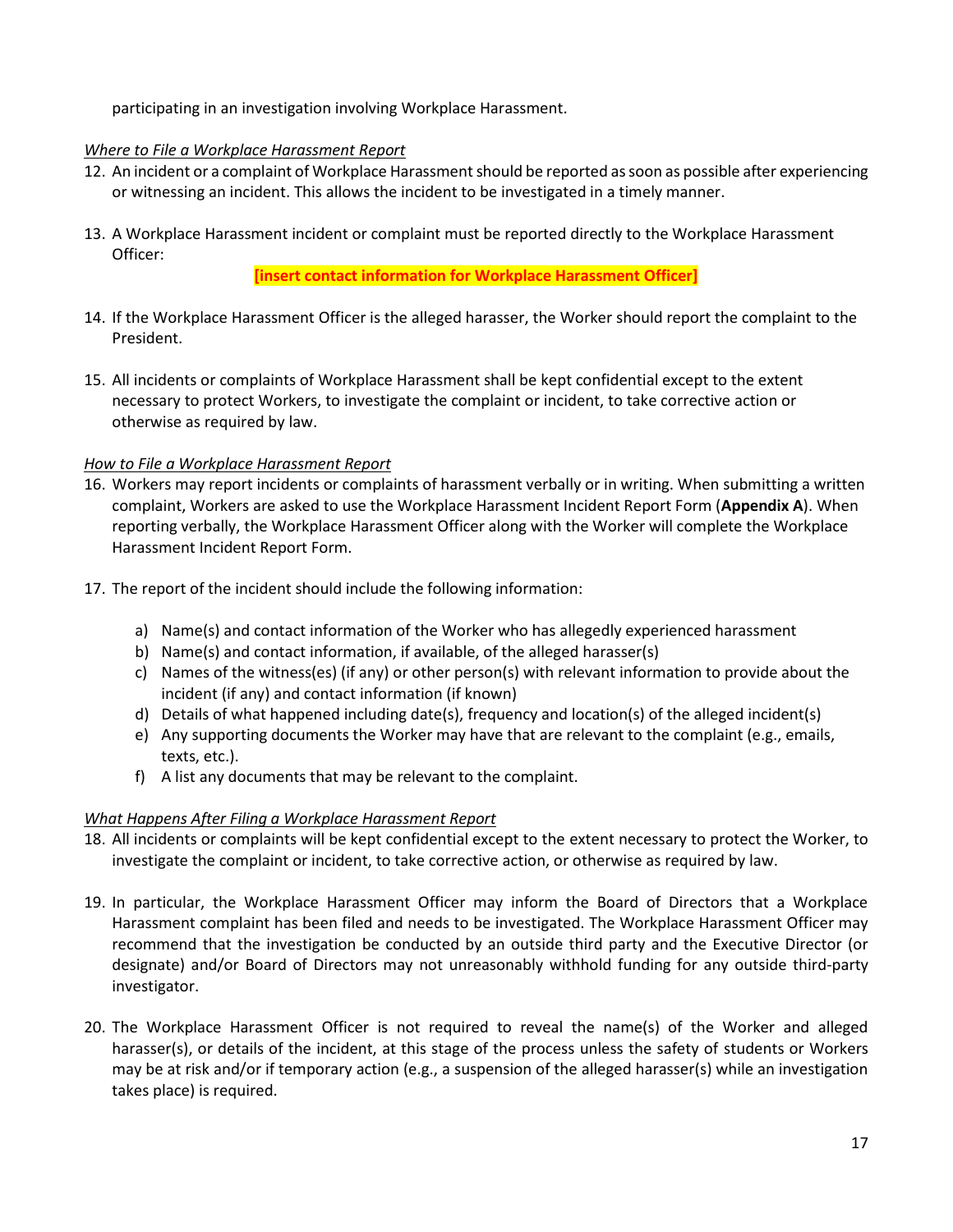## **Responses to Workplace Harassment Complaints**

## *Investigation*

- 21. Freestyle Nova Scotia will ensure that an investigation is conducted when it becomes aware of an incident of Workplace Harassment or receives a complaint of Workplace Harassment. If an Internal Investigation is not possible or appropriate, an external Investigator qualified to conduct a Workplace Harassment investigation and who has knowledge of the relevant Workplace Harassment laws will be retained to conduct the investigation.
- 22. The Workplace Harassment Officer will send written notice to the alleged harasser that an investigation of a report of Workplace Harassment under this Policy is being initiated and will provide the name of the Investigator. This notice will include the particulars of the incident reported and indicate that the alleged harasser will have an opportunity to respond to the allegations.

## *Timing of the Investigation*

23. The investigation will be completed in a timely manner and generally within 60 days or less unless there are extenuating circumstances (i.e., illness, complex investigation) warranting a longer investigation.

## *Investigation Process*

- 24. The Investigator will conduct the investigation in a manner befitting the Investigator's experience and recommendations with such matters, with the following guidelines:
	- The Investigator will ensure the investigation is kept confidential and identifying information is not disclosed unless necessary to conduct the investigation.
	- The Investigator will interview the Worker who allegedly experienced Workplace Harassment and the alleged harasser(s), if the alleged harasser is a Worker of Freestyle Nova Scotia. If the alleged harasser is not a worker, the Investigator will make reasonable efforts to interview the alleged harasser.
	- The alleged harasser(s) will be given the opportunity to respond to the specific allegations raised by the Worker.
	- The Investigator will interview any relevant witnesses employed by Freestyle Nova Scotia who may be identified by either the Worker who allegedly experienced the Workplace Harassment, the alleged harasser(s) or as necessary to conduct a thorough investigation. The Investigator will make reasonable efforts to interview any relevant witnesses who are not employed by Freestyle Nova Scotia if there are any identified.
	- The Investigator will collect and review any relevant documents.
	- The Investigator will take appropriate notes and statements during interviews with the Worker who allegedly experienced Workplace Harassment, the alleged harasser and any witnesses.
	- The Investigator will provide the alleged harasser with a reasonable opportunity to respond in writing or orally to the allegations. If the response is oral, the Investigator should normally confirm the content of the response with the alleged harasser in writing. If they do not respond within a reasonable timeframe set by the Investigator, or chooses not to participate in the investigation, the Investigator may proceed in the absence of their response.
	- The Investigator will prepare a written Investigator's Report summarizing the steps taken during the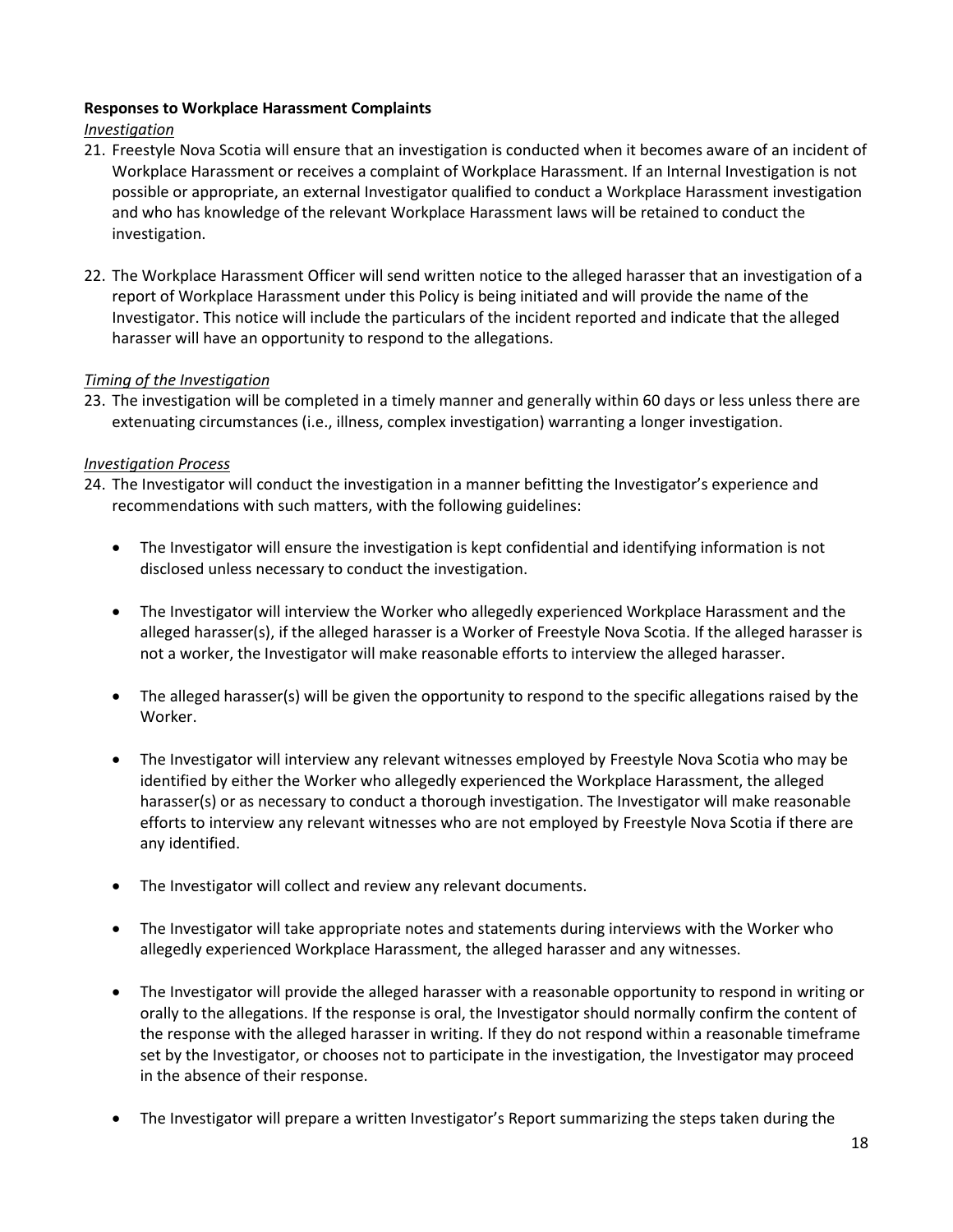investigation, the complaint, the allegations of the Worker who allegedly experienced the Workplace Harassment, the response from the alleged harasser, the evidence of any witnesses, and the evidence gathered. The Investigator's Report will set out the findings of fact and come to a conclusion about whether or not, on a balance of probabilities, Workplace Harassment occurred.

## *Results of the Investigation*

- 25. Within ten (10) business days of the investigation being completed, the Worker who allegedly experienced the Workplace Harassment and the alleged harasser, if they are a Worker of Freestyle Nova Scotia, will be informed in writing of the results of the investigation, and optionally an executive summary, but they are not to be sent the full Investigator's Report.
- 26. The parties will also be informed of any corrective action taken or that will be taken by Freestyle Nova Scotia to address Workplace Harassment.

## *Confidentiality*

- 27. Information about complaints and incidents will be kept confidential to the extent possible. Information obtained about an incident or complaint of Workplace Harassment, including identifying information about any individuals involved, will not be disclosed unless disclosure is necessary to protect Workers, to investigate the complaint or incident, or to take corrective action or otherwise as required by law.
- 28. While the investigation is on-going, the Worker who has allegedly experienced harassment, the alleged harasser(s) and any witnesses must not discuss the incident or complaint or the investigation with each other or other workers or witnesses unless necessary to obtain advice about their rights. The Investigator may discuss the investigation and disclose the incident or complaint-related information only as necessary to conduct the investigation. All records of the investigation will be kept confidential.

## *Handling of Complaints*

29. While the investigation is underway, the Workplace Harassment Officer will consider whether interim measures are necessary to minimize contact between the complainant and the accused harasser. Interim measures will be reasonable for the circumstances and may include granting time off, suspension, assigning different shifts, etc.

## *Disciplinary Action*

- 30. Harassment by a Worker is a serious offence. If an accusation is substantiated, the harasser will be subject to immediate disciplinary action, up to and including dismissal.
- 31. After receiving the results of the investigation from the Workplace Harassment Officer, the Board of Directors will consider the evidence, the nature of the harassment, whether physical contact was involved, whether the situation was isolated, and whether there was an abuse of power to determine what is the appropriate corrective action.

## 32. Disciplinary actions may include:

- Verbal or written apologies
- A letter of reprimand or suspension
- A referral to counselling
- Remedial training
- Schedule changes
- Termination of employment
- Referral to police or other legal authorities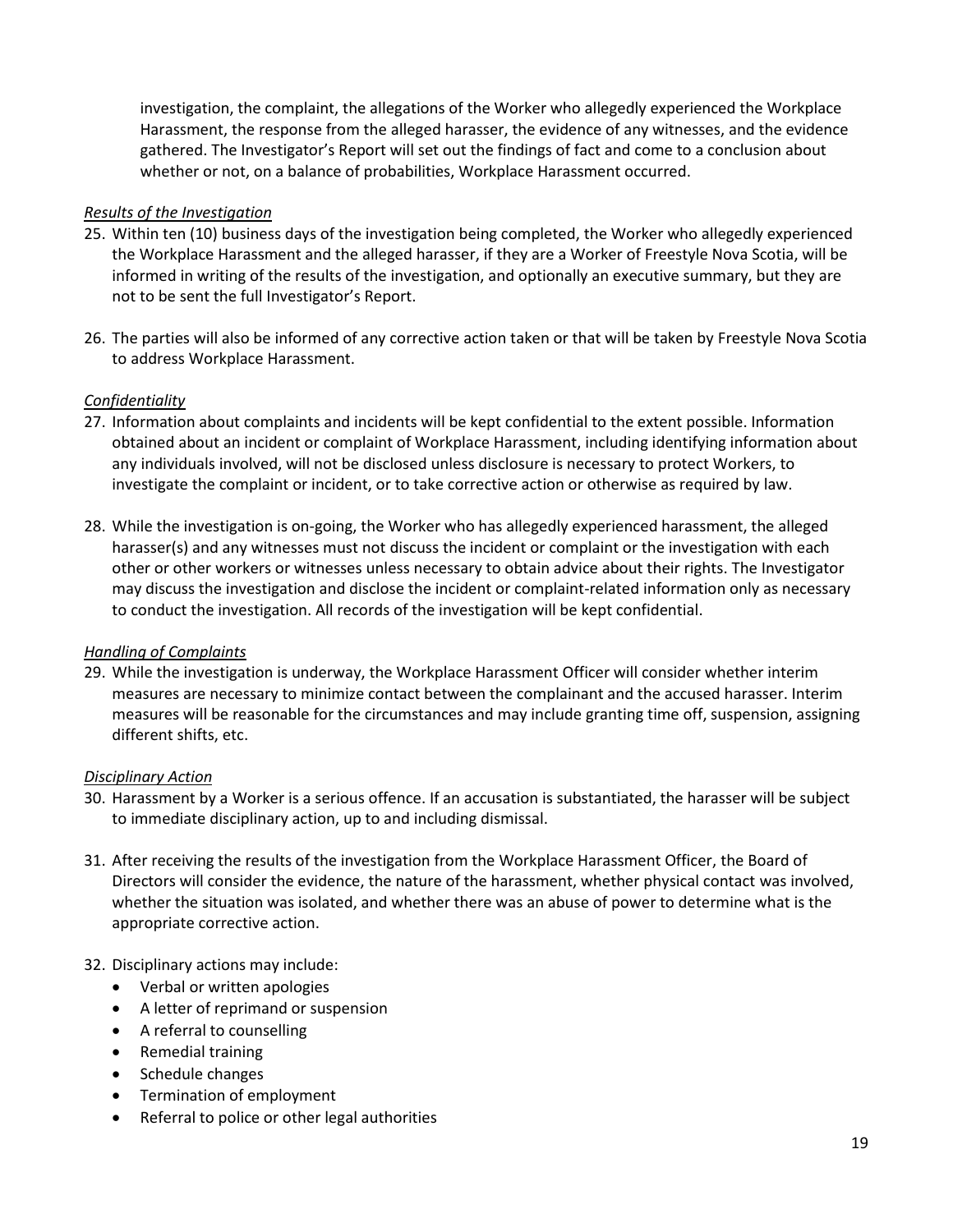## **Unsubstantiated Complaints and Retaliation**

- 33. Intentionally accusing someone of harassment, known to be false, is a serious offence and may be subject to disciplinary action. Freestyle Nova Scotia reserves the right to discipline those whose complaints are frivolous or vexatious.
- 34. Any interference with the conduct of an investigation, or retaliation against the Worker filing the complaint, the alleged harasser, or witness, may itself result in disciplinary action.

## **Record Keeping**

- 35. Freestyle Nova Scotia will keep records of the investigation including:
	- A copy of the complaint or details about the incident;
	- A record of the investigation including notes;
	- A copy of the Investigator's Report (if any);
	- A summary of the results of the investigation that was provided to the Worker who allegedly experienced the Workplace Harassment and the alleged harasser, if a Worker of Freestyle Nova Scotia; and
	- A copy of any corrective action taken to address the complaint or incident of Workplace Harassment.
- 36. All records of the investigation will be kept confidential. Records will be kept indefinitely. If the investigation does not find evidence to support the complaint, no record will be kept in the file of the alleged harasser. When the investigation finds harassment occurred, the incident and the corrective action will be recorded in the harasser's personnel file.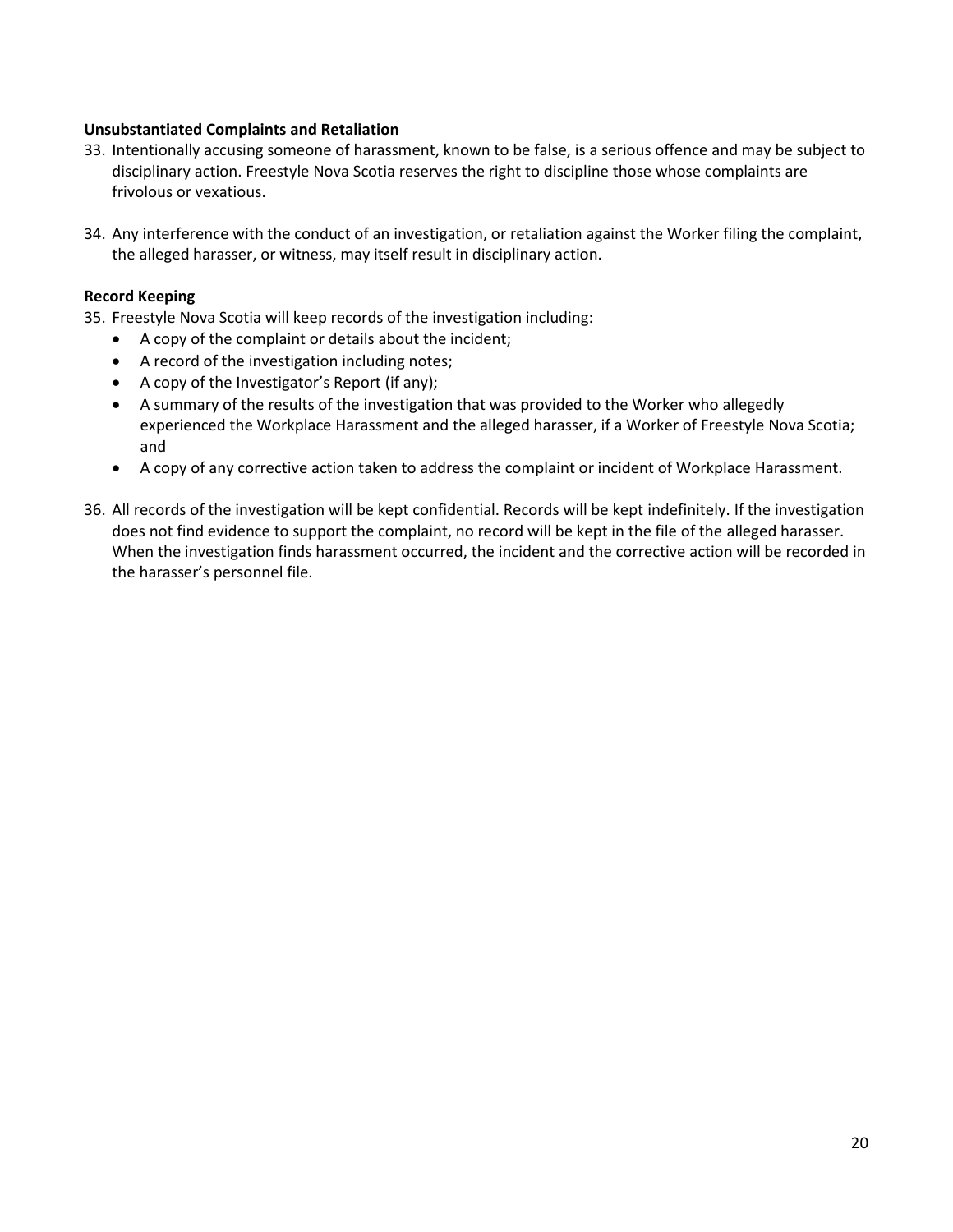# **Appendix A – Workplace Harassment Complaint Form**

<span id="page-20-0"></span>**Date:**

**Your name, position, and contact information:**

**Have you been harassed?\_\_\_\_\_\_\_\_ or, Did you witness what you are about to report?\_\_\_\_\_\_\_\_**

**Name(s) of alleged harasser(s), and position and contact information if available:**

## **Details of the complaint of Workplace Harassment:**

*Please describe in as much detail as possible the harassment incident(s), including: (a) the names of the parties involved; (b) any witnesses to the incident(s); (c) the location, date and time of the incident(s); (d) details about the incident(s) (behaviour and/or words used); (e) any additional details. Attach additional pages if required.*

## **Relevant documents/evidence:**

*Attach any supporting documents, such as emails, handwritten notes, or photographs. Physical evidence, such as vandalized personal belongings, can also be submitted. If you are not able to attach documents and they are relevant to your complaint, please list the documents below. If someone else has relevant documents, please note that below.*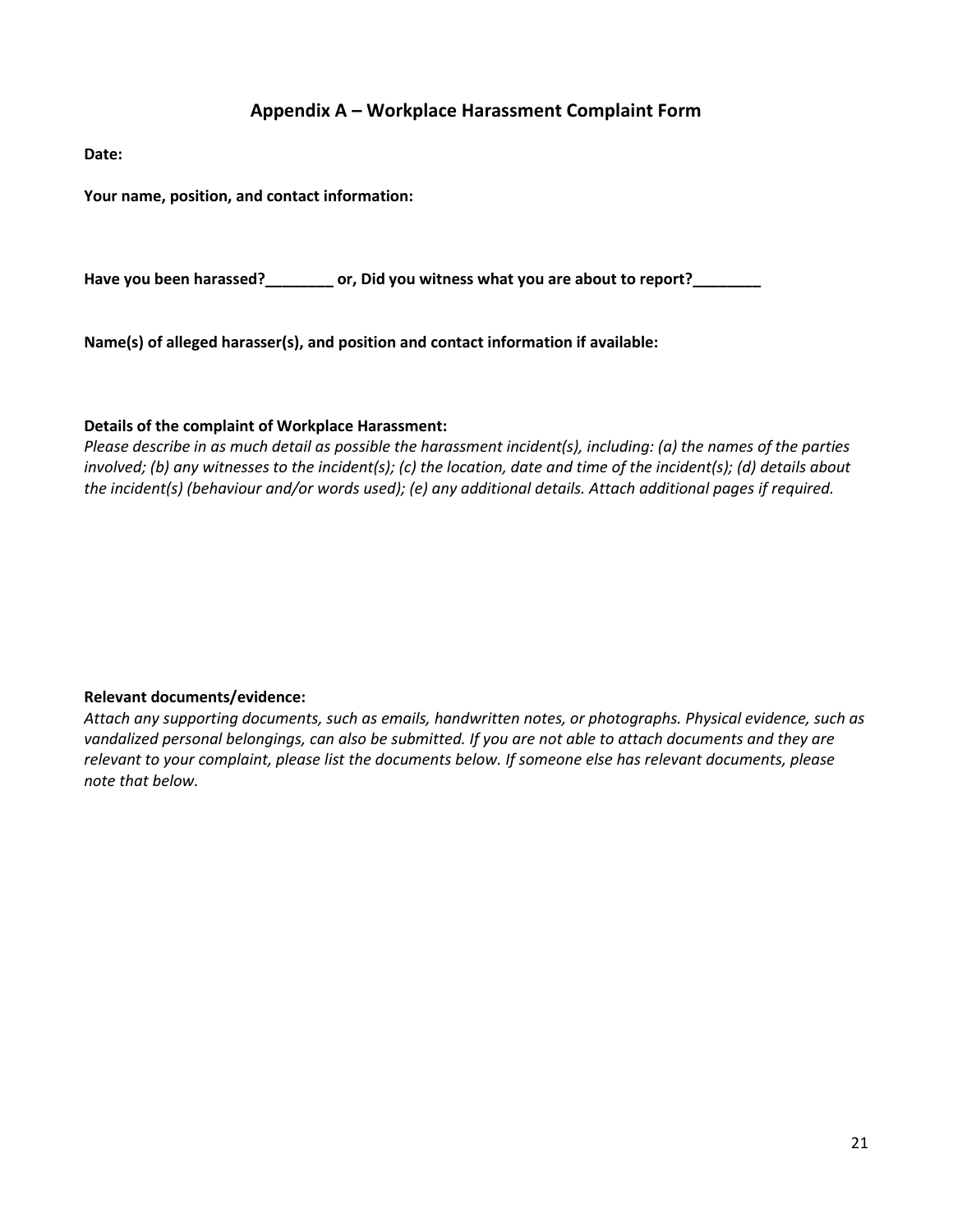# **TRANS INCLUSION POLICY**

## <span id="page-21-0"></span>**Guiding Principles**

- 1. Freestyle Nova Scotia supports the recommendations outlined in *Creating Inclusive Environments for Trans Participants in Canadian Sport*, the guidance document developed by the Trans Inclusion in Sport Expert Working Group and published by the Canadian Centre for Ethics in Sport (CCES). Freestyle Nova Scotia adopts the best practices outlined in the document and has used the four Policy Guidance statements in the development of this *Trans Inclusion Policy*. The Policy Guidance statements are:
	- a) Individuals participating in development and recreational sport (LTAD stages Active Start, FUNdamental, Learn to Train, Train to Train, Train to Compete (until international federation rules apply) and Active for Life) should be able to participate in the gender with which they identify and not be subject to requirements for disclosure of personal information beyond those required of cisgender athletes. Nor should there be any requirement for hormonal therapy or surgery
	- b) Hormone therapy should not be required for an individual to participate in high-performance sport (LTAD stages Train to Compete (once international federation rules become a factor) and Train to Win) in the gender category that is consistent with their gender identity, unless the sport organization can prove that hormone therapy is a reasonable and bona fide requirement
	- c) Individuals should not be required to disclose their trans identity or history to the sport organization in order to participate in high-performance sport (LTAD stages Train to Compete (once international federation rules become a factor) and Train to Win) unless there is a justified reason requiring them to do so.
	- d) Surgical intervention should not be required for an individual to participate in high-performance sport (LTAD stages Train to Compete (once international federation rules become a factor) and Train to Win) in the gender category that is consistent with their gender identity

# **Definitions**

- 2. The following terms have these meanings in this document:
	- a) *"Cisgender"* A term to describe a person whose gender identity corresponds with their birthassigned sex (e.g., someone whose gender identity is male and was assigned male at birth)
	- b) "*Gender*" The socially constructed roles, behaviours, activities and attributes that a society assigns to masculinity or femininity
	- c) "*Gender Expression*" The way an individual communicates their gender identity to others. This is done through behaviour, body language, voice, emphasis or de-emphasis of bodily characteristics, choice of clothing, hairstyle, and wearing make-up and/or accessories. The traits and behaviours associated with masculinity and femininity are culturally specific and change over time
	- d) "*Gender Identity*" A person's innermost sense of their own gender. This can include man, woman, both, neither or something else entirely. Gender also refers to a variety of social and behavioural characteristics (e.g., appearance, mannerisms). There are lots of words people may use to talk about their gender identity and expression
	- e) "*Gender reassignment*" Medically-supervised program of treatment to transition a person's body to align with their gender identity through hormone therapy and/or surgery
	- f) "*Intersex*" Refers to a combination of features that distinguish male and female anatomy
	- g) "*Sex*" The classification of people as male, female or intersex. Sex is usually assigned at birth and is based on an assessment of a person's reproductive system, hormones, chromosomes and other physical characteristics, most notably by external genitalia
	- h) "*Trans*" An umbrella term that describes people with diverse gender identities and gender expressions that do not conform to stereotypical ideas about what it means to be a girl/woman or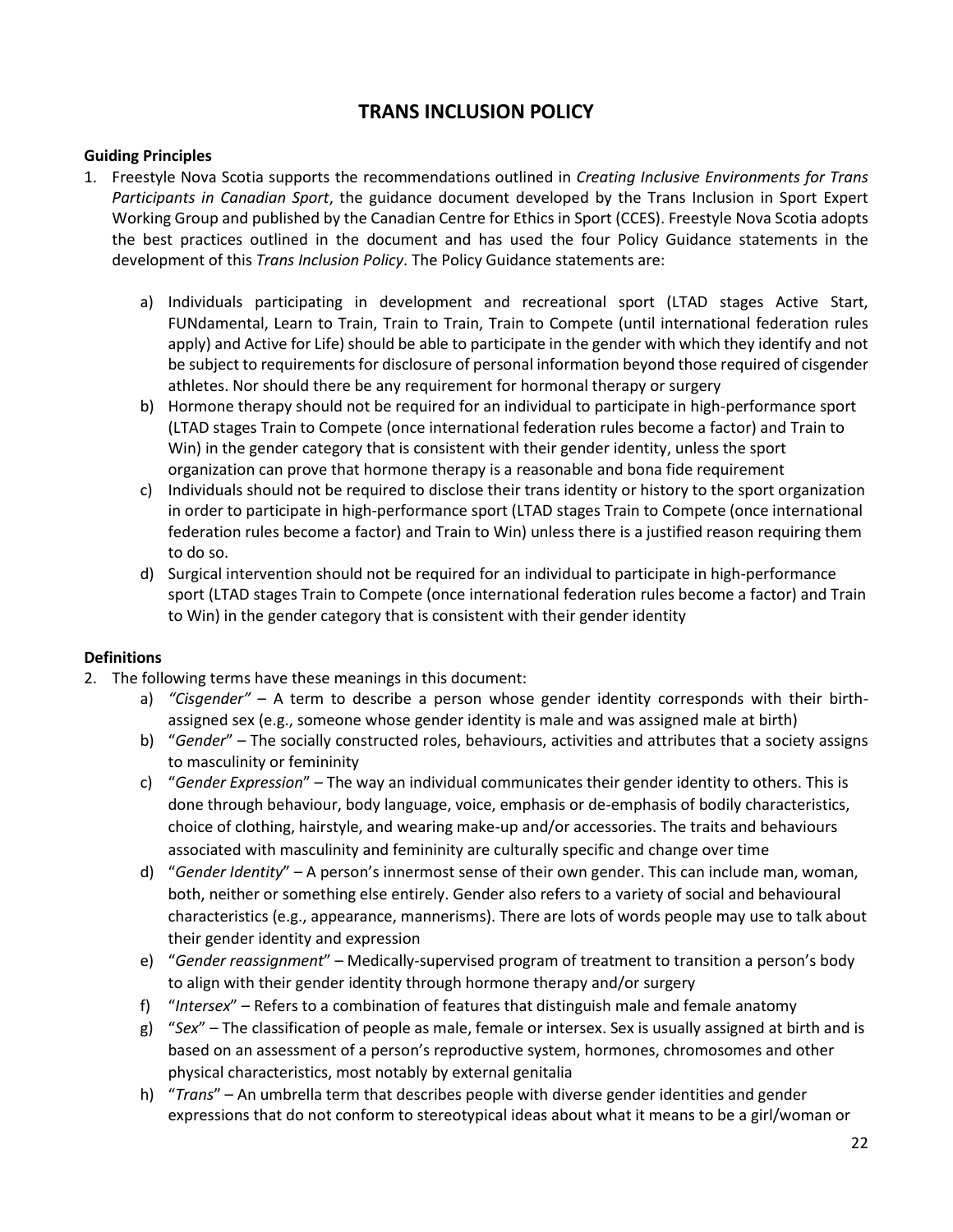boy/man in society. It includes but is not limited to people who identify as transgender, transsexual, cross dressers (adjective), or gender non-conforming (gender diverse or genderqueer).

- i) "*Transgender Female*" Someone who was assigned the male sex at birth, but whose gender identity is female
- j) "*Transgender Male*" Someone who was assigned female sex at birth, but whose gender identity is male

## **Purpose**

3. Freestyle Nova Scotia believes that all individuals deserve respectful and inclusive environments for participation that value the individual's gender identity and gender expression. Freestyle Nova Scotia wants to ensure that all participants have access to programming and facilities in which they feel comfortable and safe. Freestyle Nova Scotia is committed to implementing this policy in a fair and equitable manner.

## **Actions for Inclusion**

- 4. Freestyle Nova Scotia pledges to:
	- a) Provide this Policy to staff and Directors and provide education on the importance of trans inclusion and what this entails in terms of practices, policies, procedures and norms of behaviour.
	- b) Provide registration forms and other documents that allow:
		- i. the individual to indicate their gender identity and expression, rather than their sex or gender; and
		- ii. the individual to abstain from indicating a gender identity with no consequence to the individual
		- iii. the individual to indicate their preferred pronoun
		- iv. the individual to indicate their preferred name
	- c) Maintain organizational documents and Freestyle Nova Scotia's website in a manner that promotes inclusive language and images
	- d) Refer to individuals by their preferred name and pronoun
	- e) Work with trans athletes on the implementation, monitoring and/or modification of this Policy
	- f) When Freestyle Nova Scotia has the authority to determine participants' use of washrooms, change rooms, and other facilities, Freestyle Nova Scotia will permit individuals to use the facilities of their gender identity
	- g) Ensure uniforms and dress codes that respect an individual's gender identity and gender expression
	- h) Determine Eligibility Guidelines for transgender participants (as described in this Policy)

# **Eligibility Guidelines – Exceptions**

5. When applicable, the eligibility guidelines of the international federation, and/or any major Games regarding trans athlete participation will supersede the eligibility guidelines as outlined in this Policy.

# **Eligibility Guidelines**

6. As a general guiding principle for Freestyle Nova Scotia's eligibility guidelines, Freestyle Nova Scotia supports the following statement from *Creating Inclusive Environments for Trans Participants in Canadian Sport*:

*Based on this background and available evidence, the Expert Working Group felt that trans athletes should be able to participate in the gender with which they identify, regardless of whether or not they have undergone hormone therapy. Exceptions could be made if a sport organization is able to provide evidence that demonstrates hormone therapy is a reasonable and bona fide requirement (i.e., a necessary response to a legitimate need) to create a fair playing field at the high-performance level (p. 19)*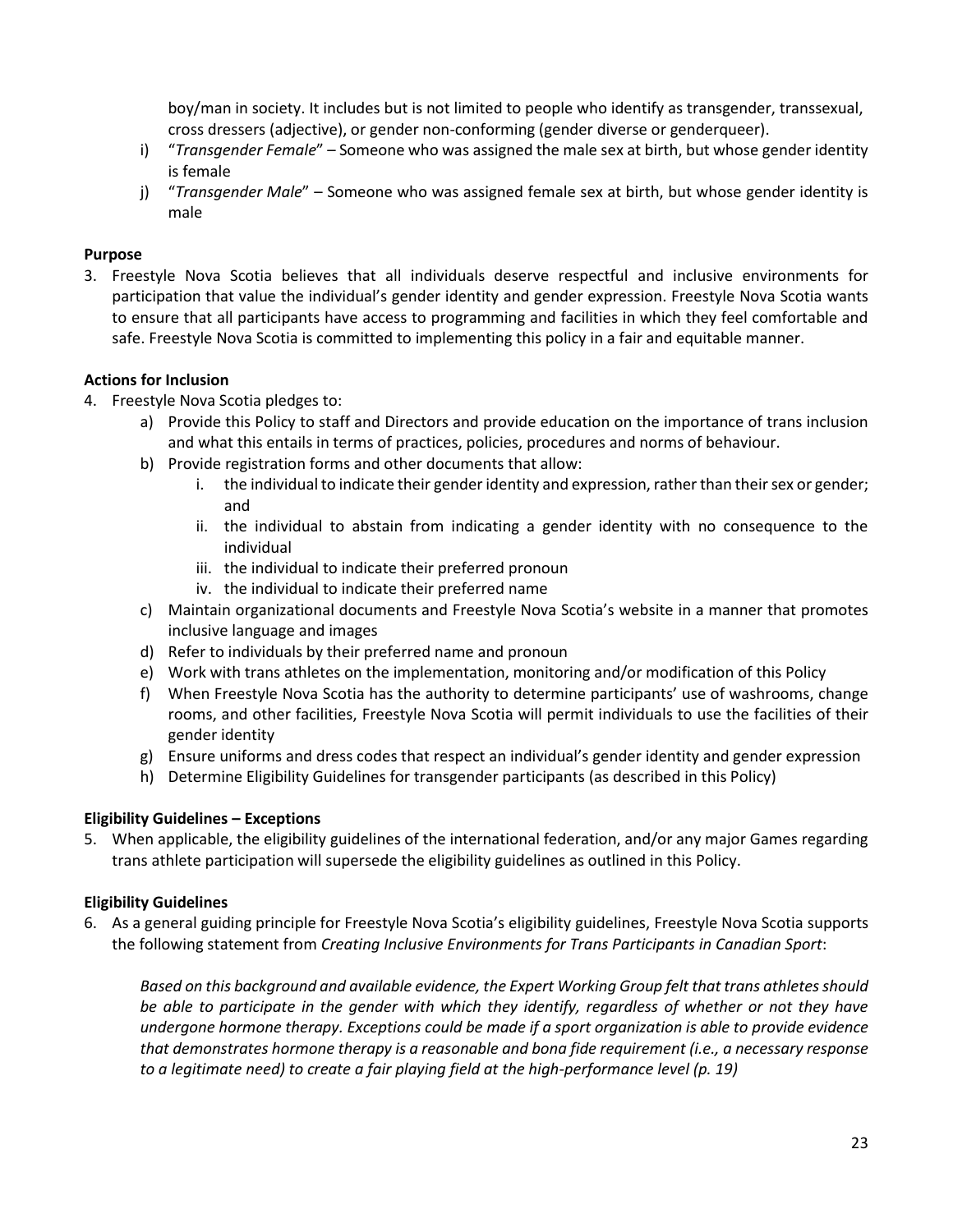- 7. At both recreational and competitive levels, an individual may participate in their expressed and identified gender category.
- 8. Individuals are not required to disclose their trans identity or history to Freestyle Nova Scotia or any of Freestyle Nova Scotia's representatives (e.g., coaches, staff, Directors, officials, etc.).
- 9. All athletes must be aware that they may be subject to doping control testing pursuant to the Canadian Anti-Doping Program. Trans athletes undergoing gender reassignment are encouraged to contact the Canadian Centre for Ethics in Sport (CCES) to determine what procedures, if any, are required to obtain a Therapeutic Use Exemption (TUE).

## **Confidentiality**

10. Freestyle Nova Scotia will not disclose to outside parties any documentation or information about an individual's gender identity and expression. A trans individual's privacy and confidentiality will be respected.

## **Ongoing Monitoring**

11. Freestyle Nova Scotia commits to monitoring ongoing developments regarding national and international participation guidelines for trans athletes and pledges to monitor the implementation, review and/or revise this Policy whenever new information becomes available.

## **Resolving Gender Identity and Expression Issues**

12. Should an individual feel they have been subject to, or witness, discrimination, bullying, harassment, sexual harassment, vilification or victimization based on gender identity or expression, they should take appropriate action through Freestyle Nova Scotia's *Discipline and Complaints Policy*. Should the individual not feel safe in doing so, they should seek assistance from Freestyle Nova Scotia's Chair for advice and support or action on their behalf.

## **Appeal**

13. Any decision rendered by Freestyle Nova Scotia in accordance with this Policy may be appealed in accordance with Freestyle Nova Scotia's *Appeal Policy*.

## **Resources:**

Canadian Association for the Advancement of Women and Sport and Physical Activity (CAAWS) (2017 Second Edition). Leading the Way: Working with LGBT Athletes and Coaches. A Practical Resource for Coaches. Access at: <http://www.caaws.ca/e/wp-content/uploads/2017/05/LeadingTheWay-v2017.pdf>

Canadian Centre for Ethics in Sport (CCES) (2012). Sport in Transition: Making Sport in Canada More Responsible For Gender Inclusivity. Access at: <https://cces.ca/sites/default/files/content/docs/pdf/cces-paper-sportintransition-e.pdf>

Canadian Centre for Ethics in Sport (CCES) (2016). Creating Inclusive Environments for Trans Participants in Canadian Sport Guidance for Sport Organizations. Access at: [http://cces.ca/sites/default/files/content/docs/pdf/cces](http://cces.ca/sites/default/files/content/docs/pdf/cces-transinclusionpolicyguidance-e.pdf)[transinclusionpolicyguidance-e.pdf](http://cces.ca/sites/default/files/content/docs/pdf/cces-transinclusionpolicyguidance-e.pdf)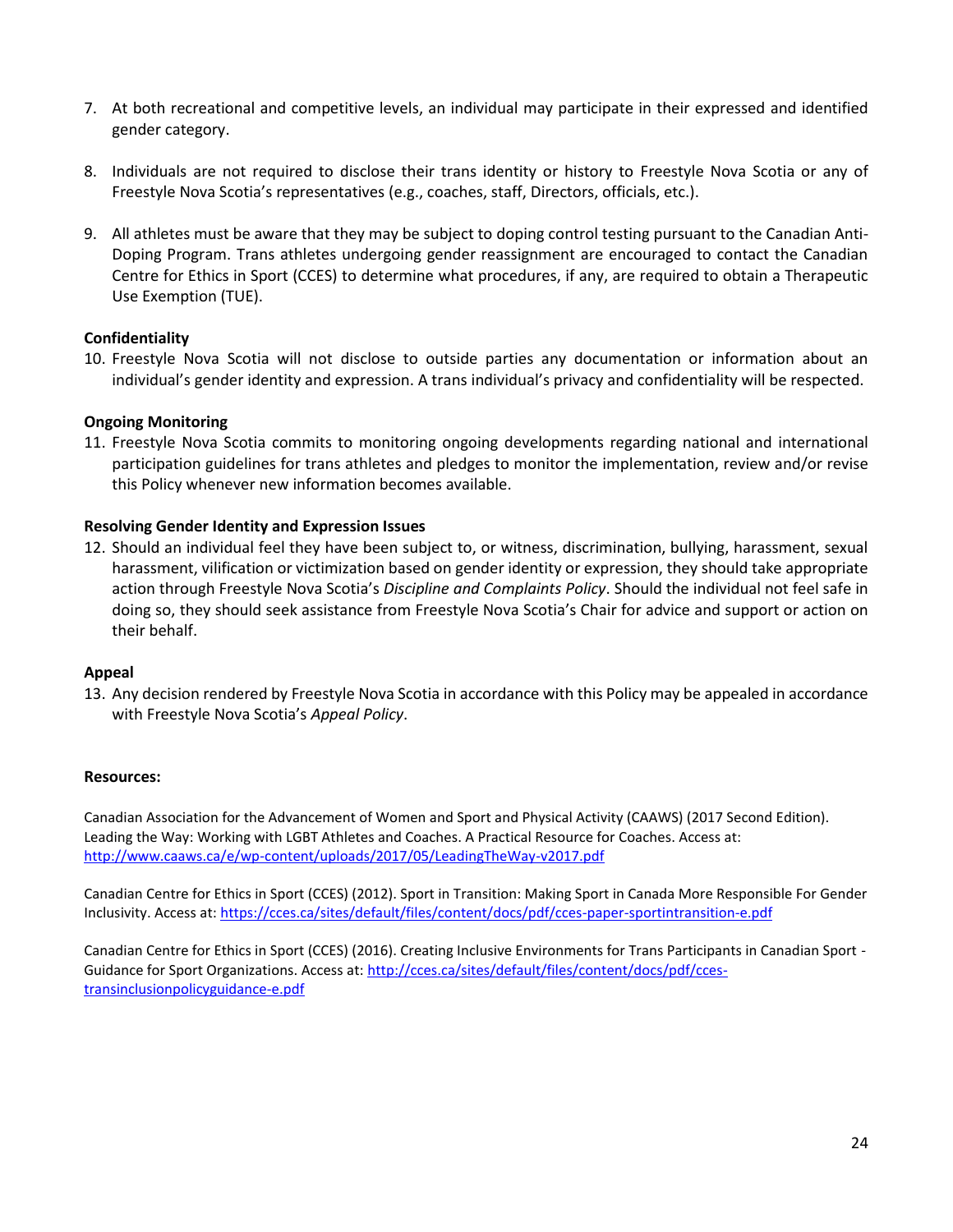# **IMPAIRMENT AND ACCOMMODATION POLICY**

## <span id="page-24-0"></span>**Definitions**

- 1. The following terms have these meanings in this Policy:
	- a) "*Accommodation*" The obligation to take steps to adjust rules, policies, or practices that have a negative impact on Participants based on prohibited grounds of Discrimination
	- b) "*Discrimination*" Differential treatment of an individual based on one or more prohibited grounds which include race, citizenship, national or ethnic origin, colour, religion, age, sex, sexual orientation, gender identity or expression, marital status, family status, genetic characteristics, or disability.
	- c) "*Participants" –* Refers to all categories of individual members and/or registrants defined in the Bylaws of Freestyle Nova Scotia as well as all people employed by, contracted by, or engaged in activities with, Freestyle Nova Scotia including, but not limited to, employees, contractors, athletes, coaches, instructors, officials, volunteers, managers, administrators, committee members, parents or guardians, spectators, committee members, and Directors and Officers
	- d) "*Prescription Medication*" throughout this Policy shall be understood to be medication that a Participant has been validly prescribed by a medical practitioner
	- e) "*Workplace*" Any place where business or work-related activities are conducted. Workplaces include but are not limited to, Freestyle Nova Scotia's office, work-related social functions, work assignments outside Freestyle Nova Scotia's offices, work-related travel, training and competition venues, and work-related conferences or training sessions

## **Purpose**

- 2. This Policy describes how Freestyle Nova Scotia will manage situations of impairment or potential impairment in the Workplace from a Participant's use of legal or illegal drugs or substances, alcohol, or prescription medication, as well as potential sanctions for Participants who are found to be impaired in the Workplace in a manner that contravenes this Policy or any of Freestyle Nova Scotia's relevant and applicable policies.
- 3. This Policy also describes how and when Freestyle Nova Scotia will make accommodations for Participants who require the use of prescription medication that may cause impairment in the Workplace or who have a diagnosed substance dependency on any legal or illegal drug or substance, alcohol, or prescription medication which may or may not cause impairment in the Workplace. Such substance dependency may be considered to be a disability if diagnosed by a relevant healthcare professional.

## **Scope and Application of this Policy**

- 4. This Policy applies to all Participants and to situations arising in the Workplace.
- 5. Whenever this Policy is found to be in conflict with relevant and applicable legislation, the legislation shall prevail.

## **Impairment**

- 6. Impairment in the Workplace, subject to the **Accommodation** section of this Policy, is not permitted.
- 7. Impairment by Participants in areas other than the Workplace may or may not be permitted, pursuant to the category of Participant and level of impairment, as described in Freestyle Nova Scotia's standards of conduct for each category of Participant.

## *Signs of Impairment*

8. Signs of impairment include, but are not limited to: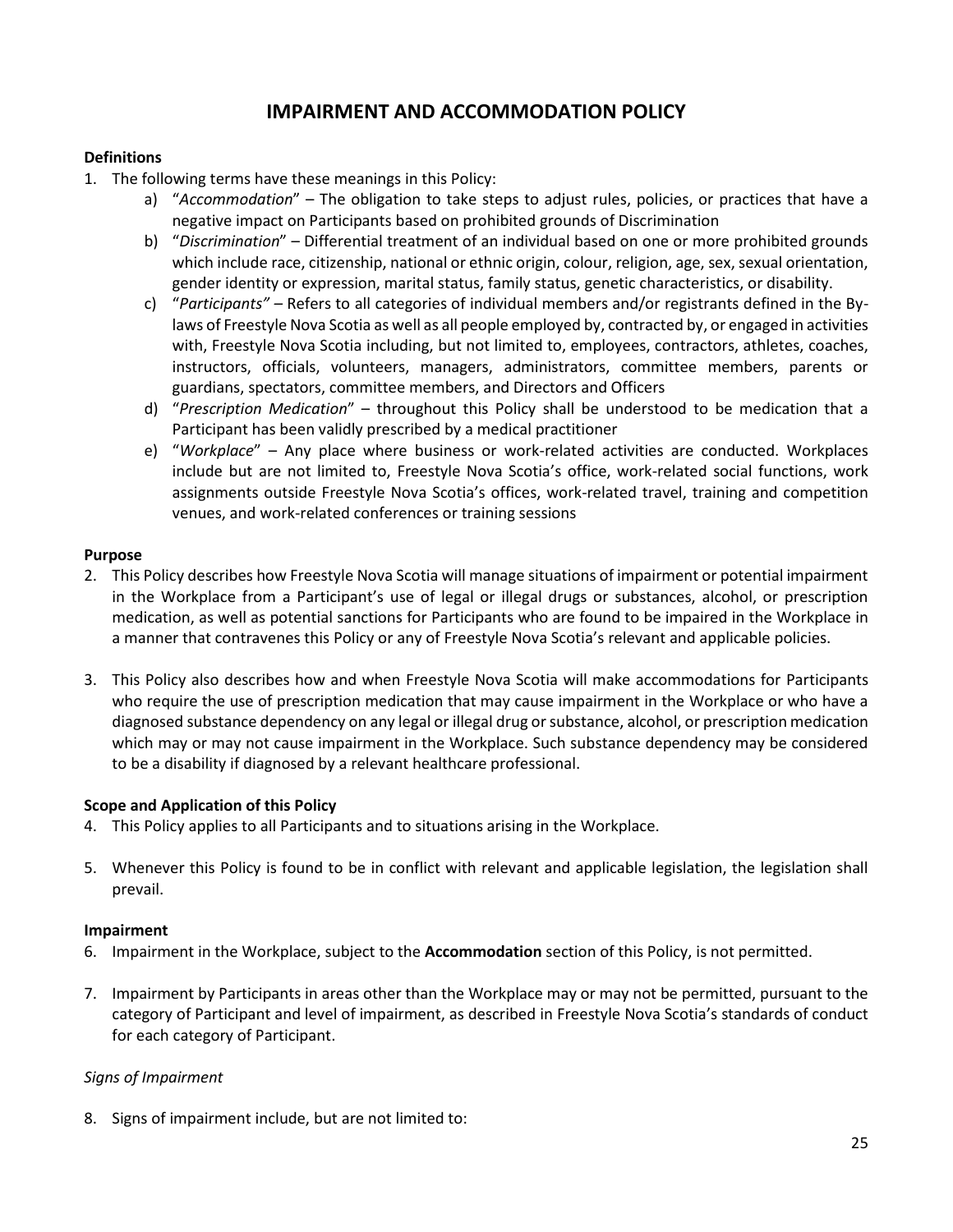- a) Personality changes or erratic behaviour (e.g., increased personal conflicts, over-reaction to criticism);
- b) Nervousness, sleepiness, poor memory, overly talkative, fatigued;
- c) Working in an unsafe manner;
- d) Altered appearance (e.g., odour of drugs or alcohol, glassy or red eyes, sweating, unsteady gait, slurring, poor coordination or balance);
- e) Slurred speech, rambling, confused;
- f) Citations for driving under the influence, or tickets or arrests for other criminal acts; or
- g) Consistent lateness, absenteeism, or reduced productivity or quality of work.

## **Accommodation**

- 9. Participants seeking an accommodation from Freestyle Nova Scotia shall provide Freestyle Nova Scotia with documented evidence from their relevant healthcare professional with a written description of the Workplace accommodations that the Participant's healthcare professional considers to be appropriate.
- 10. If Freestyle Nova Scotia becomes aware of a medical prescription for a diagnosed medical condition, a diagnosed substance dependency, or prohibited substance use by a Participant who is an *athlete* (either by voluntary disclosure, complaint, or positive drug test), Freestyle Nova Scotia will follow the steps as described in the **Substance Use by an Athlete** section of this Policy.

## *Disclosing Medical Prescription/Condition*

- 11. A Participant who has a medical prescription for a diagnosed medical condition that may cause impairment in the Workplace may be accommodated by Freestyle Nova Scotia. Freestyle Nova Scotia will provide reasonable accommodation, to the point of undue hardship, unless there is reasonable justification to consider otherwise. In these cases, Freestyle Nova Scotia will:
	- a) Discuss accommodation, based on the measures that the Participant's healthcare professional considers to be appropriate and which have been provided to Freestyle Nova Scotia by the Participant.

## *Disclosing Substance Dependency*

- 12. A Participant who discloses a diagnosed substance dependency to Freestyle Nova Scotia will be treated with compassion and respect and may be accommodated by Freestyle Nova Scotia. Freestyle Nova Scotia will provide reasonable accommodation, to the point of undue hardship, unless there is reasonable justification to consider otherwise. In these cases, Freestyle Nova Scotia will:
	- a) Assist the Participant with obtaining support and resources that will accommodate their Workplace circumstances; however, such support and resources may or may not include financial resources, as determined by Freestyle Nova Scotia; and
	- b) Discuss accommodation, based on the measures that the Participant's healthcare professional considers to be appropriate and which have been provided to Freestyle Nova Scotia by the Participant.

## *Freestyle Nova Scotia Becomes Aware of Substance Dependency*

13. Freestyle Nova Scotia is aware that not all Participants will disclose a diagnosed substance dependency. Freestyle Nova Scotia understands that it has a duty to inquire when it recognizes **Signs of Impairment** (described in Section 8 of this Policy) that may require reasonable accommodation or for Freestyle Nova Scotia to take necessary and proportionate steps to manage a Participant's diagnosed disability.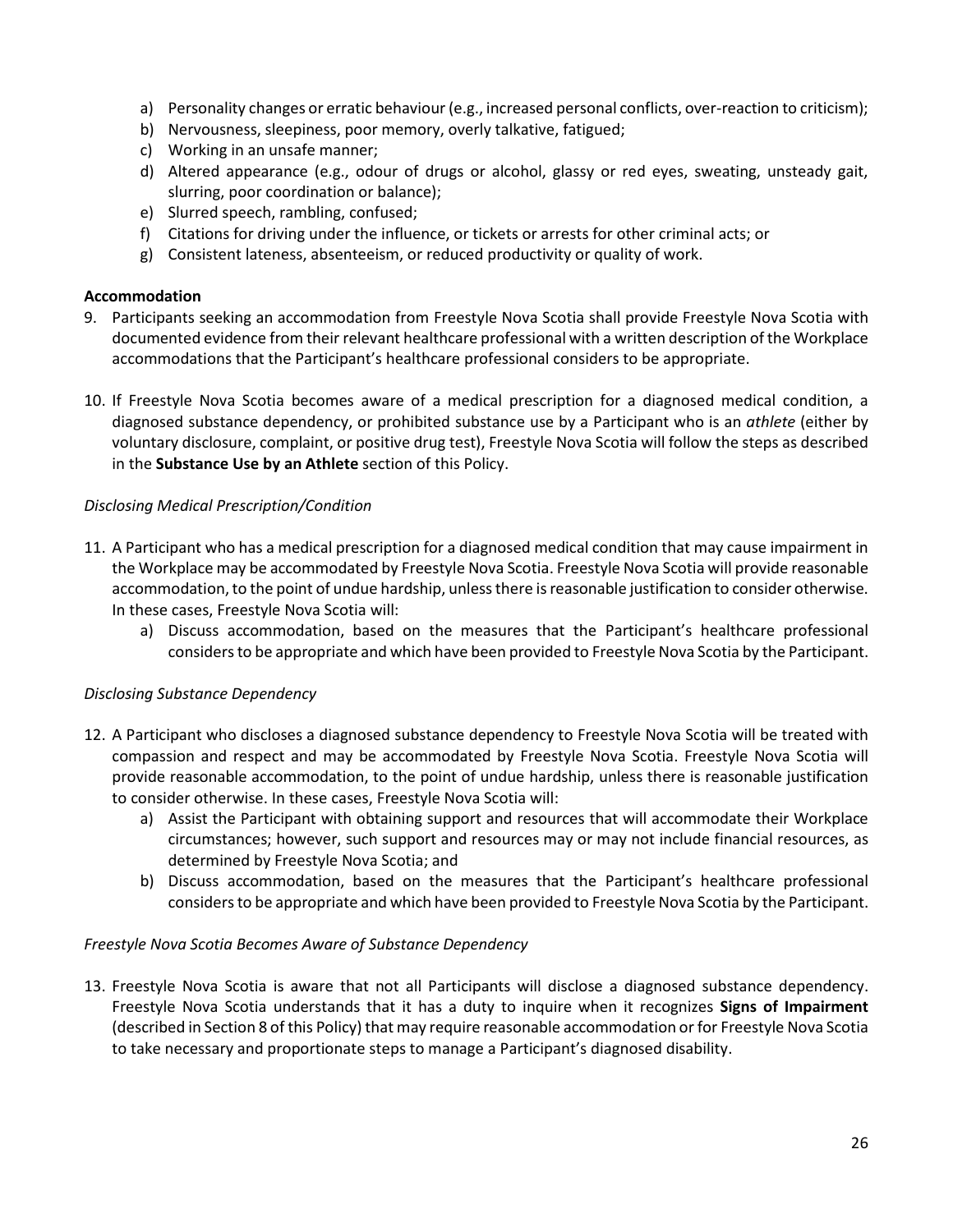14. Should the Participant display signs of impairment, but not have or admit to a diagnosed substance dependency or ask for an accommodation, Freestyle Nova Scotia will outline potential consequences of the Participant's behaviour (such as sanctions, complaints, or dismissal in the case of an employee or contractor).

## *Procedures*

- 15. Any medical information voluntarily shared by the Participant with Freestyle Nova Scotia will not be disclosed to any third-parties or to any Participants or supervisors who are not directly involved with the Participant's work and/or any Workplace accommodation.
- 16. After reviewing written documentation from a Participant's physician or healthcare professional, Freestyle Nova Scotia will provide reasonable Workplace accommodation for the Participant, to the point of undue hardship or there is reasonable justification to consider otherwise.
- 17. In preparation for the Workplace accommodation, Freestyle Nova Scotia will review the Participant's tasks and objectives and determine what needs to be accommodated, and what can and cannot be accommodated. Such determinations will form the basis of the Participant's Workplace accommodation plan.
- 18. A Participant's Workplace accommodation plan should:
	- a) Be completed and signed by Freestyle Nova Scotia, the Participant, and the Participant's supervisor (if any);
	- b) Identify the specific Workplace accommodation measures or solutions;
	- c) Be flexible;
	- d) Identify certain behaviours that may be significant; and
	- e) If necessary, describe a 'return to work agreement' in the event of a prolonged absence.
- 19. If Freestyle Nova Scotia provides Workplace accommodation to an Participant who may be impaired from the use of prescription medication for a diagnosed medical condition, or who has a diagnosed substance dependency defined as a disability, this will not preclude Freestyle Nova Scotia from imposing sanctions against the Participant as described in this Policy and/or Freestyle Nova Scotia's *Discipline and Complaints Policy* and as may be applicable and necessary in the circumstances.

## **Substance Use by an Athlete**

- 20. Freestyle Nova Scotia is committed to clean sport and endorses the 2015 Canadian Anti-Doping Program and the World Anti-Doping Code. Freestyle Nova Scotia confirms that it has adopted and/or commits to respect the 2015 CADP as its primary domestic anti-doping policy.
- 21. Athletes are responsible for knowing whether they are using or will need to use any prescription medication(s) that contain prohibited substances. The current List of Prohibited Substances can be found online on website of the World Anti-Doping Agency or the Canadian Centre for Ethics in Sport.
- 22. Freestyle Nova Scotia will approach certain substance use by athletes in the following manner:
	- a) *Athlete requires the use of a prescription medication that contains a prohibited substance* the athlete must consult with the Canadian Centre for Ethics and Sport ("CCES") to determine whether the athlete can obtain a Therapeutic Use Exemption.
	- b) *Athlete requires the use of a prescription medication that may cause impairment* Freestyle Nova Scotia shall determine whether the athlete may continue to train or compete while using a prescription medication that may cause impairment or whether any accommodations can be made while the athlete requires the use of the prescription medication. Such a determination will be made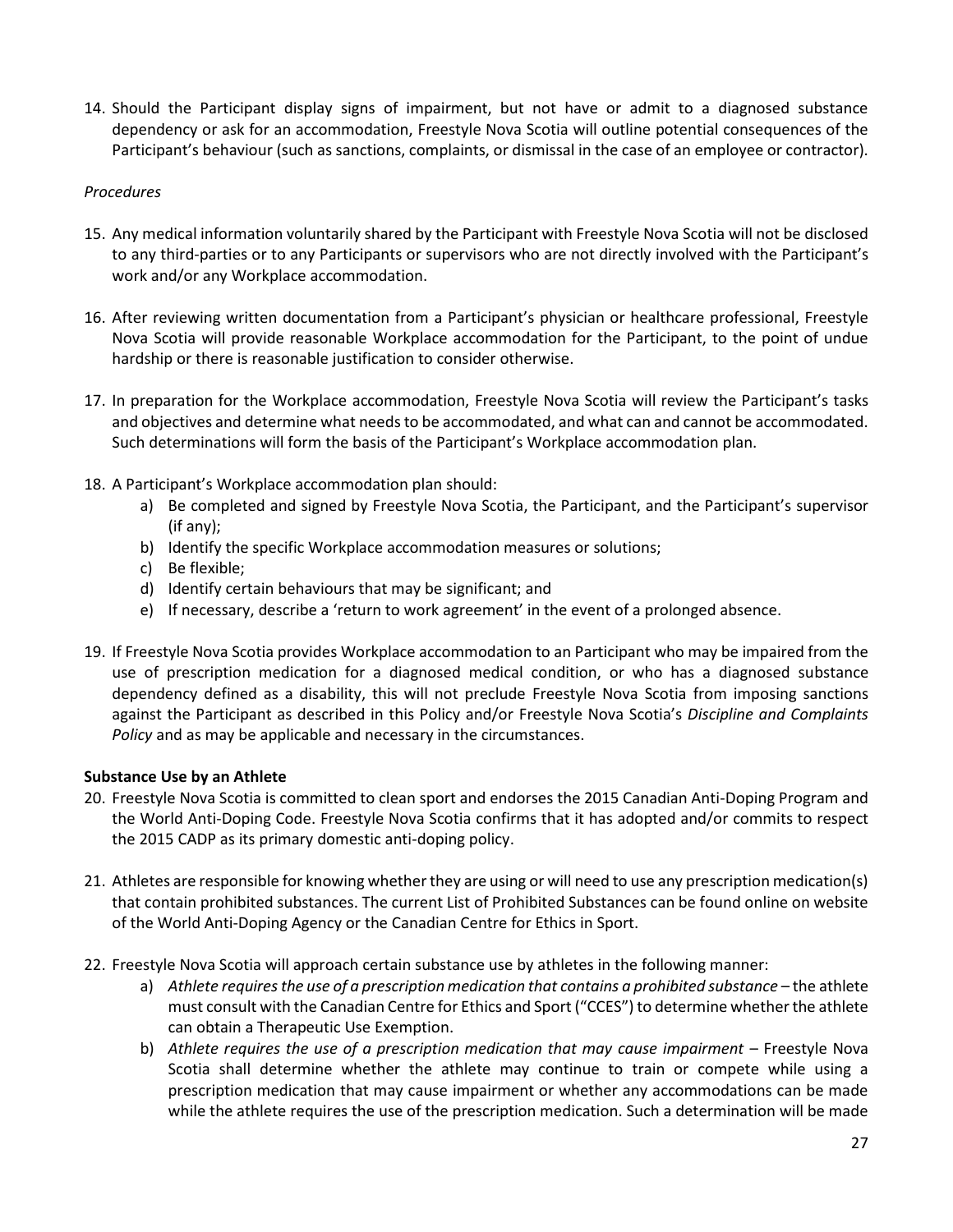by Freestyle Nova Scotia following consultation with relevant medical professionals and in consideration of the safety of the athlete and other participants.

- c) *Athlete reveals diagnosed substance dependency*  Freestyle Nova Scotia will provide the athlete with any assistance and/or resources that it can reasonably provide; direct the athlete to healthcare professionals as appropriate. Depending on the dependency, Freestyle Nova Scotia may or may not decide to prohibit the athlete from participating in training or competitions, either as a sanction (as described in this Policy or in any other relevant and applicable policy, including Freestyle Nova Scotia's *Discipline and Complaints Policy*) or as a preventive safety measure for the athlete or for the safety of other participants, or impose any other **Sanction** permitted by a relevant and applicable policy.
- d) *Athlete has positive drug test* Freestyle Nova Scotia will respect to the 2015 Canadian Anti-Doping Program, as well as its own policies for Anti-Doping and Discipline and Complaints (as applicable), and any direction or sanction from the CCES or the World Anti-Doping Agency.

# **Sanctions**

- 23. Freestyle Nova Scotia may apply sanctions in the following circumstances:
	- a) When a Participant is impaired in the Workplace;
	- b) When a Participant's impairment violates Freestyle Nova Scotia's *Code of Conduct and Ethics*; or
	- c) When a Participant who has been provided a Workplace accommodation performs tasks that are outside the scope of that accommodation

## 24. Sanctions that may be imposed include:

- a) Removal from the area or Workplace (by sending the Participant home with appropriate transportation, if necessary);
- b) Temporary suspension from safety-sensitive work or tasks in the Workplace;
- c) Temporary suspension from participation in the Workplace (until a complaint is filed under the terms of Freestyle Nova Scotia's *Discipline and Complaints Policy*);
- d) Temporary suspension of Workplace membership benefits or privileges (until a complaint is filed under the terms of Freestyle Nova Scotia's *Discipline and Complaints Policy*);
- e) If the Participant is an employee or contractor, requiring a fitness for work assessment;
- f) If the Participant is an employee or contractor, a leave of absence (with or without pay, depending on the circumstances) from the Workplace pending further investigation; or
- g) If the Participant is an employee or contractor, discipline pursuant to Freestyle Nova Scotia's policies for human resources or the Participant's Employment Agreement or Contractor Agreement (as applicable)
- 25. Additional sanctions may be applied if Freestyle Nova Scotia (or another Participant) submits a complaint against the Participant under Freestyle Nova Scotia's *Discipline and Complaints Policy*.

## **Review and Update**

26. This Policy was last reviewed in **October 2020.** Freestyle Nova Scotia pledges to update this Policy as necessary to reflect changes in legislation, applicable policies or best practices, and will review the Policy annually for the first three years following its initial implementation in October 2020.

## **References**

- 27. Freestyle Nova Scotia consulted the following references in the development of this Policy:
	- a) *Blazing the Trail – What the legalization of cannabis means for Canadian employers* (Conference Board of Canada, 2018)
	- b) *Impaired at Work – A guide to accommodating substance dependence* (Canadian Human Rights Commission, 2017)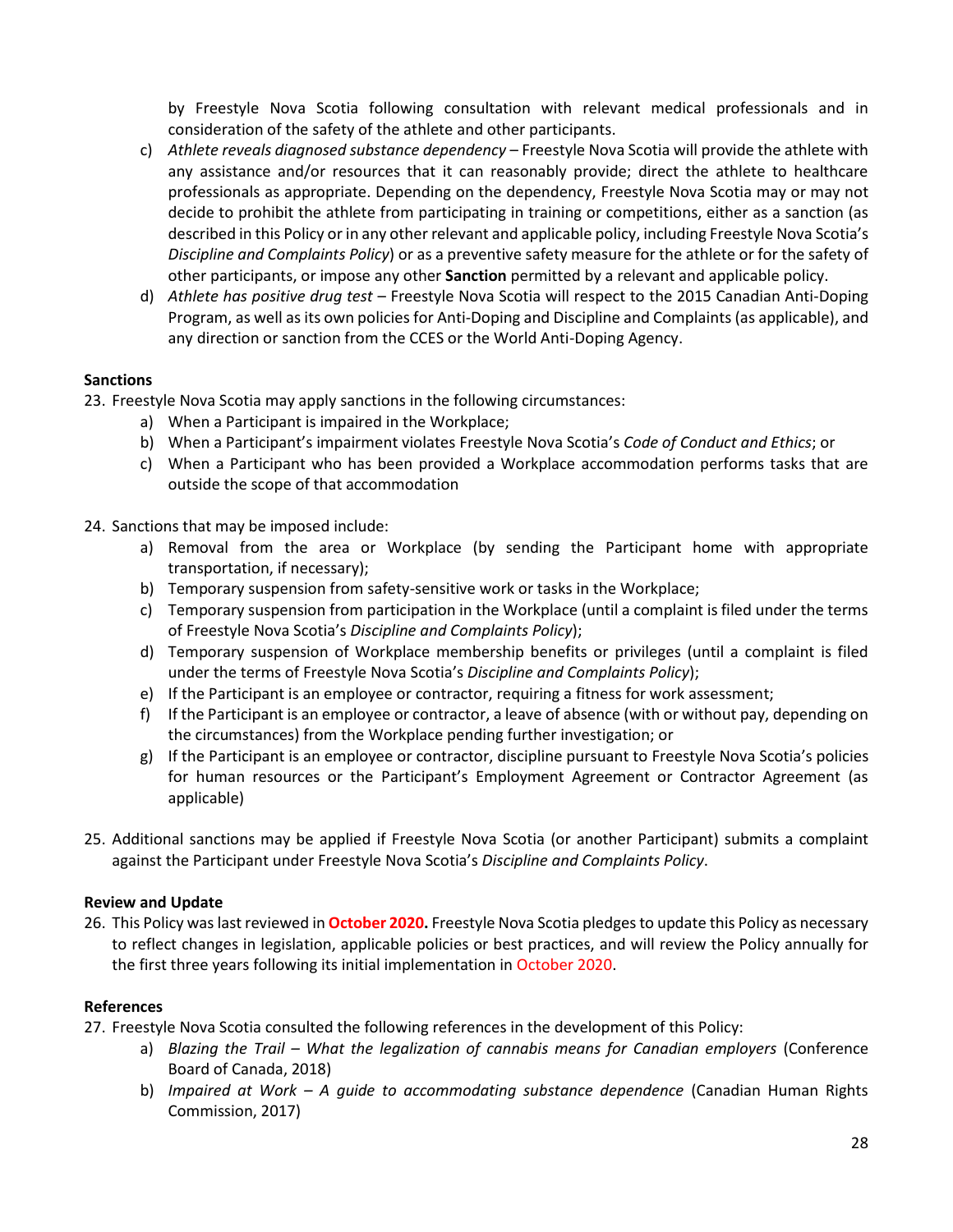c) *Workplace Strategies: Risk of Impairment from Cannabis* (Canadian Centre for Occupational Health and Safety, 2018)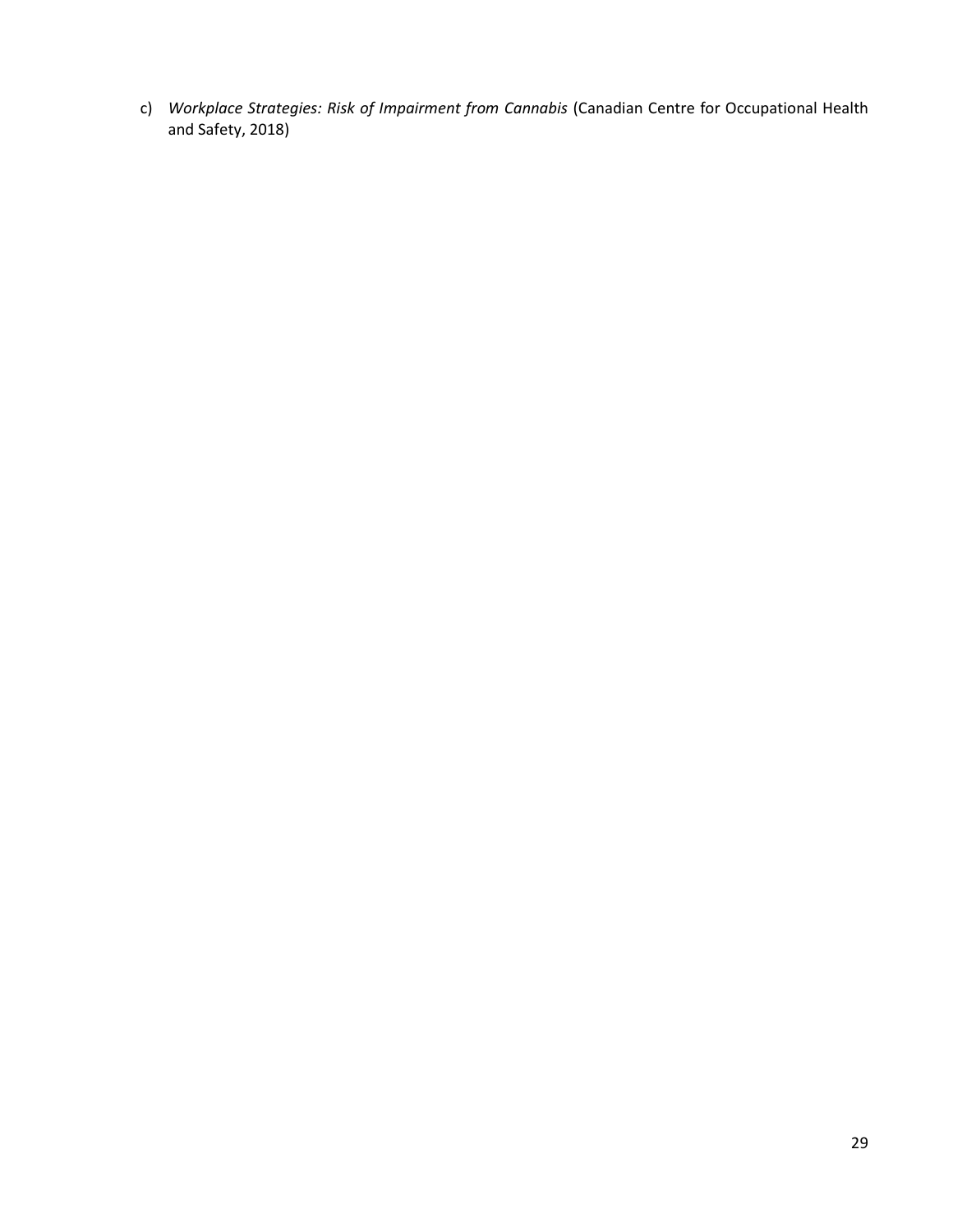# **CONCUSSION POLICY**

## <span id="page-29-0"></span>**Preamble**

- 1. This Policy is based on the 5th Consensus Statement on Concussion in Sport that was released in April 2017. This Policy interprets the information contained in the report that was prepared by the 2017 Concussion in Sport Group (CISG), a group of sport concussion medical practitioners and experts, and adapts concussion assessment and management tools.
- 2. The CISG suggested 11 'R's of Sport-Related Concussion ("SRC") management to provide a logical flow of concussion management. This Policy is similarly arranged. The 11 R's in this Policy are: Recognize, Remove, Re-Evaluate, Rest, Rehabilitation, Refer, Recover, Return to Sport, Reconsider, Residual Effects, and Risk Reduction.
- 3. A concussion is a clinical diagnosis that can only be made by a physician.

## **Definitions**

- 4. The following terms have these meanings in this Policy:
	- a) "*Participant"*  Coaches, athletes, volunteers, officials and other Registered Individuals
	- b) "*Registered Individuals*" All individuals employed by, or engaged in activities with Freestyle Nova Scotia, including but not limited to, employees, volunteers, administrators, committee members and directors and officers.
	- c) *"Suspected Concussion"*  means the recognition that an individual appears to have either experienced an injury or impact that may result in a concussion or who is exhibiting unusual behaviour that may be the result of concussion.
	- d) *"Sport-Related Concussion ("SRC")* A sport-related concussion is a traumatic brain injury induced by biomechanical forces. Several common features that may be used to define the nature of a SRC may include:
		- i. Caused either by a direct blow to the head, face, neck or elsewhere on the body with an impulsive force transmitted to the head.
		- ii. Typically results in the rapid onset of short-lived impairment of neurological function that resolves spontaneously. However, in some cases, signs and symptoms evolve over a number of minutes to hours.
		- iii. May result in neuropathological changes, but the acute clinical signs and symptoms largely reflect a functional disturbance rather than a structural injury and, as such, no abnormality may be visibly apparent
		- iv. Results in a range of clinical signs and symptoms that may or may not involve loss of consciousness. Resolution of the clinical and cognitive features typically follows a sequential course. However, in some cases symptoms may be prolonged.

## **Purpose**

- 5. Freestyle Nova Scotia is committed to ensuring the safety of Participants in its activities. Freestyle Nova Scotia recognizes the increased awareness of concussions and their long-term effects and believes that prevention of concussions is paramount to protecting the health and safety of Participants.
- 6. This Policy describes the common signs and symptoms of a concussion and how to identify them, the protocol to be followed in the event of a possible concussion, and a Return to Sport protocol should a concussion be diagnosed. Awareness of the signs and symptoms of concussion and knowledge of how to properly manage a concussion is critical to recovery and helping to ensure the individual is not returning to physical activities too soon, risking further complication.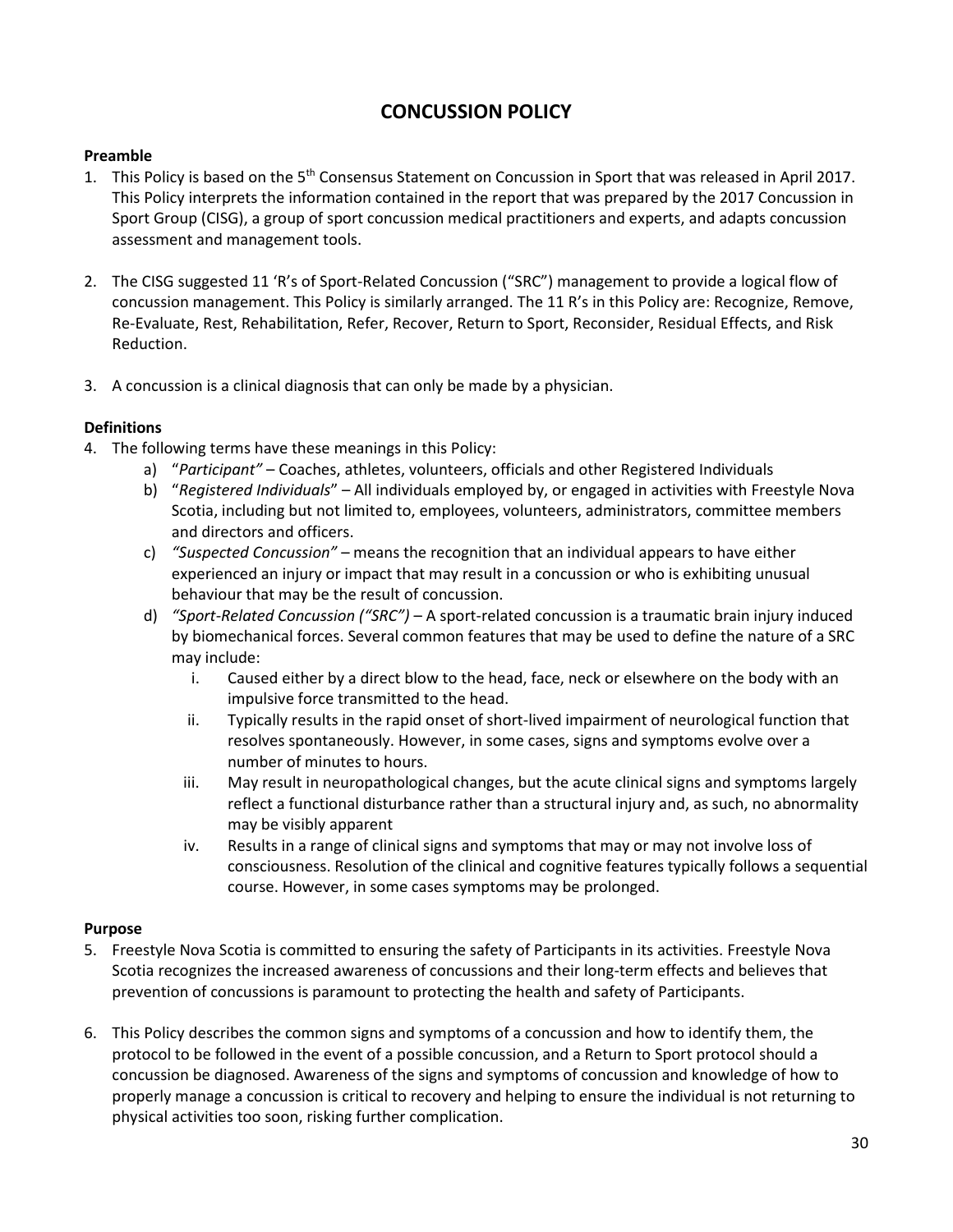7. This Policy applies to all activities and events for which Freestyle Nova Scotia is the governing or sanctioning body including, but not limited to, competitions, practices, and training sessions.

## **Recognizing Concussions**

- 8. If a Participant demonstrates or reports any of the following **red flags**, an on-site licensed healthcare professional shall be summoned and, if deemed necessary, an ambulance should be called (if an onsite healthcare professional is not available, an ambulance should be called regardless):
	- a) Neck pain or tenderness
	- b) Double vision
	- c) Weakness or tingling / burning in arms or legs
	- d) Severe or increasing headache
	- e) Seizure or convulsion
	- f) Loss of consciousness
	- g) Deteriorating conscious state
	- h) Vomiting more than once
	- i) Increasingly restless, agitated, or combative
	- j) Increased confusion
- 9. The following **observable signs** may indicate a possible concussion:
	- a) Lying motionless on the playing surface
	- b) Slow to get up after a direct or indirect hit to the head
	- c) Disorientation or confusion / inability to respond appropriately to questions
	- d) Blank or vacant look
	- e) Balance or gait difficulties, absence of regular motor coordination, stumbling, slow laboured movements
	- f) Facial injury after head trauma

## 10. A concussion may result in the following **symptoms**:

- a) Headache or "pressure in head"
- b) Balance problems or dizziness
- c) Nausea or vomiting
- d) Drowsiness, fatigue, or low energy
- e) Blurred vision
- f) Sensitivity to light or noise
- g) More emotional or irritable
- h) "Don't feel right"
- i) Sadness, nervousness, or anxiousness
- j) Neck pain
- k) Difficulty remembering or concentrating
- l) Feeling slowed down or "in a fog"
- 11. Failure to correctly answer any of these **memory questions** may suggest a concussion:
	- a) What venue are we at today?
	- b) Where was your last major competition?
	- c) What day is it?
	- d) What event are you participating in?

#### **Removal from Sport Protocol**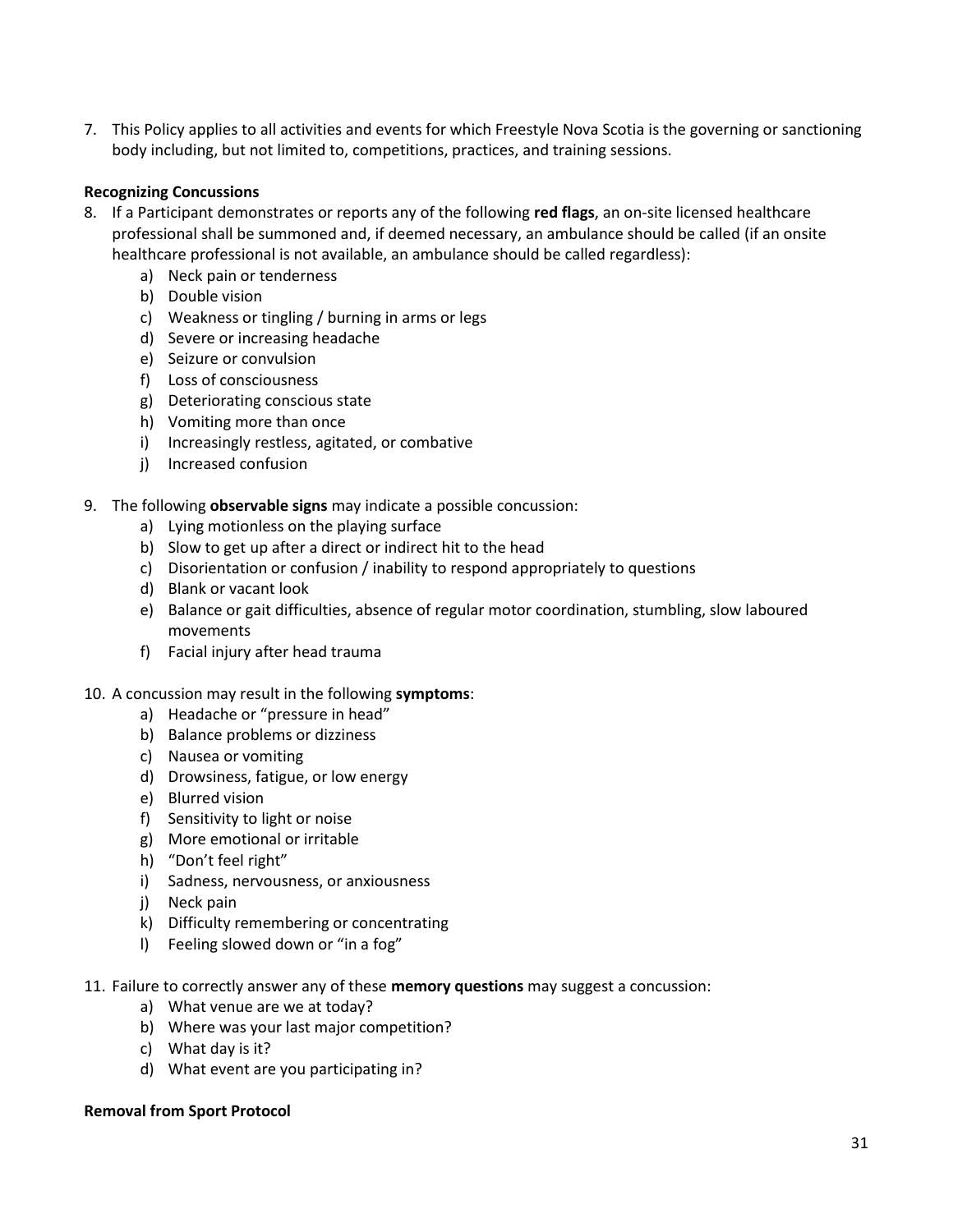- 12. In the event of a Suspected Concussion where there are **observable signs** of a concussion, **symptoms** of a concussion, or a failure to correctly answer **memory questions**, the Participant should be immediately removed from participation by a designated person who is either an on-site volunteer with Freestyle Nova Scotia and/or [insert other options for designated person] .
- 13. After removal from participation, the following actions should be taken:
	- a) The designated person who removed the Participant should consider calling 9-1-1;
	- b) Freestyle Nova Scotia must make and keep a record of the removal;
	- c) The designated person must inform the Participant's parent or guardian if the Participant is younger than 18 years old, and the designated person must inform the parent or guardian that the Participant is required to undergo a medical assessment by a physician or nurse practitioner before the Participant will be permitted to return to participation; and
	- d) The designated person will remind the Participant, and the Participant's parent or guardian as applicable, of Freestyle Nova Scotia's Return-to-Sport protocol as described in this Policy.
- 14. Participants who have a Suspected Concussion and who are removed from participation should:
	- a) Be isolated in a dark room or area and stimulus should be reduced
	- b) Be monitored
	- c) Have any cognitive, emotional, or physical changes documented
	- d) Not be left alone (at least for the first 1-2 hours)
	- e) Not drink alcohol
	- f) Not use recreational/prescription drugs
	- g) Not be sent home by themselves
	- h) Not drive a motor vehicle until cleared to do so by a medical professional
- 15. A Participant who has been removed from participation due to a suspected concussion should not return to participation until the Participant has been assessed medically, preferably by a physician who is familiar with th[e Sport Concussion Assessment Tool](http://www.sportphysio.ca/wp-content/uploads/SCAT-5.pdf) – 5<sup>th</sup> Edition (SCAT5) (for Participants over the age of 12) or the Child [SCAT5](http://www.sportphysio.ca/wp-content/uploads/bjsports-2017-097492childscat5.full-2.pdf) (for Participants between 5 and 12 years old), even if the symptoms of the concussion resolve.

## **Re-Evaluate**

16. A Participant with a Suspected Concussion should be evaluated by a licensed physician who should conduct a comprehensive neurological assessment of the Participant and determine the Participant's clinical status and the potential need for neuroimaging scans.

## **Rest and Rehabilitation**

- 17. Participants with a diagnosed SRC should rest during the acute phase (24-48 hours) but can gradually and progressively become more active so long as activity does not worsen the Participant's symptoms. Participants should avoid vigourous exertion.
- 18. Participants must consider the diverse symptoms and problems that are associated with SRCs. Rehabilitation programs that involve controlled parameters below the threshold of peak performance should be considered.

## **Refer**

19. Participants who display persistent post-concussion symptoms (i.e., symptoms beyond the expected timeline for recovery – 10-14 days for adults and 4 weeks for children) should be referred to physicians with experience handling SRCs.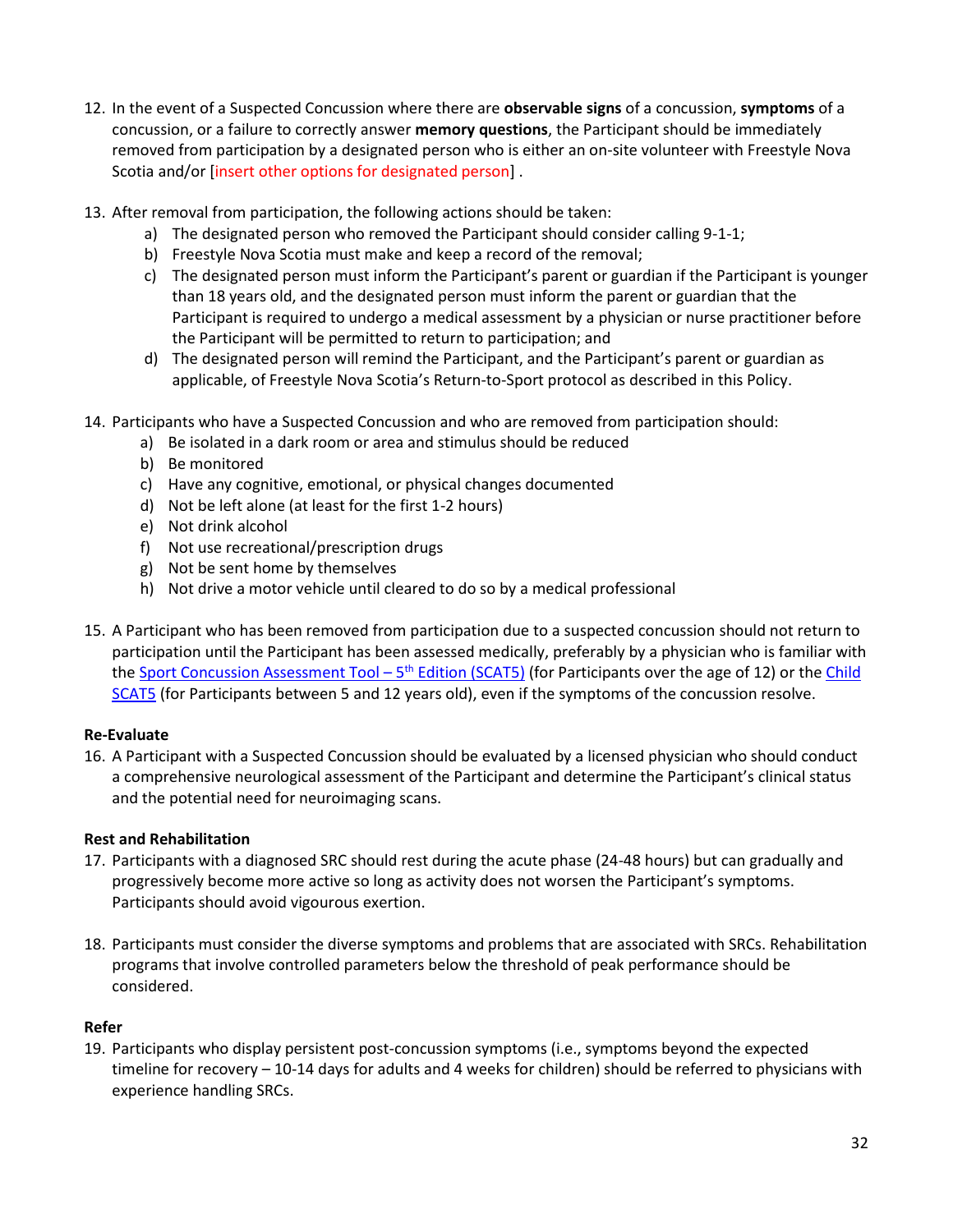## **Recovery and Return to Sport**

- 20. SRCs have large adverse effects on cognitive functioning and balance during the first 24-72 hours after injury. For *most* Participants, these cognitive defects, balance and symptoms improve rapidly during the first two weeks after injury. An important predictor of slower recovery from an SRC is the severity of the Participant's initial symptoms following the first few days after the injury.
- 21. The table below represents a graduated return to sport for most Participants, in particular those that did not experience high severity of initial symptoms after the following the first few days after the injury.

| <b>Stage</b> | Aim                            | <b>Activity</b>                                                                 | <b>Stage Goal</b>                                                       |
|--------------|--------------------------------|---------------------------------------------------------------------------------|-------------------------------------------------------------------------|
|              | Symptom-limited<br>activity    | Daily activities that do not provoke<br>symptoms                                | Gradual reintroduction of<br>work/school activities                     |
| 2            | Light aerobic exercise         | Walking or stationary cycling at slow to<br>medium pace. No resistance training | Increase heart rate                                                     |
| 3            | Sport-specific<br>exercise     | Light drills. No head impact activities                                         | Add movement                                                            |
| 4            | Non-contact training<br>drills | Harder training drills. May start<br>progressive resistance training            | Exercise, coordination and<br>increased thinking                        |
| 5            | Full contact practice          | Following medical clearance, participate<br>in normal training activities       | Restore confidence and assess<br>functional skills by coaching<br>staff |
| 6            | Return to sport                | Normal participation                                                            |                                                                         |

**Table 1 – Return to Sport Strategy**

- 22. An initial period of 24-48 hours of both physical rest and cognitive rest is recommended before beginning the Return to Sport strategy.
- 23. There should be at least 24 hours (or longer) for each step. If symptoms reoccur or worsen, the Participant should go back to the previous step.
- 24. Resistance training should only be added in the later stages (Stage 3 or Stage 4).
- 25. If symptoms persist, the Participant should return to see a physician.
- 26. The Participant's Return-to-Sport strategy should be guided and approved by a physician with regular consultations throughout the process.
- 27. The Participant must provide Freestyle Nova Scotia with a medical clearance form, signed by a physician, following Stage 5 and before proceeding to Stage 6.

## **Reconsider**

- 28. The 2017 Concussion in Sport Group (CISG) considered whether certain populations (children, adolescents, and elite athletes) should have SRCs managed differently.
- 29. It was determined that all Participants, regardless of competition level, should be managed using the same SRC management principles.
- 30. Adolescents (13 to 18 years old) and children (5 to 12 years old) should be managed differently. SRC symptoms in children persist for up to four weeks. More research was recommended for how these groups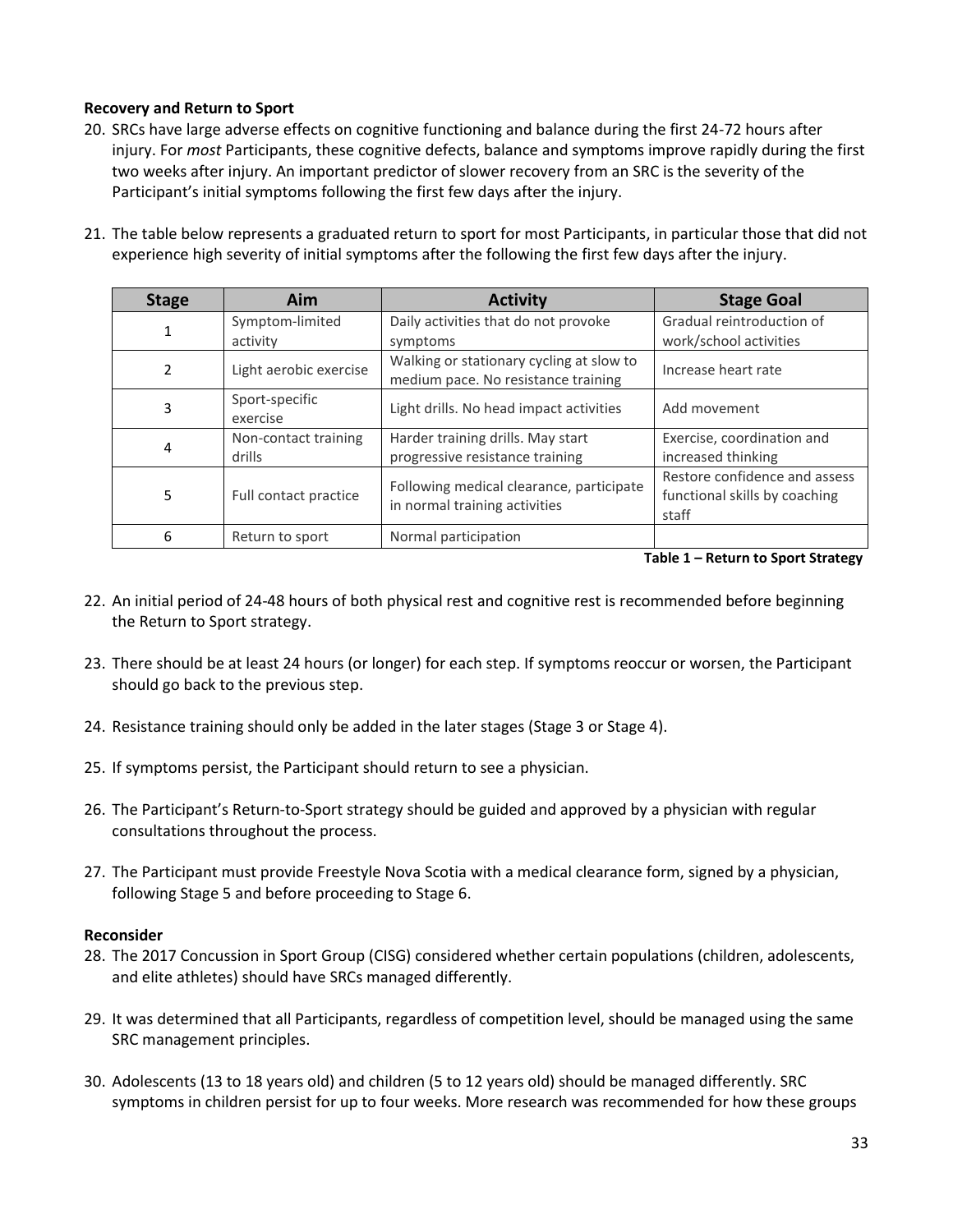should be managed differently, but the CISG recommended that children and adolescents should first follow a Return to School strategy before they take part in a Return to Sport strategy. A Return to School strategy is described below.

| <b>Stage</b>   | Aim                                                                | <b>Activity</b>                                                                                                                                                                                 | <b>Stage Goal</b>                                                    |
|----------------|--------------------------------------------------------------------|-------------------------------------------------------------------------------------------------------------------------------------------------------------------------------------------------|----------------------------------------------------------------------|
| 1              | Daily activities at<br>home that do not give<br>the child symptoms | Typical activities of the child during the<br>day as long as they do not increase<br>symptoms (e.g., reading, texting, screen<br>time). Start with 5-15 min at a time and<br>gradually build up | Gradual return to typical<br>activities                              |
| $\mathfrak{p}$ | School activities                                                  | Homework, reading or other cognitive<br>activities outside of the classroom                                                                                                                     | Increase tolerance to cognitive<br>work                              |
| 3              | Return to school part-<br>time                                     | Gradual introduction of schoolwork. May<br>need to start with a partial school day or<br>with increased breaks during the day                                                                   | Increase academic activities                                         |
| 4              | Return to school full<br>time                                      | Gradually progress school activities until<br>a full day can be tolerated                                                                                                                       | Return to full academic<br>activities and catch up on<br>missed work |

**Table 2 – Return to School Strategy**

## **Residual Effects**

31. Participants should be alert for potential long-term problems such as cognitive impairment and depression. The potential for developing chronic traumatic encephalopathy (CTE) should also be a consideration, although the CISG stated that "*a cause-and-effect relationship has not yet been demonstrated between CTE and SRCs or exposure to contact sports. As such, the notion that repeated concussion or subconcussive impacts cause CTE remains unknown*."

## **Risk Reduction and Prevention**

32. Freestyle Nova Scotia recognizes that knowing a Participant's SRC history can aid in the development of concussion management and the Return to Sport strategy. The clinical history should also include information about all previous head, face, or cervical spine injuries. Freestyle Nova Scotia encourages Participants to make coaches and other stakeholders aware of their individual histories.

## **Non-Compliance**

33. Failure to abide by any of the guidelines and/or protocols contained within this policy may result in disciplinary action in accordance with Freestyle Nova Scotia's policies for discipline and complaints.

## **Liability**

34. Freestyle Nova Scotia shall not be liable for any Participant or other individual's use or interpretation of this Policy. Further, none of Freestyle Nova Scotia's members, directors, officers, employees, agents, representatives and other individuals involved in any way in the administration of this Policy shall be liable to any other individual in any way, in relation to any lawful acts or omissions committed in the honest application, administration, and/or enforcement of this Policy.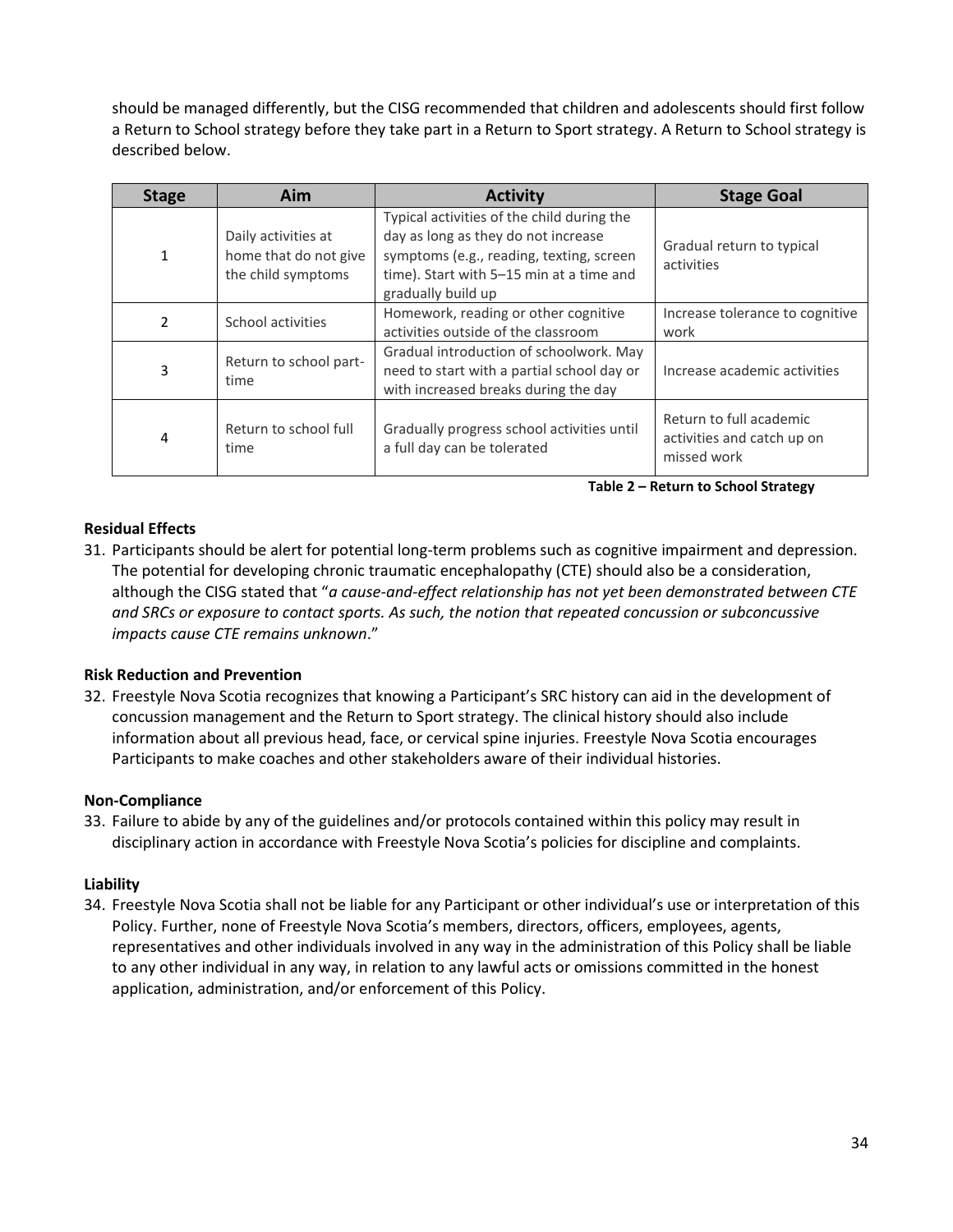# **SANCTIONING POLICY**

## <span id="page-34-0"></span>**Definitions**

- 1. The following terms have these meanings in this Policy:
	- a) "*Events*" Includes training, competitions, [insert sport-specific term(s)], meetings, and programs
	- b) *"Host"* The individual, club, team, or group that wants to run or host a sanctioned event

## **Purpose**

- 2. Freestyle Nova Scotia is committed to providing an environment that promotes standard and fair competition; and as such, Hosts wishing to run Events must first seek approval and sanction from Freestyle Nova Scotia. Irresponsible behaviour, unfair competition, or an unsafe environment can result in severe damage to the sport, to participants, to Freestyle Nova Scotia, and to Hosts. This Policy provides sanctioning regulations that will help ensure that Events are safe, fair, and protect the health and welfare of the participants.
- 3. Certain Events run by Hosts are pre-sanctioned by Freestyle Nova Scotia and do not require additional approval.

## **Application of this Policy**

4. This Policy applies to all Events that are organized and run by Hosts.

## **Insurance**

5. Only the Events sanctioned by Freestyle Nova Scotia are covered by Freestyle Nova Scotia's insurance.

## **Pre-Sanctioned Events**

- 6. The following Events are pre-sanctioned:
	- a) [insert types of events that do not require sanction]
	- b) Practice and training sessions
	- c) Meetings; particularly meetings of the Board, general meetings, committee meetings, and parent orientations

## **Events Requiring Sanction**

- 7. Events that are not pre-sanctioned require sanction in accordance with this Policy. Hosts require sanction to run the following:
	- a) [insert types of events that require sanction]
	- b) Provincial championships
	- c) Coach or official certification clinics
	- d) Certain fundraising activities

## **Requesting a Sanction**

- 8. Requests for sanctions must be submitted by Hosts, to the appropriate staff member or Director, in writing or by email at least seven (7) days prior to the Event.
- 9. Requests for sanctions with less than seven (7) days notice shall be accompanied by a written statement giving reasons for requesting an exemption to the time limitation. The decision to accept, or not accept, the late sanction request will be at the sole discretion of Freestyle Nova Scotia and may not be appealed.
- 10. If the Event is cancelled, fees may be refunded up to seven (7) days prior to the Event.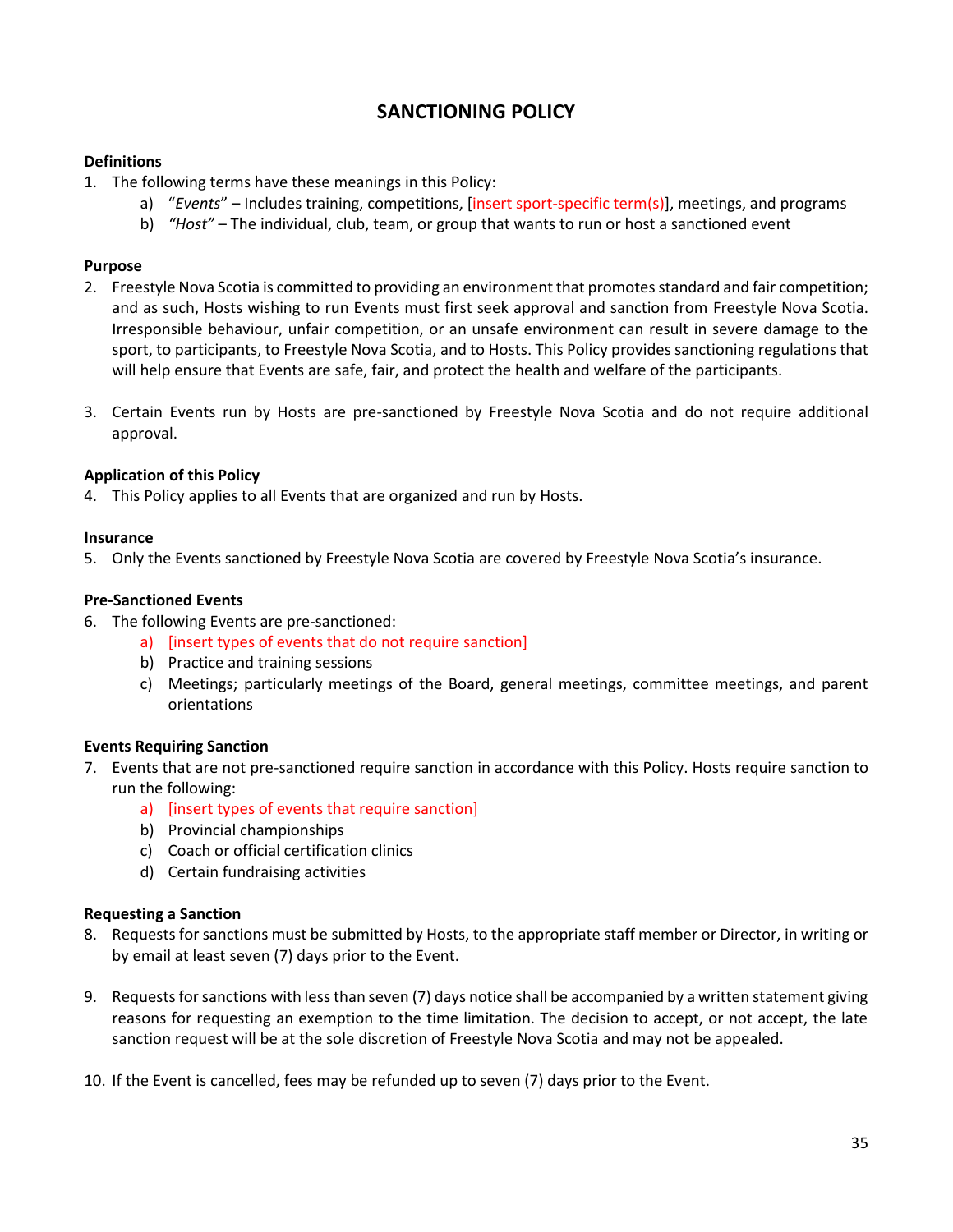11. The request for sanction will be approved or denied by Freestyle Nova Scotia.

# **Sanction Request Evaluation**

- 12. For each sanction request, Freestyle Nova Scotia will consider the following;
	- a) The Host's status with Freestyle Nova Scotia
	- b) The Host's capability of meeting Freestyle Nova Scotia's sanctioning requirements, or other factors relating to the operations of the Event
	- c) Success of previous sanctioned Events (if applicable)
	- d) Issues with previous sanctioned Events (if applicable)
	- e) Any issue or matter which Freestyle Nova Scotia deems may affect Freestyle Nova Scotia's ability to obtain insurance coverage
	- f) Any issue or matter which Freestyle Nova Scotia deems may damage the reputation of Freestyle Nova Scotia or that may introduce unreasonable safety concerns

## **Sanction Request Refusals**

- 13. If the sanction is refused, Freestyle Nova Scotia will provide reasons for the refusal.
- 14. Sanction request refusals may be appealed under the terms of Freestyle Nova Scotia's *Appeal Policy*.

## **Sanctioned Request Approvals**

- 15. If the sanction is approved, Freestyle Nova Scotia will have Freestyle Nova Scotia Responsibilities as described in **Appendix A**.
- 16. Sanctioned events must comply with the Sanctioned Event Compliance Regulations, as described in this Policy.
- 17. Sanctions are not transferable and new sanctions must be obtained each year for annual Events.

## **Sanctioned Event Compliance Regulations**

- 18. The Event must be conducted in accordance all applicable policies and technical standards as established by Freestyle Nova Scotia.
- 19. The Host must fulfill the Host Responsibilities as described in **Appendix A**.
- 20. If alcoholic beverages are to be sold at the Event, it is the responsibility of the Host to ensure that all permits and liquor legislation (as applicable) are adhered to. A copy of the liquor permit must be submitted to Freestyle Nova Scotia prior to the event.
- 21. If fundraising is to occur through the sale of 50-50 tickets, raffle tickets or other gaming activity, it is the responsibility of the Host to ensure that all applicable provincial and municipal gaming permits, rules and regulations are adhered to.

## **Sanction Revocation**

- 22. A sanction may be revoked at the discretion of Freestyle Nova Scotia under the following circumstances:
	- a) Any time in advance of the Event if the Host fails to fulfill its obligations under this Policy
	- b) During the Event if a representative from Freestyle Nova Scotia determines that technical standards are not being met or if the safety of participants or patrons is at risk. In this case, the Event will terminate immediately

## **Enforcement**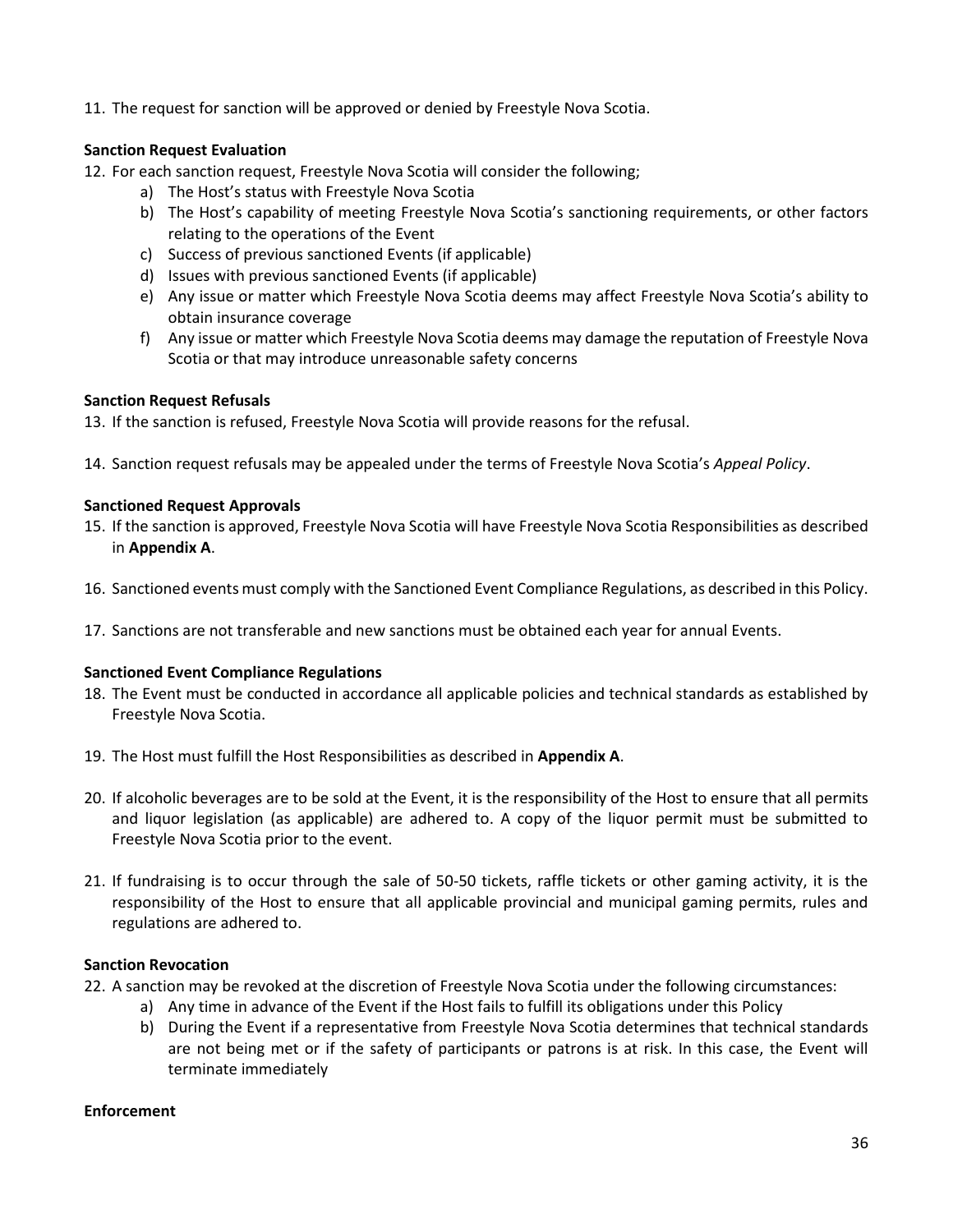23. Failure to adhere to this Policy may permit discipline in accordance with Freestyle Nova Scotia's *Discipline and Complaints Policy*.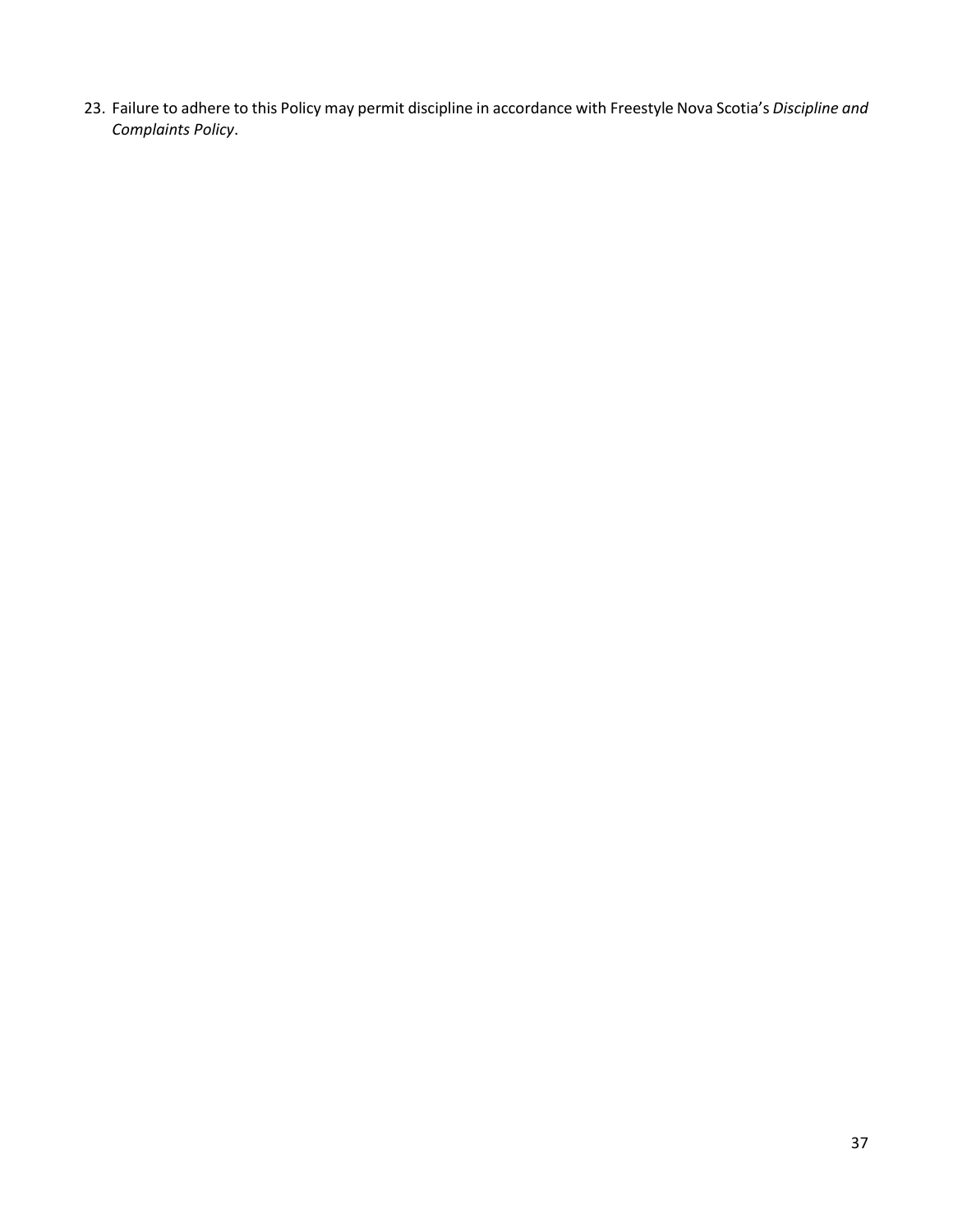# **Appendix A – Host and Freestyle Nova Scotia Responsibilities**

# <span id="page-37-0"></span>**Host Responsibilities**

For each sanctioned event, the Host must:

```
a) [ insert responsibilities ]
b)
```
# **Freestyle Nova Scotia Responsibilities**

After approving a sanction request, Freestyle Nova Scotia will:

```
a) [insert responsibilities]
```
b)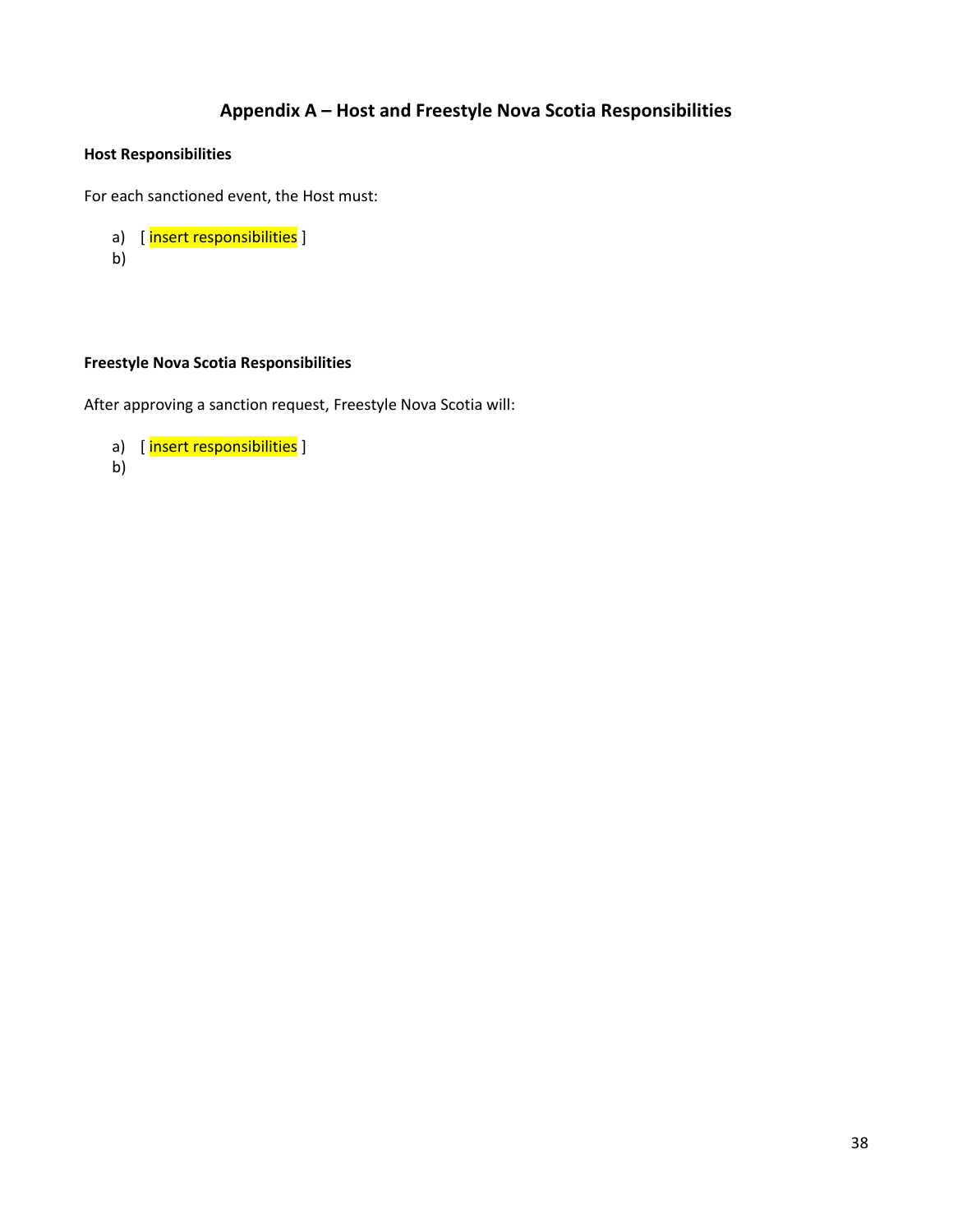# **FINANCIAL POLICY**

## <span id="page-38-0"></span>**Definitions**

- 1. The following terms have these meanings in this Policy:
	- a) "*Representatives"* Individuals employed by, or engaged in activities on behalf of, Freestyle Nova Scotia including: coaches, staff members, convenors, contract personnel, volunteers, managers, administrators, committee members, and Directors and Officers of Freestyle Nova Scotia

## **Purpose**

- 2. Freestyle Nova Scotia will function as a Not-For-Profit organization and all fundraising, fees, sponsorship, and grants will be used for the on-going development of the sport and the betterment of Freestyle Nova Scotia.
- 3. The purpose of this Policy is to guide the financial management practices of Freestyle Nova Scotia.

## **Budget and Reports**

- 4. The Board of Directors will develop and approve an annual budget which will contain Freestyle Nova Scotia's total anticipated expenditures and revenues.
- 5. The Treasurer (or designate) will, at the Annual Meeting, present Financial Statements as required by applicable legislation and any other report as determined by the Board.
- 6. The financial statements of Freestyle Nova Scotia will be reviewed in accordance with applicable legislation by an auditor.

## **Fiscal Year**

7. Freestyle Nova Scotia's fiscal year will be as described in the By-laws.

## **Banking – Revenue**

- 8. Registration fees shall be reviewed annually by the Treasurer (or designate) who will make recommendations to the Board; which shall approve fees for each year well in advance of the start of the registration year.
- 9. All money received by Freestyle Nova Scotia will be placed into a general fund and will be used for all necessary and permitted purposes for the operation of Freestyle Nova Scotia, as determined by the Board.
- 10. All money received by Freestyle Nova Scotia will be deposited, in the name of Freestyle Nova Scotia, with a reputable financial institution.

# **Signing Officers**

- 11. All contracts, documents, or any other instruments in writing requiring the signature of Freestyle Nova Scotia shall be signed by at least two of the following:
	- a) President
	- b) Treasurer
	- c) A Director appointed by the Board as a signing authority
	- d) Executive Director
- 12. Any contracts, documents or any other instruments in writing which have been approved in Freestyle Nova Scotia's budget that are under \$10,000 are not subject to this section and may be executed by the Treasurer or any individual delegated such signing authority by the Board.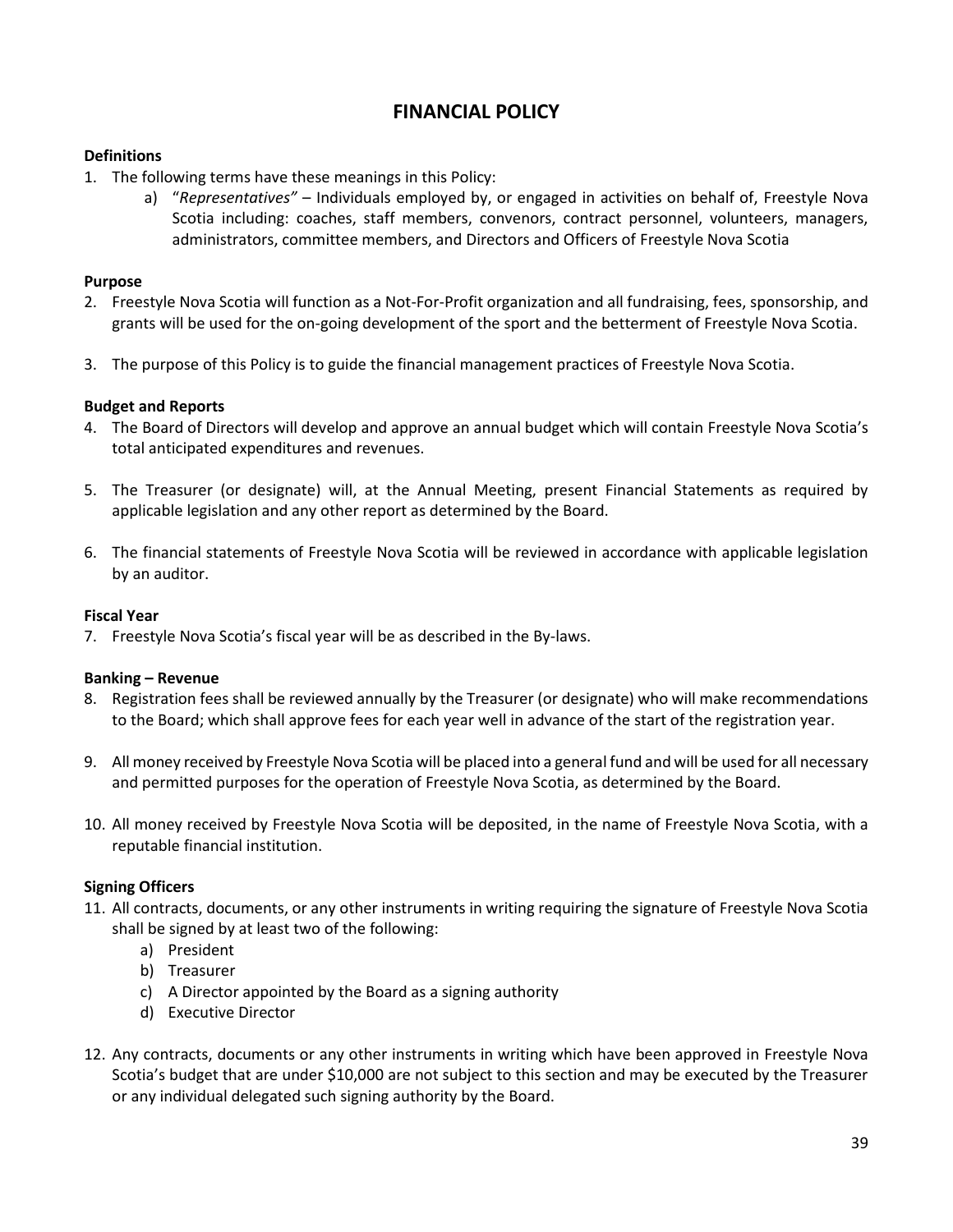13. All cheques payable to any signing authority will not be signed by that signing authority.

## **Expenses**

- 14. All expenses will be supported with receipts and must be detailed to budget items, projects, or functions by Freestyle Nova Scotia's Treasurer (or designate).
- 15. Approved expenses are to be claimed and reported no later than thirty (30) days following the date of the expense. Expenses submitted beyond the thirty (30) day reporting requirement will be paid only upon the Board's approval.
- 16. Any expenditure not approved within the annual budget will be approved by the Board prior to any such expenditure. Without the Board's approval, the expenditure will not be paid by Freestyle Nova Scotia unless determined otherwise by the Board.

## **Accounts**

- 17. Accounts receivable terms are net ninety (90) days from the date of invoice.
- 18. Accounts payable will be paid within the terms of the supplier invoice. Where no terms are specified, accounts will be paid within thirty (30) days.

# **Credit Card**

- 19. With the approval of the Board, Freestyle Nova Scotia may acquire credit cards for the use of staff members who are required to make purchases on a regular basis for travel, accommodation, and other expenses related to their duties on behalf of Freestyle Nova Scotia. The Board will determine who receives credit cards and what the credit card limits will be.
- 20. Credit card holders will be responsible for all charges made on credit cards issued in their name.
- 21. Credit cards must only be used for authorized payments that include:
	- a) Payment of actual and reasonable expenses incurred on authorized business, including travel and accommodation, where it is not feasible for these costs to have been paid in advance of the expense being incurred or for the costs to be invoiced to Freestyle Nova Scotia
	- b) Purchase of goods or budgeted items
- 22. For the purposes of this Policy, expenses included in an annual budget as approved by the Board are considered to be authorized. Expenses that fall outside the approved budget must be approved before being charged to a credit card.
- 23. Credit cards are not to be used for any personal expenses.
- 24. All expenses charged to a credit card should be supported by a credit card receipt issued by the merchant or a detailed supplier invoice to confirm that the expenses are properly incurred on business of Freestyle Nova Scotia.
- 25. Under no circumstances are cash advances to be drawn on credit cards.
- 26. In addition, the following individuals have credit card responsibilities:
	- a) Cardholders must:
		- i. not allow another person to use the card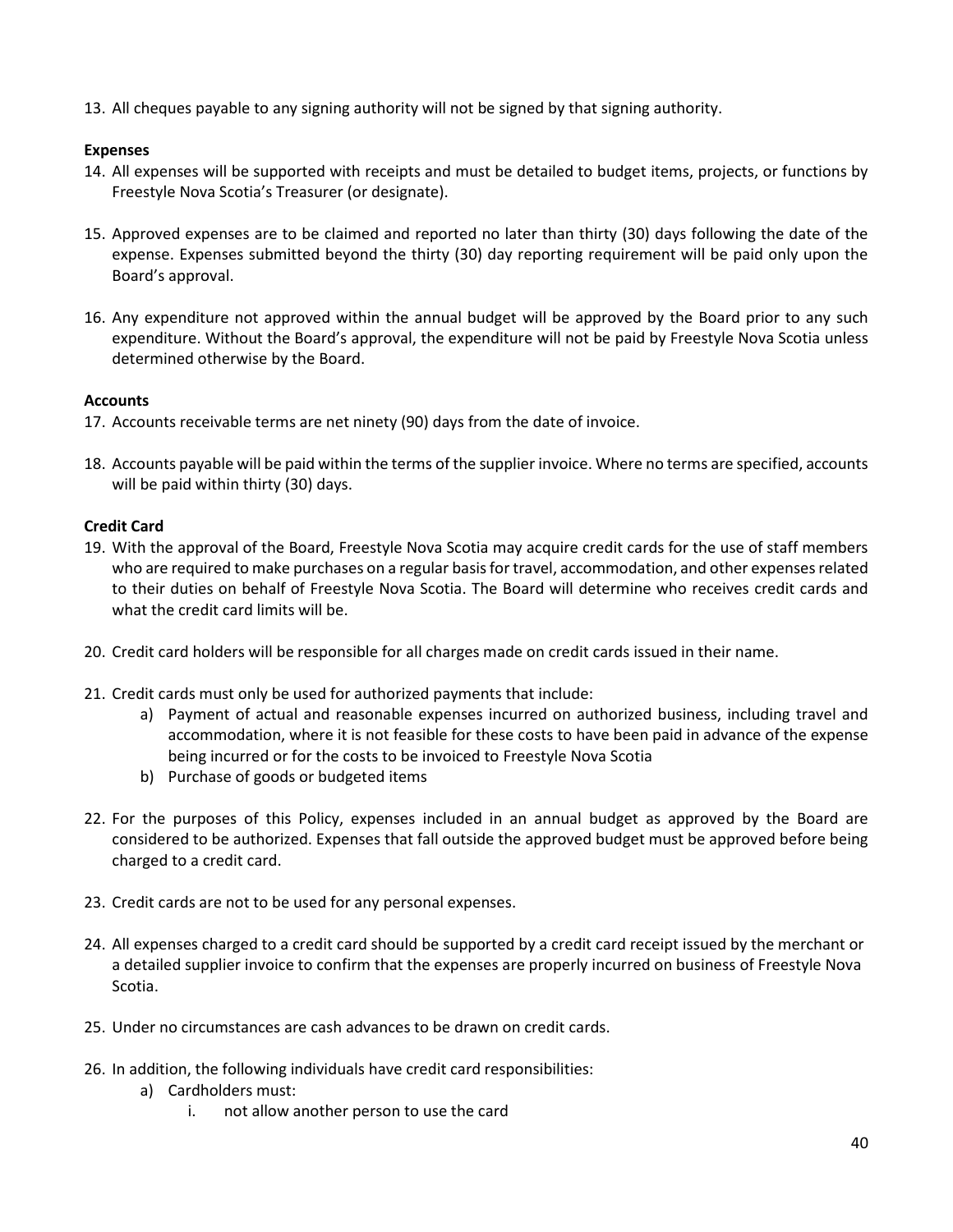- ii. protect the pin number of the card
- iii. only purchase within the credit limit of the card
- iv. notify the credit card company if the card is lost or stolen
- v. keep the card with them at all times, or in a secure location
- vi. forward to Freestyle Nova Scotia's Treasurer (or designate), on a monthly basis, all receipts for expenses charged to the card in the previous month
- vii. surrender the credit card upon the cardholder ceasing to perform the role for which the card was issued
- b) Freestyle Nova Scotia's Treasurer (or designate) must:
	- i. ensure that each credit card issued to an individual is paid in full on a monthly basis
	- ii. review and reconcile each credit card statement on a monthly basis
	- iii. bring to the attention of the Board any credit card expense which does not appear to be authorized under this policy
	- iv. recover from the cardholder any funds owing for unauthorized expenses

## **Expense Claims**

- 27. Representatives may submit expense claims to the Treasurer (or designate) for personal expenses incurred in performing their duties for Freestyle Nova Scotia. Generally, only expenses pre-approved by Freestyle Nova Scotia's Treasurer (or designate) will be reimbursed – and only within three months of the incurred expense. Expense claims must include:
	- a) The exact amount of each separate expense
	- b) The date on which the expense occurred
	- c) The place and location of the expense
	- d) The purpose of the expense
	- e) A receipt for the expense
- 28. Representatives may submit expense claims to Freestyle Nova Scotia's Treasurer (or designate) for travel and/or accommodation expenses for conferences, tournaments, provincial meetings, or national meetings; provided the expected expense reimbursement amount is pre-approved by Freestyle Nova Scotia Treasurer (or designate).
- 29. Generally, no cash advances will be provided. If there is a need for a cash advance, a request must be made to the Treasurer for approval of the advance.
- 30. Expenses will be reimbursed in amounts outlined in the following table:

| <b>Expense</b>                                | Rate                 | <b>Notes</b>            |
|-----------------------------------------------|----------------------|-------------------------|
| Travel – Mileage up to 50<br>km return travel | Nil                  |                         |
| Travel - Mileage over 50<br>km return travel  | \$0.40 per kilometre |                         |
| Travel - Air                                  | Lowest economy       | Prior approval required |
| <b>Breakfast</b>                              | \$14.00              | Receipts not required   |
| Lunch                                         | \$15.00              | Receipts not required   |
| Dinner                                        | \$22.00              | Receipts not required   |
| Full Day                                      | \$51.00              | Receipts not required   |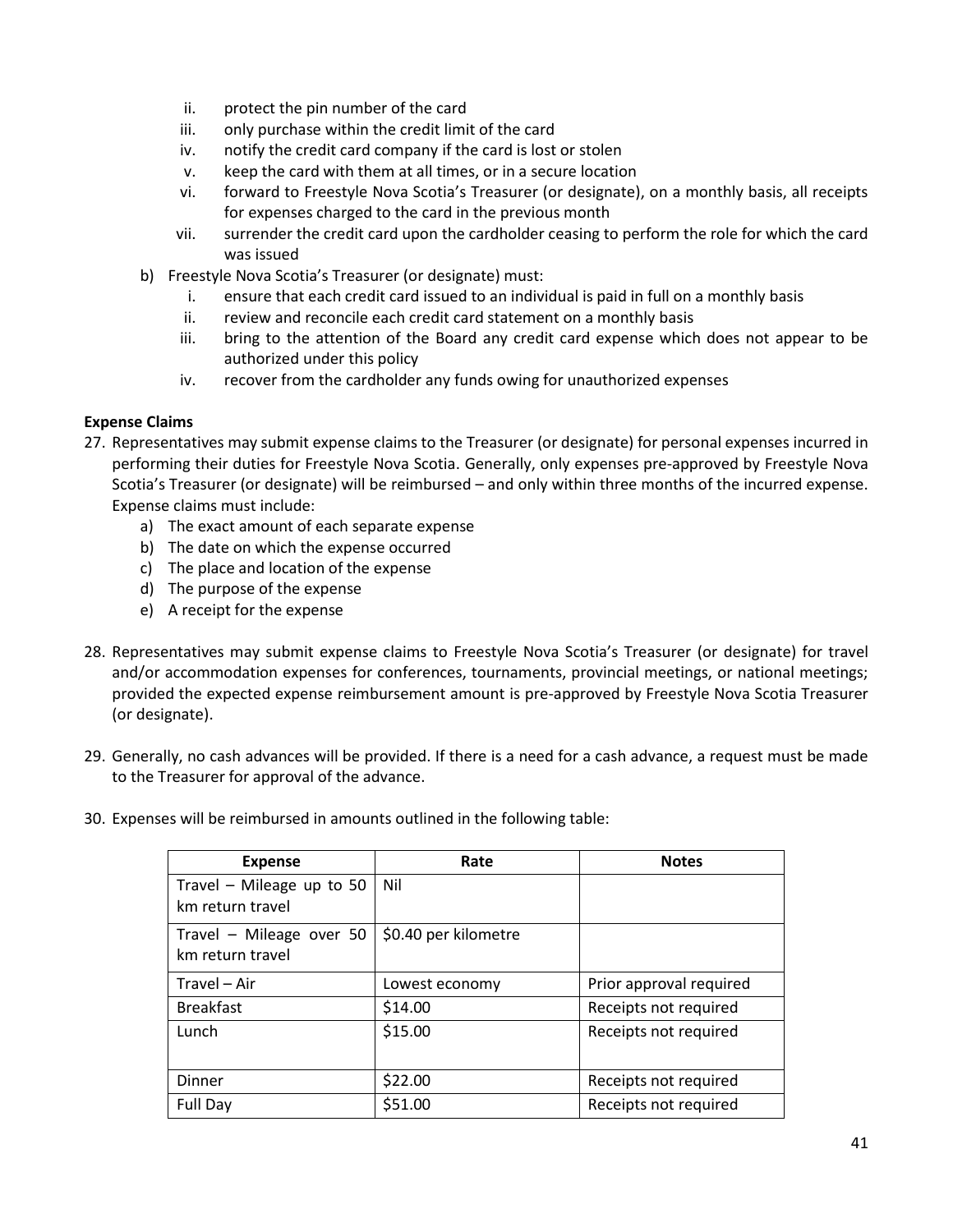| Accommodation               | Double occupancy            | All<br>unless<br>personnel |
|-----------------------------|-----------------------------|----------------------------|
|                             |                             | specified                  |
| Accommodation               | Single occupancy            | Only the Chair             |
| Accommodation<br>with       | \$12.00 / day               | Receipts not required      |
| Friends or Family           |                             |                            |
| Travel Status (conducting   | \$10.00 / day inside Canada |                            |
| the business of Freestyle   |                             |                            |
| Nova Scotia for at least 12 | \$20.00 /<br>outside<br>day |                            |
| hours a day)                | Canada                      |                            |
|                             |                             |                            |
| Incidental expenses         | Actual cost                 | Receipt required           |

31. Freestyle Nova Scotia will not reimburse for costs above the specified rates without prior approval of the Treasurer. Where costs above the specified rates are approved, receipts must be provided.

## **Travel and Accommodation Expenses**

- 32. Air travel is to be booked through Freestyle Nova Scotia whenever possible. Air travel including fares and itineraries is to be approved in advance by the Treasurer (or designate). In no circumstance will fares above the economy fare be reimbursed. Car travel will be reimbursed at the mileage rate specified in this Policy. Car rentals will be reimbursed where authorized. Reimbursement will be for compact size cars through an authorized agency at the most economical rate possible. Individuals are expected to travel as foot-passengers where possible. Advance booking fees will be reimbursed where required by the nature and purpose of the travel.
- 33. Whenever possible, the Representatives who are attending the same event should travel together and stay with friends or event organizers where possible. However, only the driver may submit car-related expenses
- 34. Accommodation will be reimbursed based on single occupancy for Freestyle Nova Scotia's President (or designate). All other accommodation will be reimbursed based on double occupancy.
- 35. Freestyle Nova Scotia will not provide reimbursement for parking tickets, speeding tickets or fines for any other violations.
- 36. A Representative attending an event where meals are not provided may request a per-diem allowance before attending the event. Per-diem rates are listed in the above table and do not require receipts. Individuals will not be reimbursed where meals are provided as part of an event or where meals are included in the accommodation rate.

## **Other Expenses**

- 37. Representatives may be reimbursed for long distance telephone calls provided the expenses were Freestyle Nova Scotia-related. Expense claims for telephone expenses must include the name of the person called, their connection to Freestyle Nova Scotia, and the purpose of the call. Telephone expenses in excess of \$80.00 will not be reimbursed.
- 38. Actual and reasonable expenses for items such as parking, telephones and copying may be reimbursed. Receipts must be provided for all such expenses.

#### **NSF Charges**

39. Freestyle Nova Scotia will charge a twenty-five dollar (\$25.00) charge on all NSF Cheques.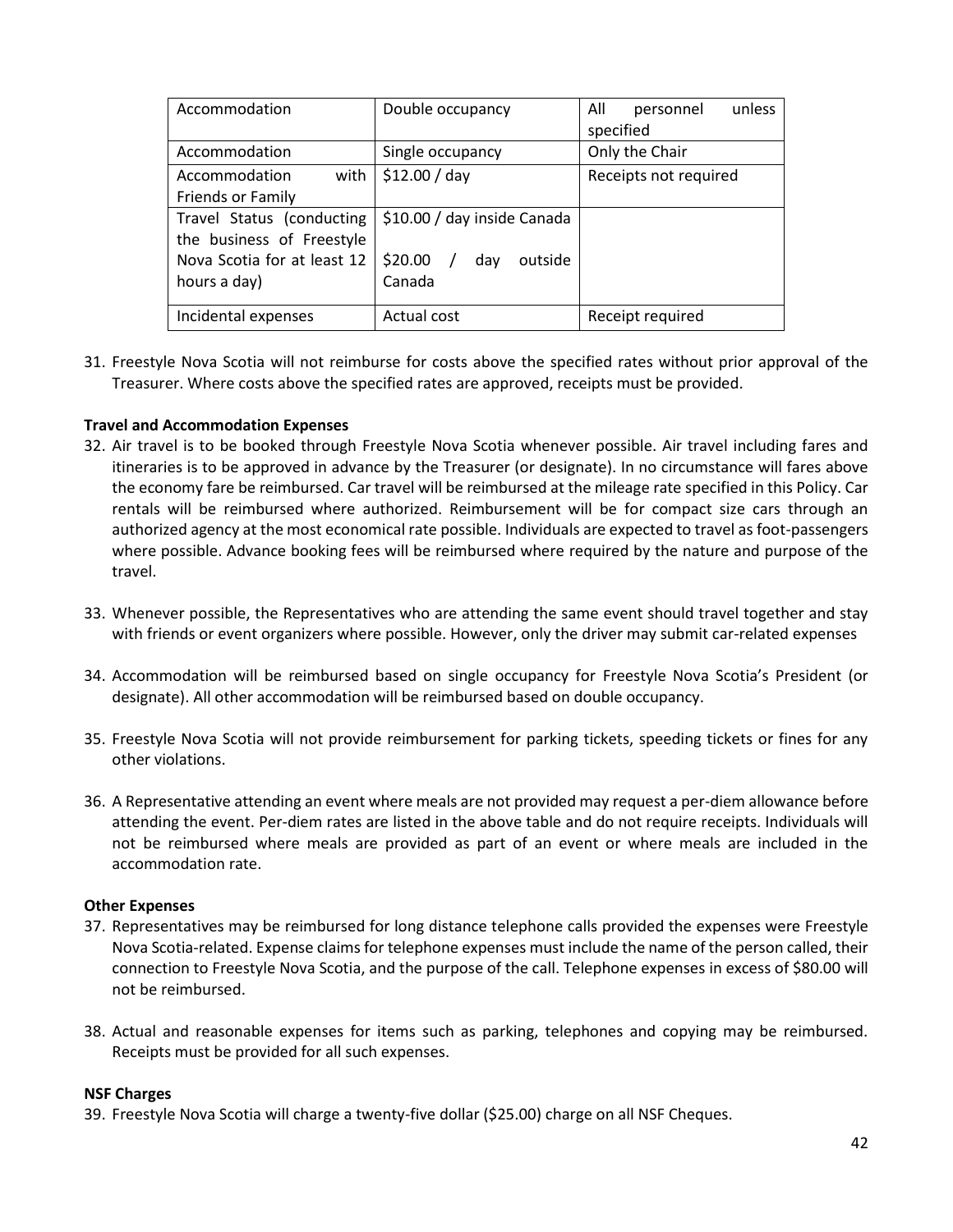#### **Replacement Cheques**

- 40. Lost or missing cheques will not be re-issued until after the next applicable month end reconciliation has taken place.
- 41. Cheques that need to be replaced due to loss will be assessed a five dollar (\$5.00) administration fee.
- 42. Lost or missing cheques that have not been claimed by Freestyle Nova Scotia's year end will not be reissued.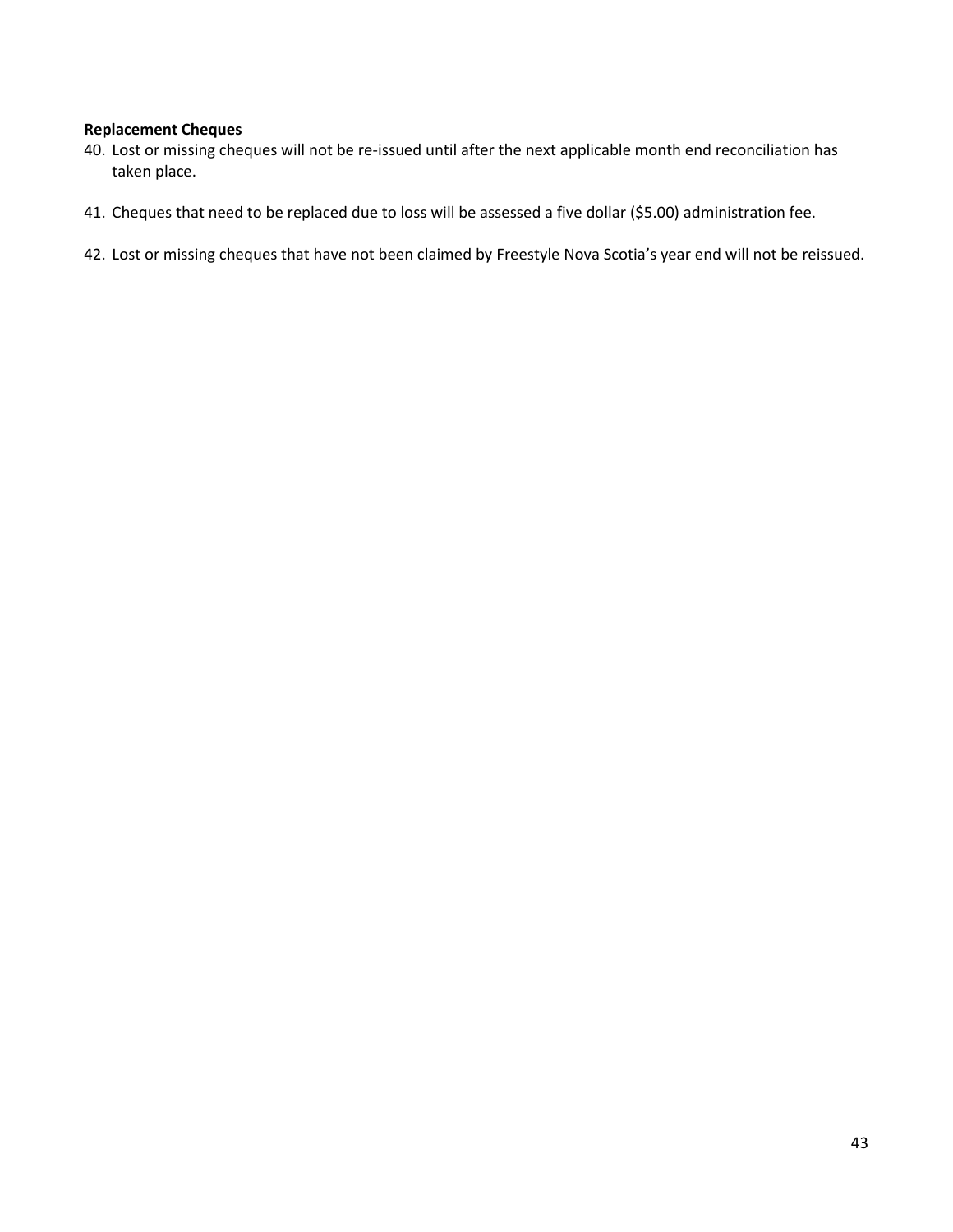# **TRAVEL POLICY**

## <span id="page-43-0"></span>**Purpose**

1. The purpose of this Policy is to inform athletes, parents, and coaches travelling to events outside of the Province of Nova Scotia of their responsibilities and the expectations of Freestyle Nova Scotia.

# **Application of this Policy**

- 2. Specific individuals have responsibilities when teams travel outside of the province. These individuals include:
	- a) Parents traveling with the athlete
	- b) Parents not traveling with the athlete
	- c) Chaperones
	- d) Coaches
	- e) Team Managers
	- f) Athletes

## **Travel Consent Form**

3. Minor athletes traveling with individuals other than their parent/guardian must keep with them a Travel Consent Form (signed by their parent/guardian). A Travel Consent Form is provided as **Appendix A**.

## **Responsibilities**

- 4. Parents traveling with a minor athlete are responsible for their child during the entirety of the event and have the following additional responsibilities:
	- a) Pay all event fees prior to the start of travel
	- b) Register for event accommodations in a timely manner. Accommodations outside of those arranged by the manager (such as staying with family, or at a different hotel) must be approved by the coach in advance of arrangements being made
	- c) Punctual drop off and pick up of their children at times and places indicated by coaches
	- d) Adhere to coach or manager requests for parent meetings, team meetings, or team functions and be punctual to such events
	- e) Adhere to coach requests for athlete curfew times
	- f) Adhere to coach requests for limiting outside activities (swimming, shopping, etc.)
	- g) Report any athlete illness or injury
	- h) Report any incident likely to bring discredit to Freestyle Nova Scotia
	- i) Adhere to Freestyle Nova Scotia's policies and procedures, particularly the *Code of Conduct and Ethics*
	- j) If travelling outside of Canada, ensure that all passports are valid and not expired
- 5. Parents not traveling with the athlete have the following responsibilities:
	- a) Assign to their child a chaperone from among the other parents in attendance. The chaperone may not be a team coach, assistant coach, or manager
	- b) Provide the chaperone with a Travel Consent Form
	- c) Provide the chaperone with emergency contact information
	- d) Provide the chaperone with any necessary medical information
	- e) Pay all event fees prior to the start of travel
	- f) Provide the child with enough funds to pay for food and incidentals
	- g) If travelling outside of Canada, ensure that all passports are valid and not expired
- 6. Chaperones have the following responsibilities:
	- a) Obtain and carry any Travel Consent Forms, emergency contact information, and medical information
	- b) Punctual drop off and pick up of their children at times and places indicated by coaches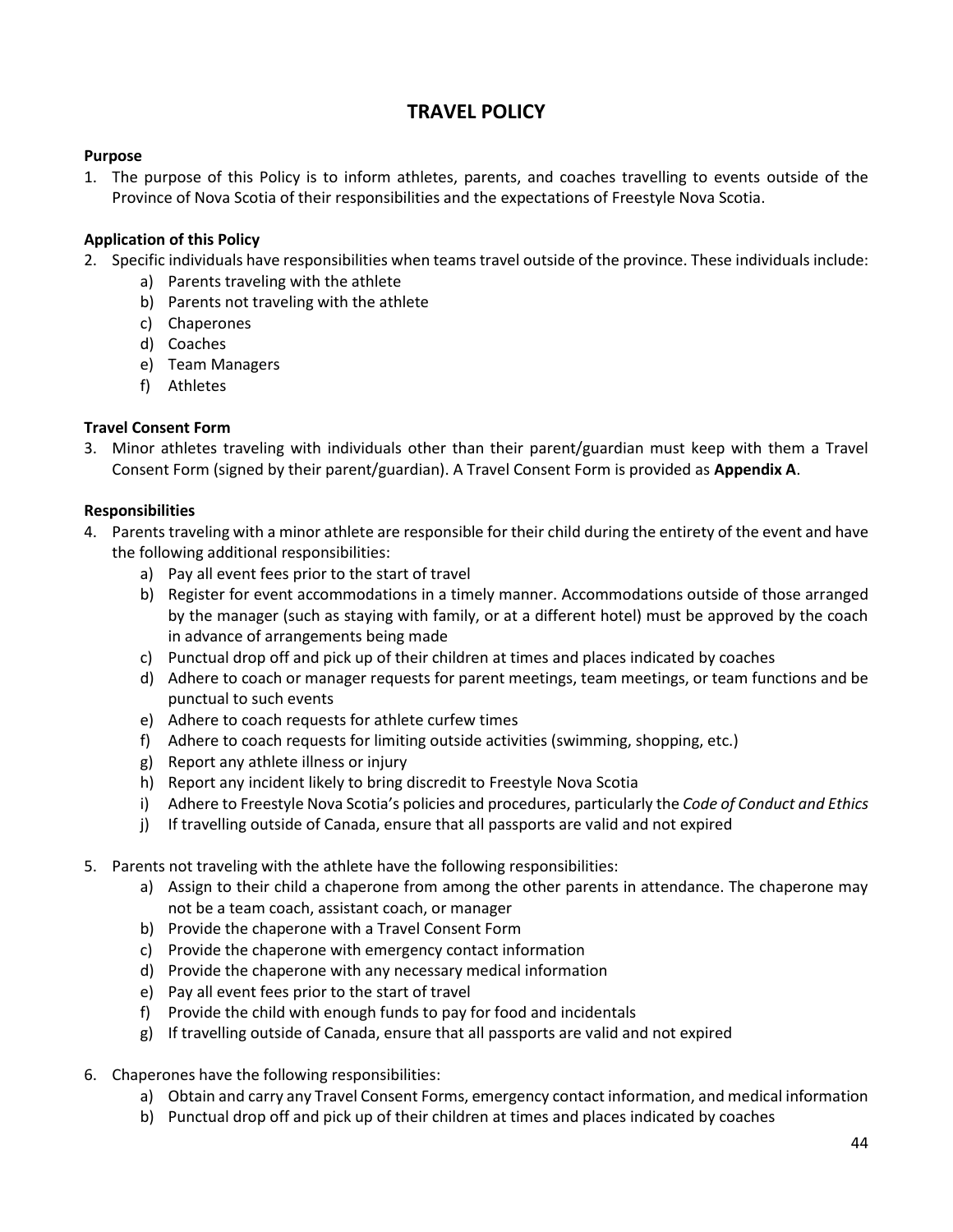- c) Adhere to coach or manager requests for parent meetings, team meetings, or team functions and be punctual to such events
- d) Adhere to coach requests for athlete curfew times
- e) Adhere to coach requests for limiting outside activities (swimming, shopping, etc.)
- f) Report any athlete illness or injury
- g) Report any incident likely to bring discredit to Freestyle Nova Scotia
- h) Inspect hotel rooms rented for damage before check-in and after check-out. Report any damage to the coach
- i) Approve visitors to the athlete accommodations, at their discretion
- j) Adhere to Freestyle Nova Scotia's policies and procedures, particularly the *Code of Conduct and Ethics*
- 7. Coaches have the following responsibilities:
	- a) Arrange all team meetings and training sessions
	- b) Determine curfew times
	- c) Work in close co-operation with the chaperones on all non-sport matters
	- d) Report to Freestyle Nova Scotia any incident likely to bring discredit to Freestyle Nova Scotia
	- e) Together with the chaperones, decide temporary disciplinary action to be taken at the scene of an incident, and report such incident and action to the parents of the athletes involved as well as to Freestyle Nova Scotia for further disciplinary action, if applicable, under Freestyle Nova Scotia's *Discipline and Complaints Policy*
	- f) Adhere to Freestyle Nova Scotia's policies and procedures, particularly the *Code of Conduct and Ethics*
- 8. Team/Event Managers have the following responsibilities:
	- a) Ensure an appropriate chaperone-to-athlete ratio that does not exceed five athletes per chaperone
	- b) Organize accommodations and inform parents and chaperones how to register and pay for accommodations
	- c) Room female and male athletes separately. Coaches and chaperones must be roomed separately from athletes, unless the athlete is the child of the coach or chaperone
	- d) Coordinate and collect all travel expenses from parents
- 9. Athletes have the following responsibilities:
	- a) Arrive at each event ready to participate
	- b) Make any visitor requests to chaperones before the visit is expected
	- c) Represent Freestyle Nova Scotia to the best of their abilities at all times
	- d) Communicate any problems or concerns to the coaches and chaperone just as they would their own parents
	- e) Check in with the chaperone when leaving their rooms
	- f) Not leave the hotel alone or without permission of the coach/chaperone and check-in when returning
	- g) Adhere to Freestyle Nova Scotia's policies and procedures, particularly the *Code of Conduct and Ethics*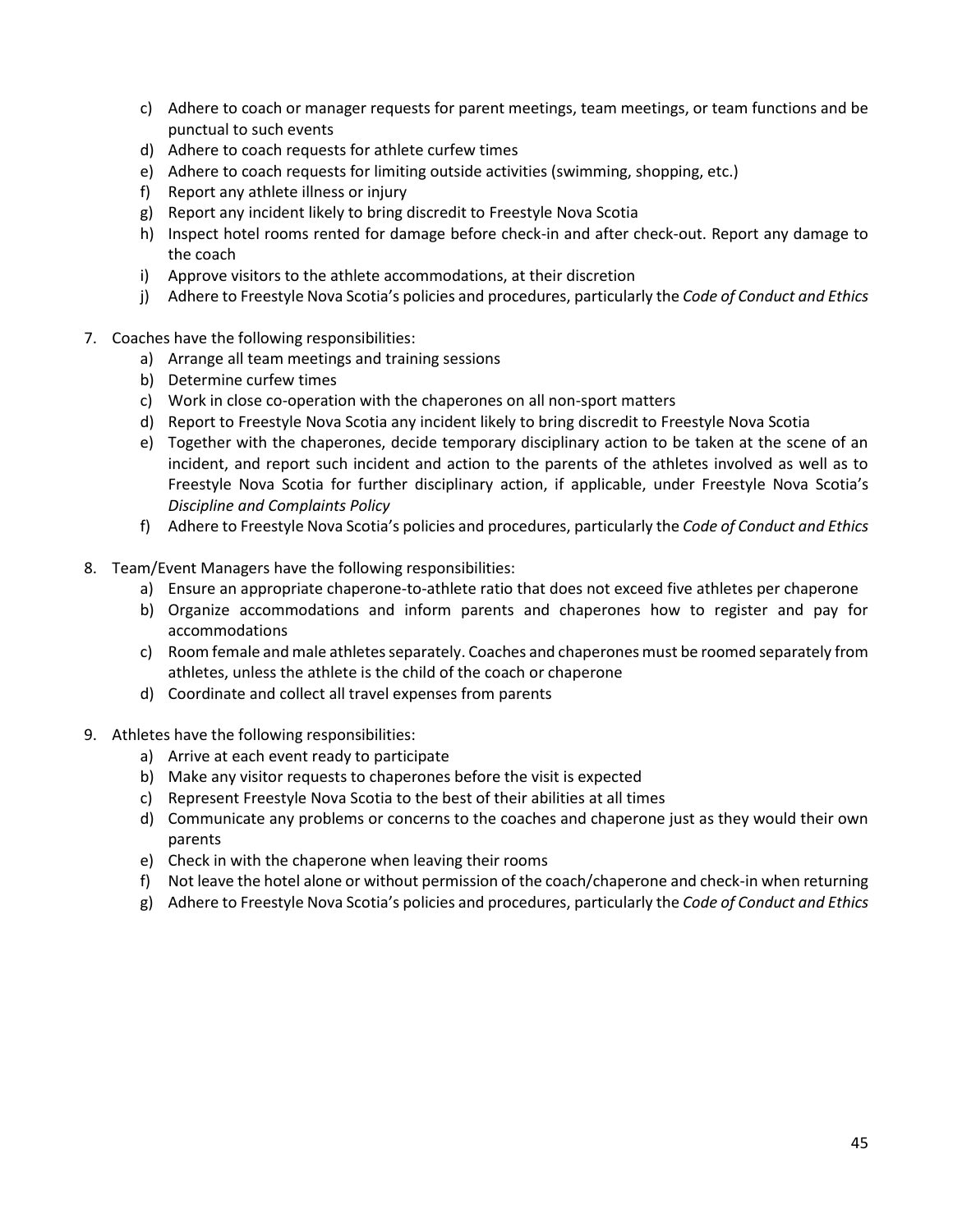# **Appendix A – Travel Consent Form**

<span id="page-45-0"></span>To whom it may concern,

|                                | I / we, the parent(s)/guardian(s) of _________________________________officially give my / our consent for my / our    |  |
|--------------------------------|------------------------------------------------------------------------------------------------------------------------|--|
|                                | minor child to travel with the following individuals who are also associated with Freestyle Nova Scotia:               |  |
|                                |                                                                                                                        |  |
|                                |                                                                                                                        |  |
|                                |                                                                                                                        |  |
|                                | My / our child was born on ________________________ at the location of ____________________________. If required, my / |  |
|                                | our child's passport number is _______________________. Attached to this form is a list of any additional medical      |  |
| needs my / our child requires. |                                                                                                                        |  |
|                                |                                                                                                                        |  |
|                                | in ________________________. Barring extenuating circumstances the event should last for a duration of ______          |  |
|                                |                                                                                                                        |  |
|                                | If there are any questions about the consent provided, I / we can be reached at the following telephone                |  |
|                                |                                                                                                                        |  |
|                                |                                                                                                                        |  |
| Sincerely,                     |                                                                                                                        |  |
|                                |                                                                                                                        |  |
|                                |                                                                                                                        |  |
|                                |                                                                                                                        |  |

| Dated<br>----- |  |
|----------------|--|
|                |  |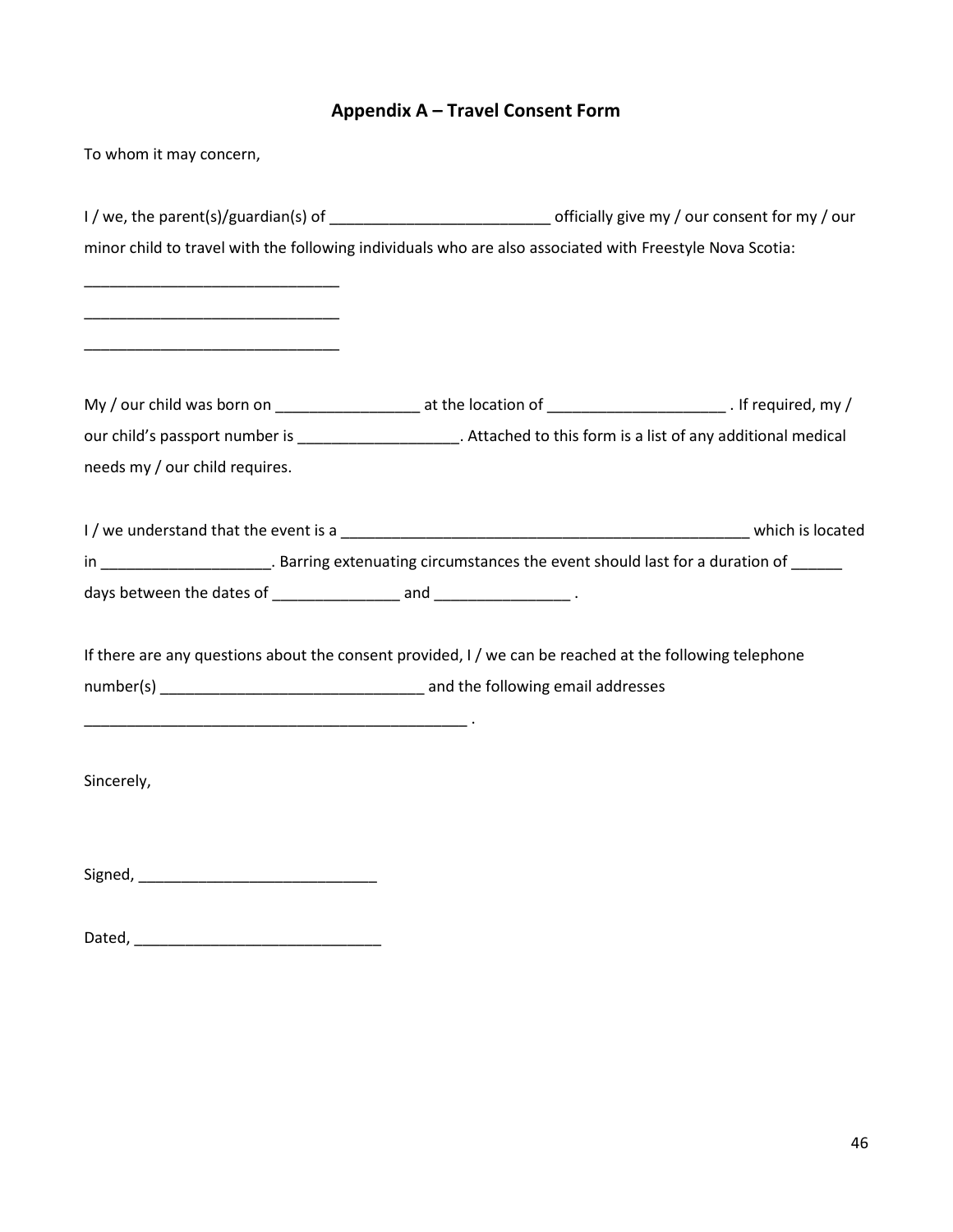# **PROTESTS POLICY**

# <span id="page-46-0"></span>**Definitions**

- 1. The following terms have these meanings in this Policy:
	- a) "*Event*" An event sanctioned by Freestyle Nova Scotia
	- b) "*Protest*" An issue lodged by a team captain or a coach to an official that is a formal objection to the interpretation or application of the rules at an Event. Protests may only be made on decisions or interpretations that are considered protestable under the rules for the Event.

## **Purpose**

2. Freestyle Nova Scotia is committed to providing a game environment in which all of Freestyle Nova Scotia's registrants may participate fairly and within the rules of the sport. This Policy outlines how the application or interpretation of the rules may be protested by individuals affected by that application or interpretation.

## **Scope and Application of this Policy**

- 3. This Policy will be applied to all Events.
- 4. If the Event is being hosted by another organization, the protest procedures of that organization shall replace this procedure.
- 5. This Policy does not replace or supersede Freestyle Nova Scotia's *Discipline and Complaints Policy*.

## **Protests**

- 6. Most Events are organized to allow the settling of a protest immediately and the procedure described within this Policy may be applied on-site at the Event. If the protest occurs during league play the procedure described within this Policy may be applied at a later date.
- 7. A protest may be lodged by the head coach or team captain. Once the head coach or team captain indicates that they wish to lodge a protest, the official will then indicate to the scorekeeper that a protest has been lodged. At the discretion of the official, the game may still begin or continue following the lodging of the protest. Once the game has ended, the head coach or captain must describe the incident on the score sheet or on a paper to be attached to the score sheet before the score sheet is signed. This record includes, as applicable, the game number, score, possession (if applicable), teams, individuals involved, and player position at time of protested decision, as well as the reason for the protest and the rules being mis-interpreted or misapplied.
- 8. A Protest Panel will be convened to handle the protest and make a decision on the protest.

## **Protest Panel**

9. The Protest Panel should be composed of at least three individuals: a Chair, a Recording Secretary, and one other person. The individuals should not have a conflict of interest with the matter being protested or the teams or officials involved with the protest.

## **Protest Procedure**

- 10. The Panel will handle and decide protests per the following procedure:
	- a) The Panel will read the protest and determine if the decision or interpretation being protested is a protestable decision or interpretation
	- b) The Panel will determine if a meeting is necessary to gather more information about the protest. If a meeting: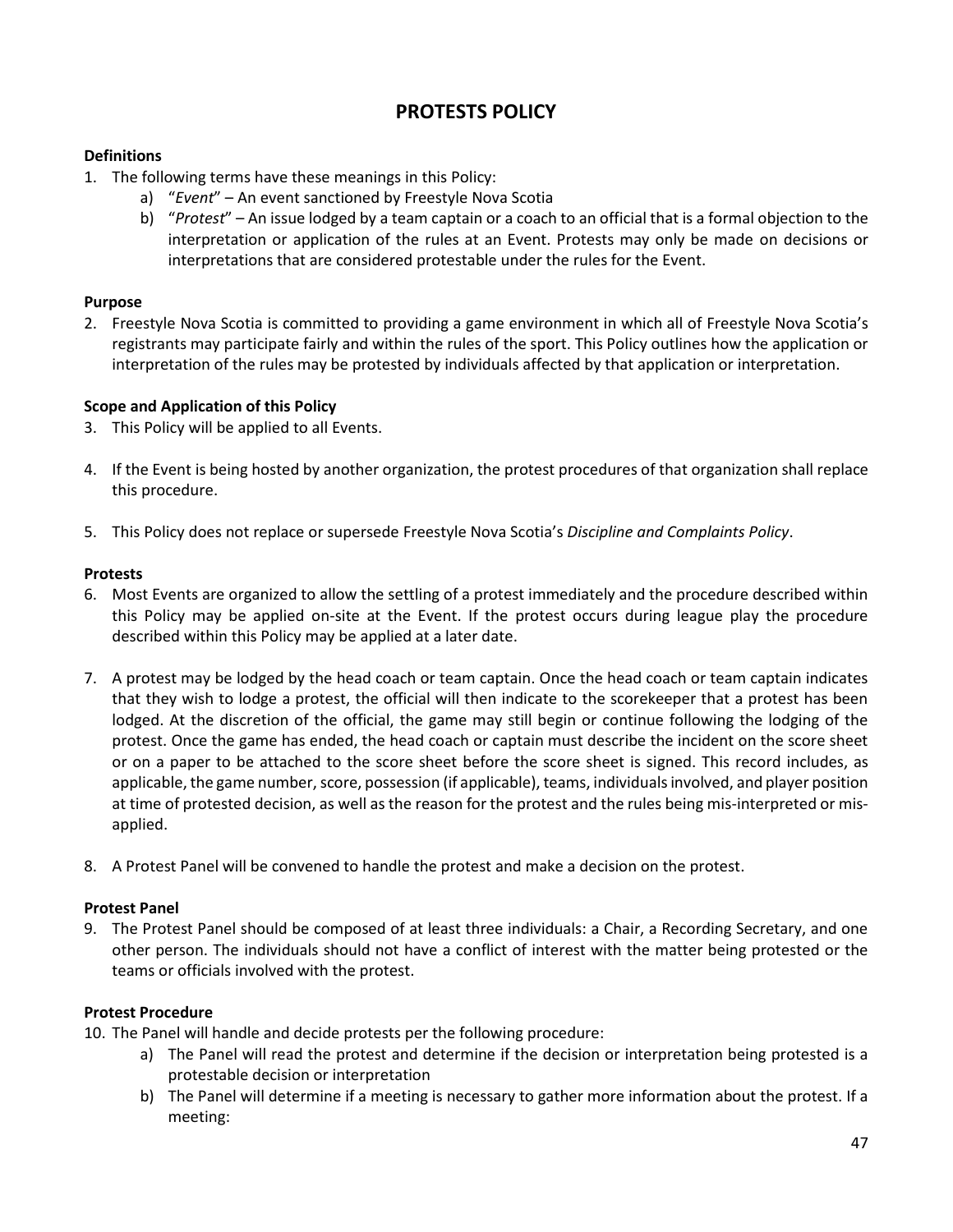- i. Is not necessary, the Panel will determine if the protest is valid and make a decision
- ii. Is necessary, the Panel will invite the affected parties (which may include the individual making the protest, individual(s) affected by the protest, officials, and any other individual who can add relevant information or insight to the protest) to give submissions in a format determined by the Panel (which may include an in-person meeting, written submissions, or a teleconference) before determining if the protest is valid and making a decision
- c) The Panel's decision will be communicated to all affected parties and, if the protest is upheld, the panel will order a remedy or method by which the protested decision can be fixed or reversed
- 11. The Panel will only deal with matters raised in the protest and additional issues (such as discipline) may be addressed under other policies of Freestyle Nova Scotia.
- 12. The Panel's decision on the protest or the Panel's recommended remedy (if the protest is upheld) may not be appealed.
- 13. A record of the protest and the Panel's decision will be retained by Freestyle Nova Scotia.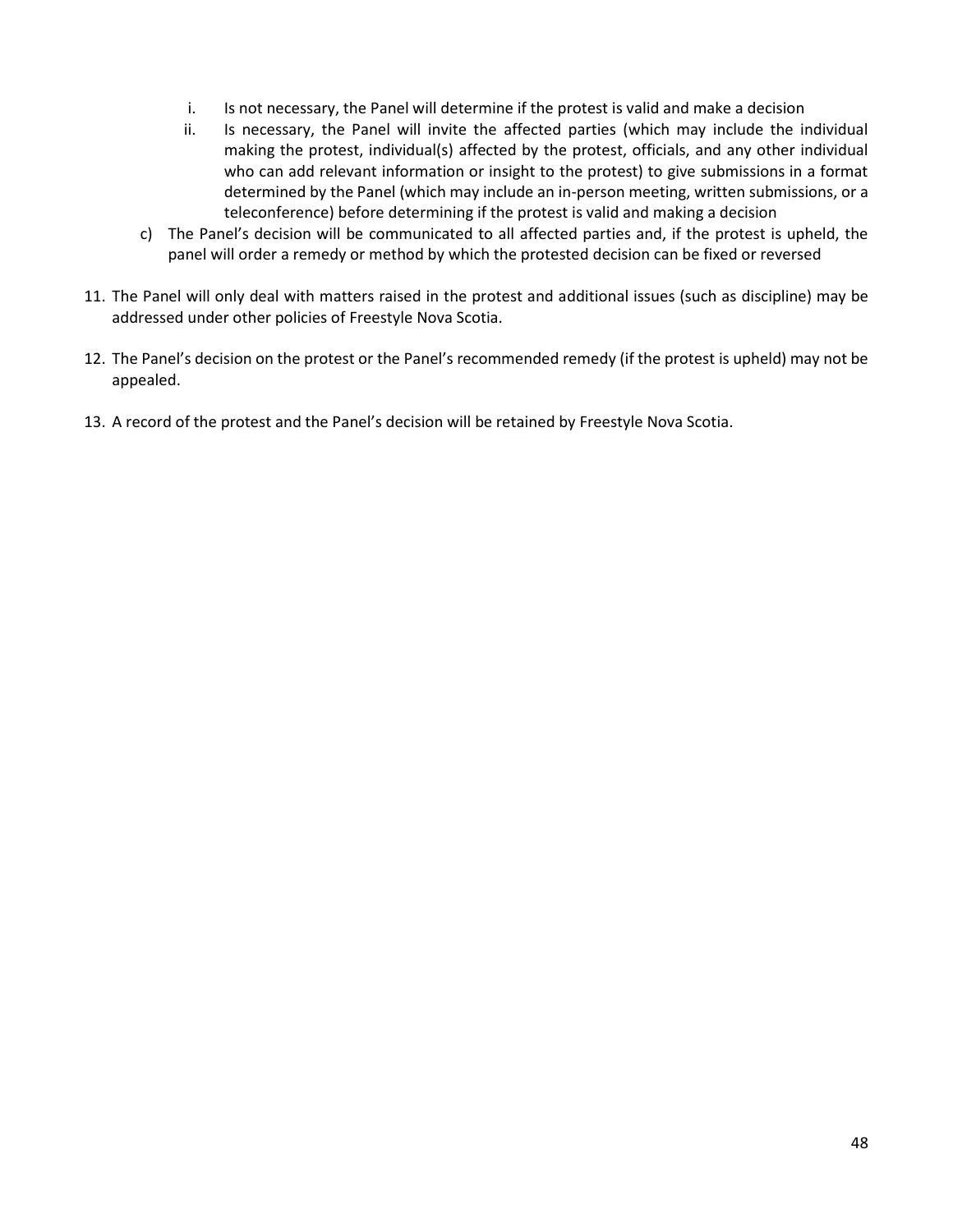# **DIVERSITY, EQUITY AND INCLUSION POLICY**

## <span id="page-48-0"></span>**Definitions**

- 1. The following terms have these meanings in this Policy:
	- a) *"Diversity"* the presence and integration of a variety of individuals with different personal characteristics, particularly Under-Represented Groups, in a group or organization
	- b) *"Inclusion"*  acceptance of individuals with diverse personal characteristics into a group or organization regardless of those characteristics
	- c) *"Equity"*  fairness afforded to individuals with diverse personal characteristics regardless of those characteristics
	- d) *"Under-Represented Groups"* Under-Represented Groups include women, children in low income families, Indigenous people, seniors, people with disabilities, newcomers to Canada, and members of the LGBTQ2 community

## **Purpose**

2. Freestyle Nova Scotia is committed to encouraging diversity, equity and inclusion in its administration, policies, programs, and activities. The purpose of this Policy is to ensure that Freestyle Nova Scotia provides Under-Represented Groups with a full and equitable range of opportunities to participate and lead.

## **General**

- 3. Freestyle Nova Scotia will:
	- a) Support inclusion, equity, and access for Under-Represented Groups
	- b) Exercise influence with external agencies to encourage equity

## **Programming**

- 4. Freestyle Nova Scotia is committed to creating and supporting programs that address diversity, equity, and inclusion issues in sport. For example, Freestyle Nova Scotia will:
	- a) Ensure that the achievement of equitable opportunities is a key consideration when developing, updating, or delivering Freestyle Nova Scotia's programs and policies
	- b) Ensure that individuals from Under-Represented Groups have no barriers to participation in Freestyle Nova Scotia's programs, training, and coaching opportunities
	- c) Create and support new programming that specifically addresses diversity, equity, and inclusion
	- d) Monitor and evaluate the success of its diversity, equity, and inclusion programming
	- e) Fund programs and services equally
	- f) Encourage Under-Represented Groups to act as role models for young participants
	- g) Create special opportunities to advance the number and levels of women in coaching
	- h) When planning educational sessions, consider the balance of female and male presenters

# **Staff, Board of Directors, Committee**

- 5. Freestyle Nova Scotia will:
	- a) Strive to achieve gender balance in the appointment of all committees, task forces and other decisionmaking or decision-influencing bodies, and in seeking nominations for and appointments to the Board
	- b) Include gender equity as a stated value that is accepted and promoted on nominating and selection committees
	- c) Ensure equal opportunities exist for all staff to receive professional development to move towards senior levels of decision-making
	- d) Develop, update and deliver all policies, programs and services ensuring the concerns and needs of Under-Represented Groups are identified, promoted and supported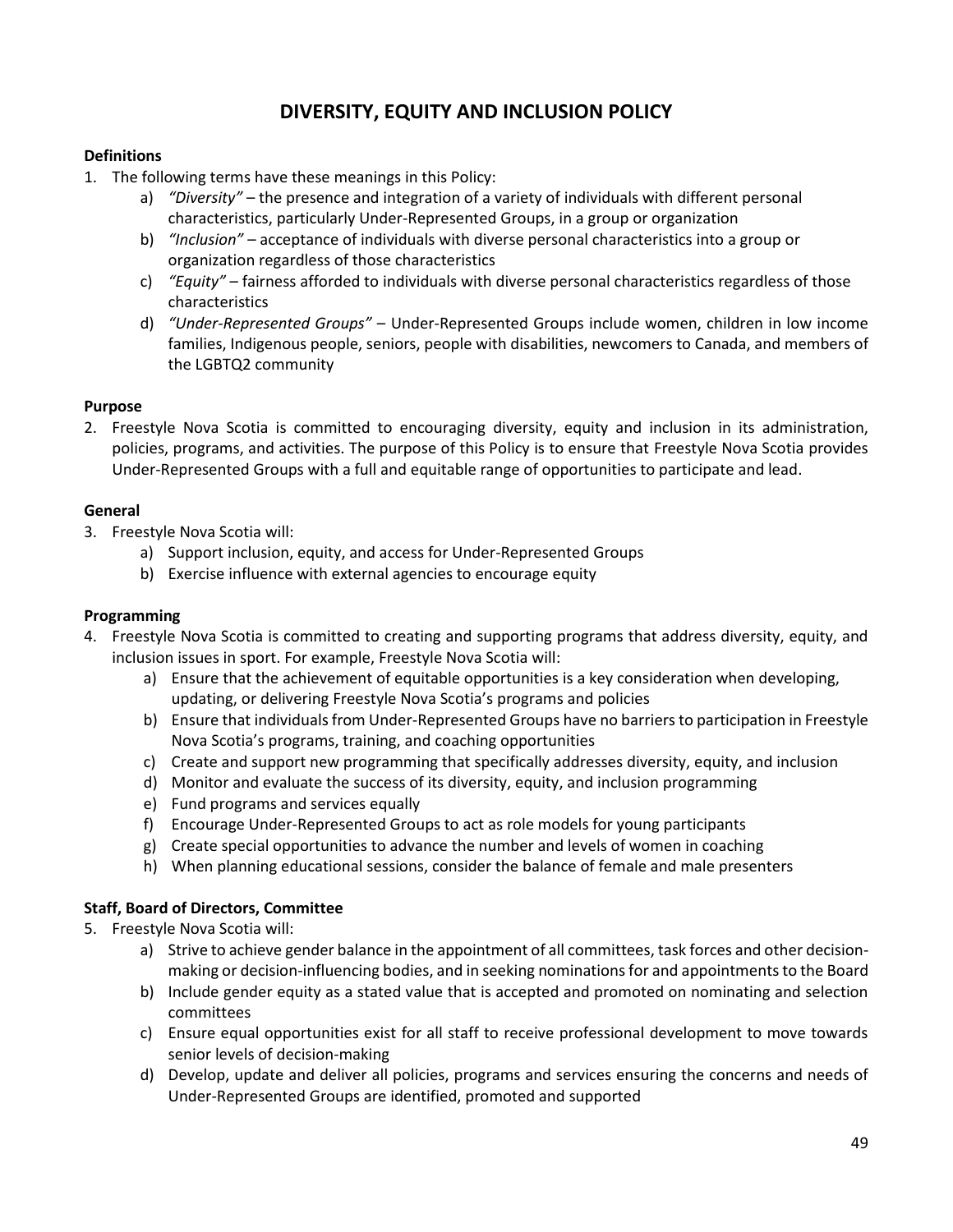e) Deal with any incidence of discriminatory behaviour according to Freestyle Nova Scotia's *Code of Conduct and Ethics* and *Discipline and Complaints Policy*

# **Media Relations**

- 6. Freestyle Nova Scotia will:
	- a) Strive to ensure that Under-Represented Groups are portrayed equitably in promotional materials and official publications, and that gender-neutral language is used in all communications
	- b) Produce all written and visual materials in a gender-inclusive manner
	- c) Develop a communication plan that strives to give media visibility to Under-Represented Groups
	- d) Use gender-appropriate or gender-neutral language and positive, active visuals in all publications, graphics, videos, posters and on websites

## **Human Resource Management**

- 7. As part of its commitment to the use of equitable human resource management practices, Freestyle Nova Scotia will:
	- a) Adopt, when possible, work practices such as flex-time, job-sharing and home-based offices
	- b) Provide a physically accessible workplace environment
	- c) Ensure a non-smoking environment
	- d) Use non-discriminatory interview techniques
	- e) Provide opportunities for all staff to advance to senior decision-making levels and receive equitable remuneration
	- f) Publicly declare Freestyle Nova Scotia to be an equal opportunity employer and respect and implement the principle of pay equity in relation to salaried and contract employees
	- f) When appropriate, make available access to Employee Assistance counselling

## **Ongoing Commitment to Inclusion, Diversity and Equity**

8. Freestyle Nova Scotia resolves to continue to incorporate inclusion, diversity, and equity matters in its strategies, plans, actions, and operations; including technical programs, business management, sponsorship, marketing, media and communications.

## **Evaluation**

9. Freestyle Nova Scotia will continually monitor and evaluate its inclusion, equity, and diversity progress.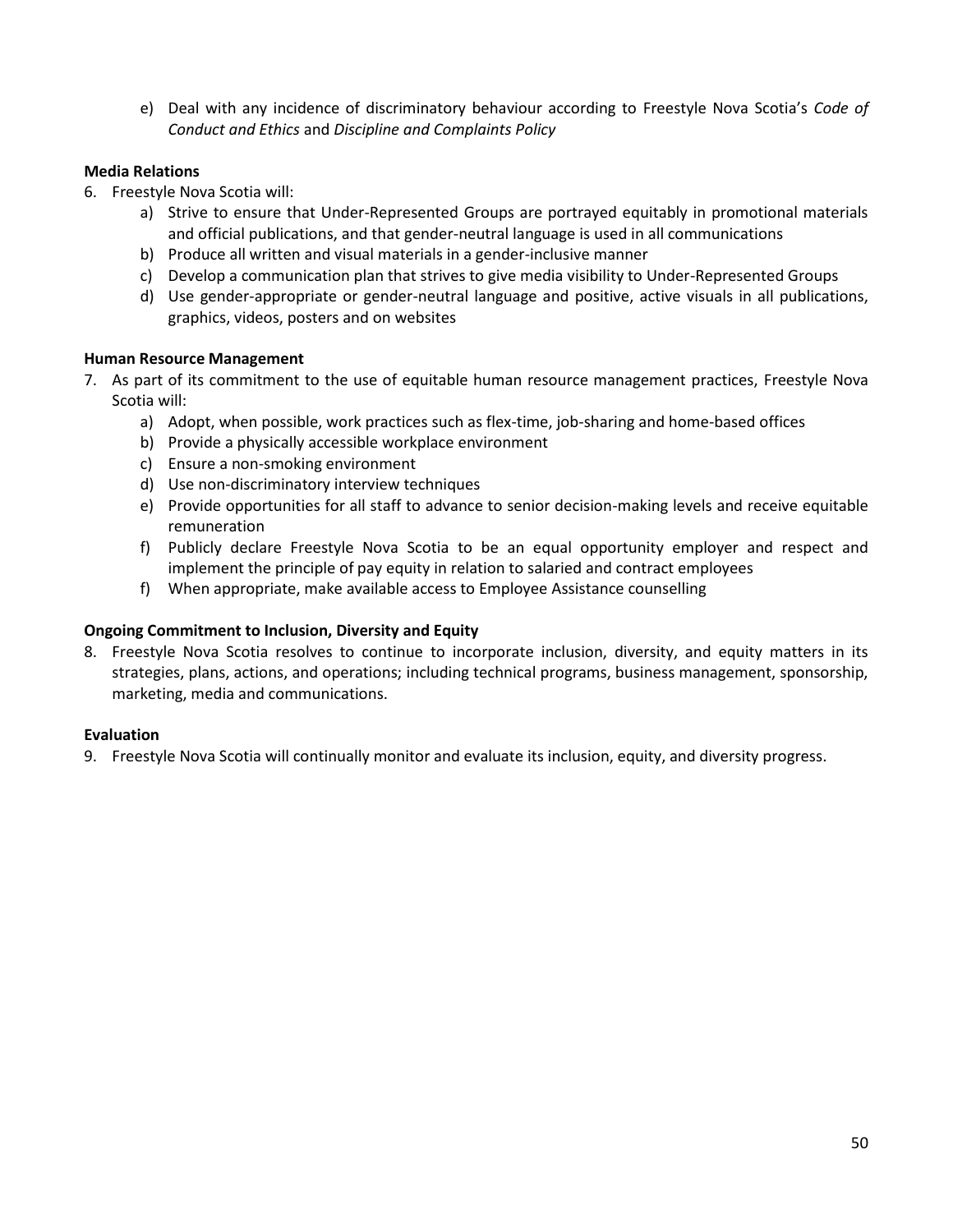# **ANTI-DOPING POLICY**

## <span id="page-50-0"></span>**Definitions**

- 1. These terms will have the following meanings in this Policy:
	- a) *"Canadian Centre for Ethics in Sport (CCES)"* The CCES is an independent, national, not-for-profit organization responsible for administering Canada's Anti-Doping Program and the World Anti-Doping Code in Canada.
	- b) *"Canadian Anti-Doping Program (CADP)"* Set of rules that govern doping control in Canada. The full Policy can be viewed [here.](http://cces.ca/canadian-anti-doping-program)
	- c) *"World Anti-Doping Agency (WADA)"* An independent, international, not-for-profit organization responsible for administering the World Anti-Doping Code and the promotion of clean sport internationally.
	- d) *"World Anti-Doping Code"* Set of rules that govern doping control internationally. The full policy can be viewe[d here.](https://www.wada-ama.org/en/what-we-do/the-code)
	- e) *"Participants" –* Refers to all categories of individual members and/or registrants defined in the Bylaws of Freestyle Nova Scotia as well as all people employed by, contracted by, or engaged in activities with, Freestyle Nova Scotia including, but not limited to, employees, contractors, athletes, coaches, instructors, officials, volunteers, managers, administrators, committee members, parents or guardians, spectators, committee members, and Directors and Officers

## **Purpose**

2. Freestyle Nova Scotia is committed to clean sport in Canada and endorses the 2015 Canadian Anti-Doping Program and the World Anti-Doping Code. The purpose of this policy is to confirm that Freestyle Nova Scotia has adopted the 2015 CADP as its primary domestic anti-doping policy.

# **Scope and Authority**

- 3. This policy applied to all Participants.
- 4. Freestyle Nova Scotia will respect any penalty enacted pursuant to the breach of the Canadian Anti-Doping Program, whether imposed by WADA or the CCES.

## **Provisions**

- 5. Freestyle Nova Scotia is unequivocally opposed, on ethical, medical and legal grounds to the practice of doping in sport.
- 6. Freestyle Nova Scotia has adopted and agrees to abide by the Canadian Anti-Doping Program, as administered by the CCES, and as it may be amended from time to time.
- 7. In the event of a conflict between other anti-doping policies established by Freestyle Nova Scotia and the 2015 CADP, the 2015 CADP shall prevail.
- 8. Freestyle Nova Scotia will provide regular information and news on the anti-doping program domestically and internationally and will arrange for the presentation of an anti-doping educational program with support material from the CCES to groups of athletes and coaches at camps and competitions whenever possible.
- 9. Freestyle Nova Scotia will respect the sanctions applicable due to an anti-doping rule violation, whether imposed by WADA, the CCES, or any national or provincial sport organization.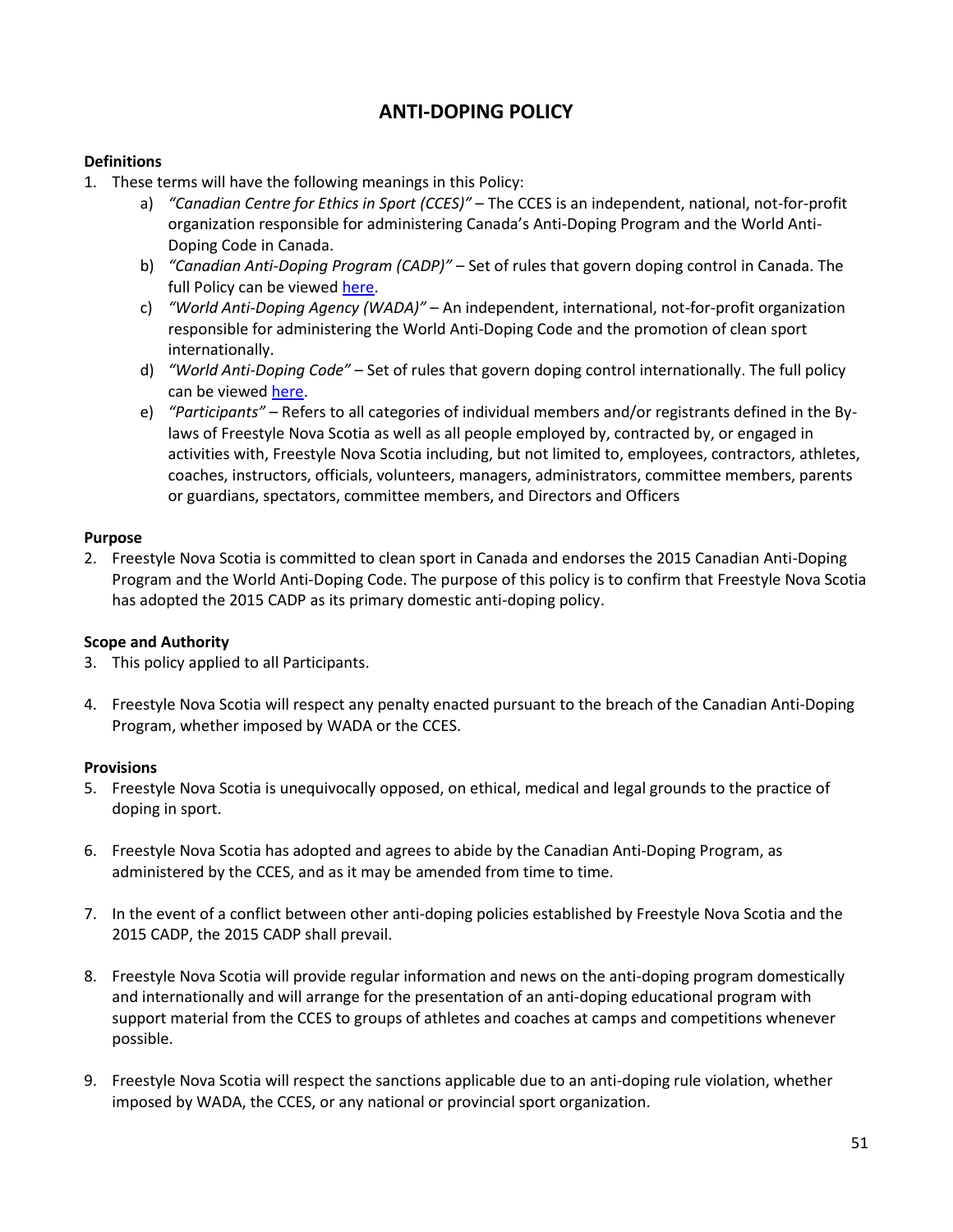- 10. Freestyle Nova Scotia will comply with the CADP with respect to public announcements of positive test results.
- 11. All Participants and persons sanctioned by virtue of the CADP will be ineligible to participate in any role and in any competition or activity organized, convened, held, or sanctioned by Freestyle Nova Scotia as per the penalties imposed.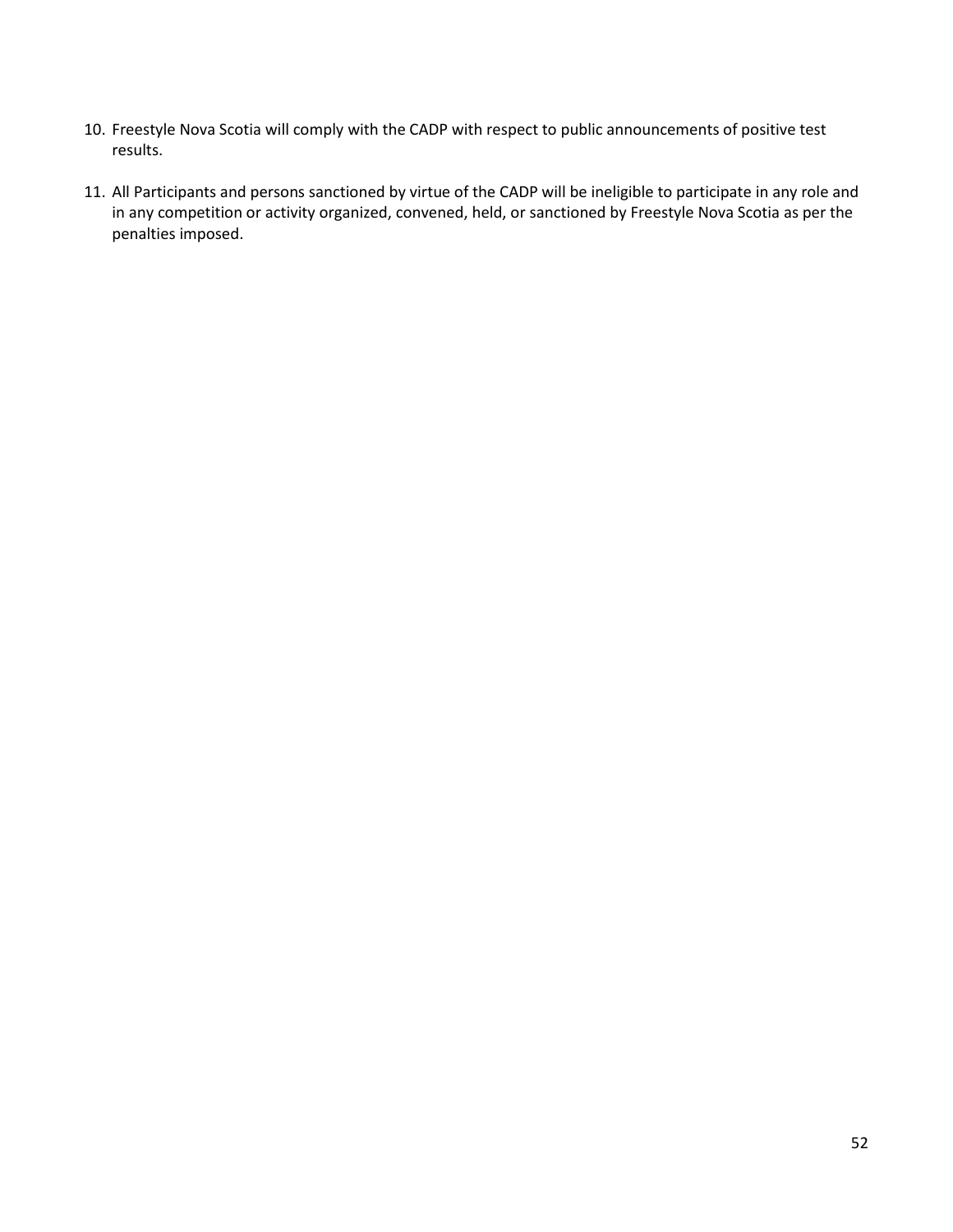# **HUMAN RESOURCES POLICY**

# <span id="page-52-0"></span>**Definitions**

- 1. These terms will have these meanings in this policy:
	- a) *"Employee(s)" –* A person who performs work for Freestyle Nova Scotia for wages and is subject to the Code.
	- b) "*Code*" *–* Nova Scotia *Labour Standards Code*.

## **Preamble**

- 2. Freestyle Nova Scotia recognizes the critical importance of its Employees to achieving its strategic and corporate objectives. Accordingly, Freestyle Nova Scotia will provide its Employees with:
	- a) Meaningful work which provides opportunities for professional development and personal achievement;
	- b) A safe, healthy and rewarding work environment;
	- c) An organizational culture that reinforces shared values, high professional standards and encourages participation and team work; and
	- d) An objective evaluation system that provides positive and constructive feedback on performance which is based on organizational values, defined job duties and responsibilities, mutually agreed upon goals and objectives, and reasonable expectations.
- 3. Accordingly, Freestyle Nova Scotia expects of all its Employees:
	- a) To conform with Freestyle Nova Scotia's organizational values and policies;
	- b) To strive to a high level of performance results;
	- c) To exercise professionalism in the discharge of job responsibilities;
	- d) To maintain open and direct communication; and
	- e) To exemplify integrity of personal conduct.

## **Policy Statement**

- 4. In its dealings with Employees, Freestyle Nova Scotia is subject to the statutory requirements of the Nova Scotia *Labour Standards Code* (the "*Code*").
- 5. Except where otherwise noted, or where amended by the provisions of a written contract of employment between an Employee and Freestyle Nova Scotia, this policy will govern the terms and conditions of employment for Freestyle Nova Scotia's Employees.

## **Authority and Application**

- 6. The Board of Directors shall have authority for hiring or termination of all employees.
- 7. From time to time, Freestyle Nova Scotia may hire part-time, summer students, temporary or casual employees. The terms and conditions of employment for such employees will be governed solely by the *Code*.
- 8. This Policy will not apply to independent contractors or to interns/co-op placement students.

## **Supervisory Relationship**

9. The President (or designate) will supervise the performance of all Employees.

## **Job Performance**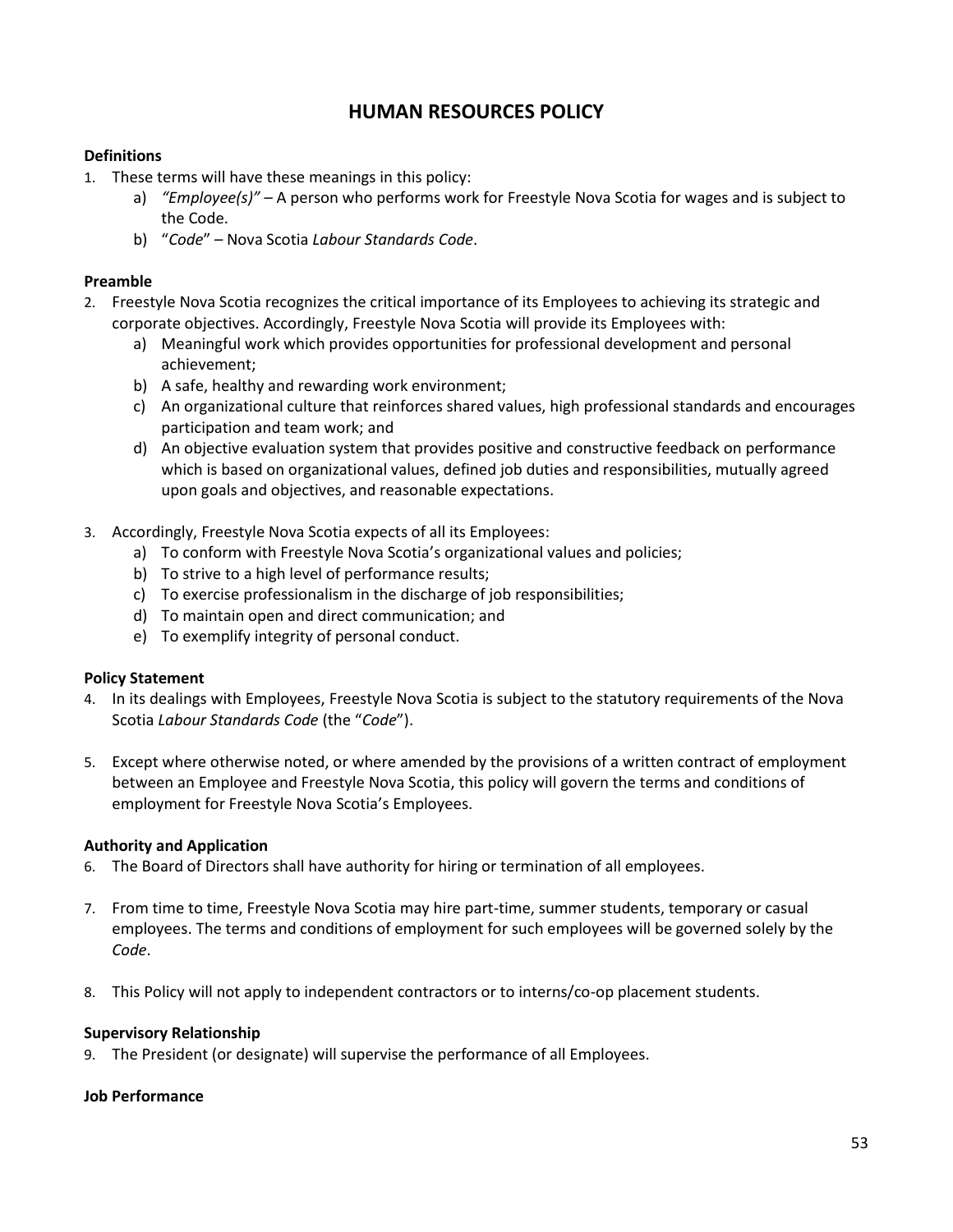- 10. The primary duties of each Employee will be outlined in a written job description. These duties may be revised from time to time, to reflect changing priorities, workload and personnel requirements of Freestyle Nova Scotia. Such revisions will be made jointly by the Supervisor and the Employee.
- 11. In addition to a written job description, each Employee and Employee Supervisor will prepare annual written goals and objectives for the Employee's position, which will be used as the basis for reviewing performance and where applicable, awarding performance pay.
- 12. The appointment of all new Employees will be subject to a three-month probationary period. At the end of the probationary period the Employee's employment may be terminated without notice, if performance has not been satisfactory in the opinion of the Employees Supervisor.
- 13. The performance of each Employee will be reviewed annually by the Employee's Supervisor. The purpose of this review will be to assess the Employee's commitment to Freestyle Nova Scotia's organizational values and policies, to provide the Employee with feedback on his/her performance, to evaluate the Employee's achievements in relation to agreed-upon goals and objectives, and to identify the Employee's strengths and weaknesses.
- 14. If an Employees performance is below a satisfactory level, the Supervisor will discuss with the Employee the specific problem, the level of performance that is required, the suggested action items to improve performance, and the time frame for achieving the desired level of performance. All discussions regarding performance will be documented and placed in the Employee's personnel file. If performance is unsatisfactory and does not improve according to the action plan time frames which have been discussed, the Employee's employment may be terminated for cause.
- 15. Freestyle Nova Scotia may terminate the employment of any Employee at any time without notice by reason of the Employee's willful misconduct which is detrimental to Freestyle Nova Scotia, failure to adhere to Freestyle Nova Scotia policies, or gross failure to perform their employment duties.

# **Employee Conduct**

16. All Employees of Freestyle Nova Scotia will comply with this policy and with all other policies of Freestyle Nova Scotia relating to conduct including, but not limited to, policies that apply to conduct and ethics, conflict of interest, confidentiality and privacy, as amended from time to time.

## **Hours of Work**

- 17. Freestyle Nova Scotia's normal office hours are 8:30 AM to 4:30 PM, Monday to Friday, with an hour for lunch. Employees' regular hours of work are 7 hours per day and 35 hours per week, exclusive of the lunch break. Flexible hours may be arranged at the discretion of the Employee's Supervisor. The hours of work for part-time, temporary or casual employees will be as agreed to by the Employee and the Employee's Supervisor.
- 18. The hours of work outlined above may be influenced by the voluntary nature of Freestyle Nova Scotia's activities – as a result, hours of work may need to be flexible to accommodate weekend or evening work. Such flexible hours of work may be arranged at the discretion of the Supervisor.
- 19. In addition to the normal hours of work, the duties of Employees may occasionally involve working extra time, including weekends, with the approval of the Employee's Supervisor. For all Employees, equivalent compensating time off shall be given for any additional time worked. Compensating time off will be taken within the fiscal year of Freestyle Nova Scotia and may not be carried forward into a future fiscal year.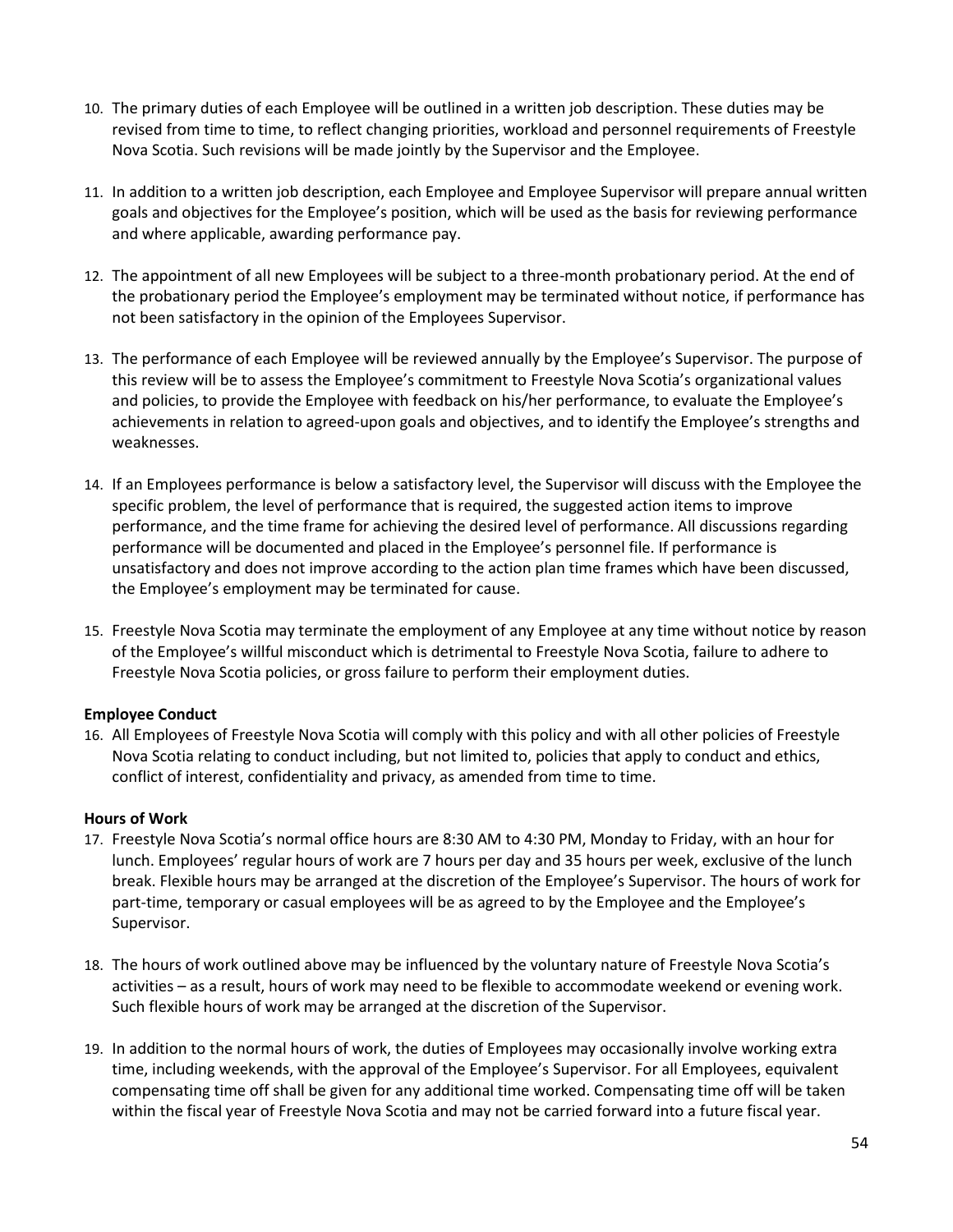- 20. If for any reason an Employee cannot be at work at the normal time, they will notify the Supervisor at the earliest opportunity of the reasons for, and expected duration of, the absence.
- 21. Employee Supervisors will keep attendance records for all Employees they supervise.

## **Vacation**

- 22. The vacation year will be the fiscal year of Freestyle Nova Scotia (April 1 to March 31).
- 23. Vacation entitlements will accrue as follows:
	- a) A vacation of two (2) weeks after twelve (12) months of work within the following ten (10) months; or
	- b) If the Employee has been employed longer than eight (8) years, a vacation of a least three (3) weeks.
- 24. All vacation time will be approved in advance by the Employee's Supervisor. The Employee's Supervisor retains the right to determine the scheduling of vacations and to determine whether more than two weeks of vacation may be taken at any one time.
- 25. Employees are entitled to those paid statutory holidays recognized by the *Code*.
- 26. Part-time, temporary and casual Employees will be paid holiday pay at a rate of 4 percent of the Employee's gross earnings or, payable once per year and on the termination of employment.

## **Leave**

- 27. Employees shall be allowed a total of three (3) unpaid sick days per year.
- 28. At the discretion of the Employee's Supervisor, a doctor's letter may be required to substantiate the need for sick leave.
- 29. Maternity leave, Parental leave and other leave will be in accordance with the Code.
- 30. Employees required to serve on a Jury or as a Crown Witness are entitled to leave without pay.

## **Travel**

31. Employees will be compensated for any costs incurred while traveling on Freestyle Nova Scotia business in accordance with Freestyle Nova Scotia's policies for reimbursement of travel expenses.

## **Benefits**

32. Freestyle Nova Scotia shall subscribe full-time Employees to an employment benefits program, administered by Sport Nova Scotia, which will provide health coverage, long term disability, and insurance.

## **Professional Development**

33. Freestyle Nova Scotia will budget for staff training and development according to the resources available each year. Employees should consult with their Employee Supervisor to identify suitable professional development opportunities. At the discretion of the Employee Supervisor and based upon a written request from an Employee, Freestyle Nova Scotia may cover all or part of the Employee's costs to participate in educational courses, seminars or workshops.

#### **Salary**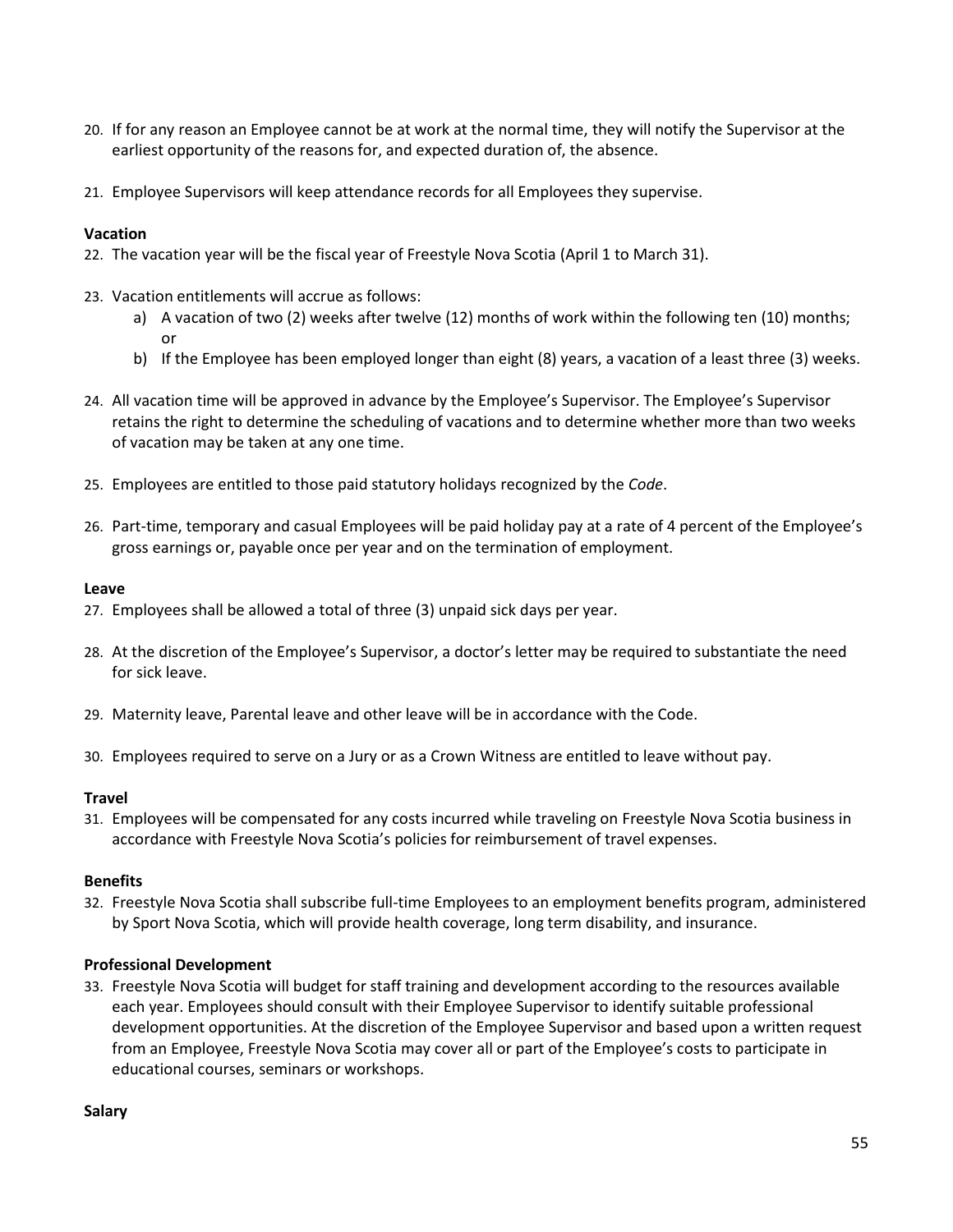- 34. The salary of each Employee will consist of a base salary and may include a performance incentive.
- 35. Salary shall be paid bi-weekly, subject to statutory deductions and withholdings for Canadian Pension and Employment Insurance.
- 36. Starting salaries and salary increases will be approved by the Board.
- 37. Performance incentives may be granted at the discretion of the Board.
- 38. The President (or designate) shall review salaries and performance incentives on an annual basis, and report to the Board of Directors on any recommended changes. In carrying out this review, the President (or designate) shall have regard to salaries paid by comparable organizations.

## **Notice of Termination**

- 39. No notice is required by either Freestyle Nova Scotia or the Employee to terminate the employment relationship during the three-month probationary period for new Employees.
- 40. Full-time Employees shall give notice of their intention to leave the employment of Freestyle Nova Scotia in accordance with the *Code*. Freestyle Nova Scotia shall give full-time Employees notice, or pay in lieu of notice, in accordance with the *Code*.
- 41. Notice, termination and severance provisions for part-time, temporary and casual Employees will be in accordance with the Code.

## **Confidentiality and Intellectual Property**

- 42. Employees will not, either during the term of their employment with Freestyle Nova Scotia or any time thereafter, disclose to any person, organization or corporation any confidential information concerning the business, affairs or personnel of Freestyle Nova Scotia which they may have acquired in the course of their employment, without the express written consent of Freestyle Nova Scotia. For the purposes of this policy, Confidential Information refers to:
	- a) Names, addresses, email addresses, telephone numbers, date of birth, Social Insurance Numbers and credit card information of Freestyle Nova Scotia members, volunteers, directors, officers, employees, committee members, contractors, and other participants within Freestyle Nova Scotia programs;
	- b) Information related to the business or affairs of Freestyle Nova Scotia or any member of Freestyle Nova Scotia; and
	- c) Data, materials, products, technology, computer programs, specifications, manuals, business plans, software, marketing plans, business plans and financial information relating to Freestyle Nova Scotia.
- 43. Freestyle Nova Scotia shall not divulge to outside parties any personal information about an Employee, including but not limited to place of residence, home phone number, Social Insurance Number, date of hire, or earnings, without the Employee's permission, unless required to do so by law.
- 44. All files, written documents and electronic materials relating to the work performed during the Employee's tenure with Freestyle Nova Scotia will remain the property of Freestyle Nova Scotia and upon the request of Freestyle Nova Scotia, the Employee will return all such written and electronic materials.
- 45. All copyright and other intellectual property rights in any work created by an Employee in the course of employment with Freestyle Nova Scotia shall be the property of Freestyle Nova Scotia, which shall have the right to use, reproduce or distribute such works, or any part thereof, for any purpose it wishes. In the